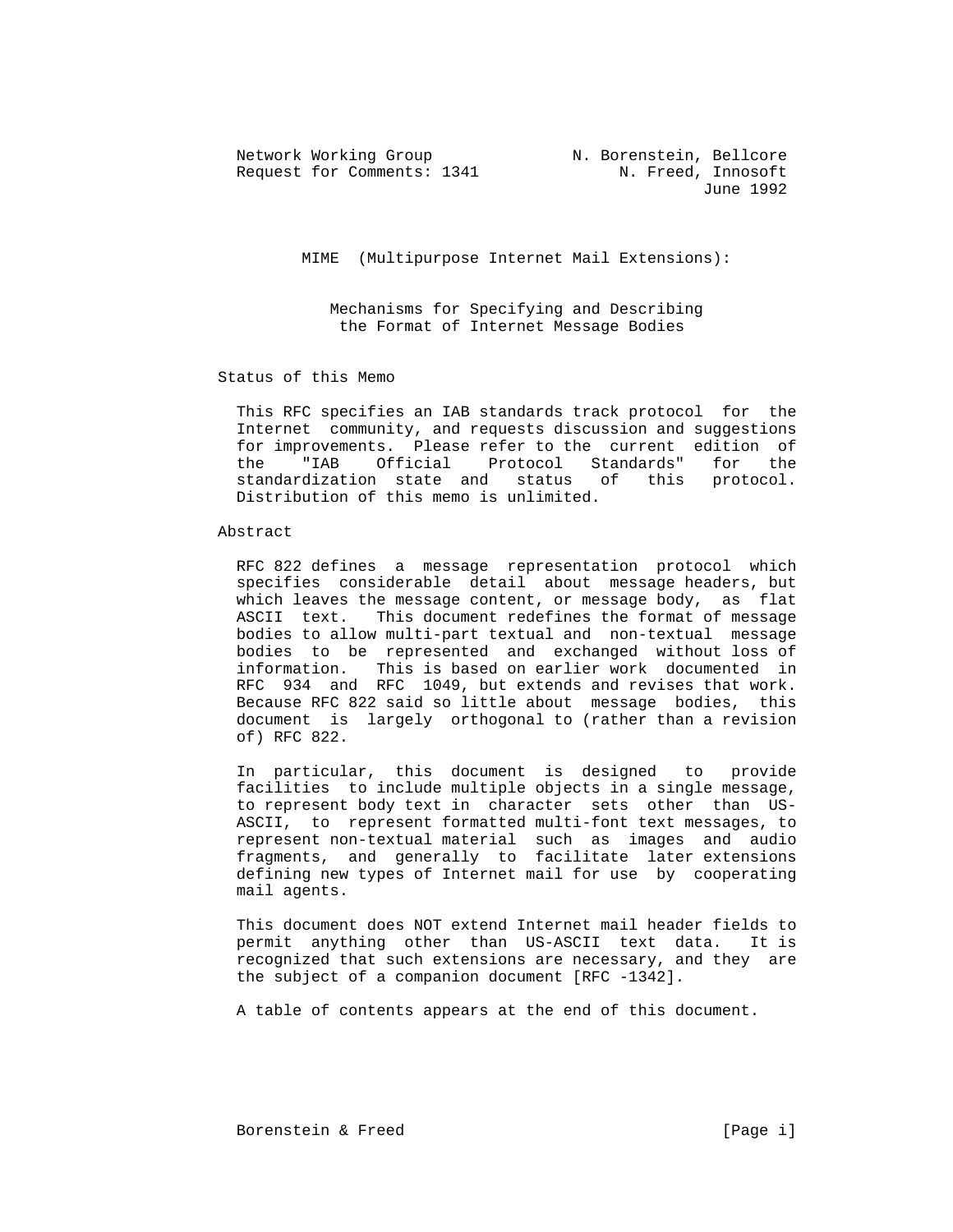## 1 Introduction

 Since its publication in 1982, RFC 822 [RFC-822] has defined the standard format of textual mail messages on the Internet. Its success has been such that the RFC 822 format has been adopted, wholly or partially, well beyond the confines of the Internet and the Internet SMTP transport defined by RFC 821 [RFC-821]. As the format has seen wider use, a number of limitations have proven increasingly restrictive for the user community.

 RFC 822 was intended to specify a format for text messages. As such, non-text messages, such as multimedia messages that might include audio or images, are simply not mentioned. Even in the case of text, however, RFC 822 is inadequate for the needs of mail users whose languages require the use of character sets richer than US ASCII [US-ASCII]. Since RFC 822 does not specify mechanisms for mail containing audio, video, Asian language text, or even text in most European languages, additional specifications are needed

 One of the notable limitations of RFC 821/822 based mail systems is the fact that they limit the contents of electronic mail messages to relatively short lines of seven-bit ASCII. This forces users to convert any non textual data that they may wish to send into seven-bit bytes representable as printable ASCII characters before invoking a local mail UA (User Agent, a program with which human users send and receive mail). Examples of such encodings currently used in the Internet include pure hexadecimal, uuencode, the 3-in-4 base 64 scheme specified in RFC 1113, the Andrew Toolkit Representation [ATK], and many others.

 The limitations of RFC 822 mail become even more apparent as gateways are designed to allow for the exchange of mail messages between RFC 822 hosts and X.400 hosts. X.400 [X400] specifies mechanisms for the inclusion of non-textual body parts within electronic mail messages. The current standards for the mapping of X.400 messages to RFC 822 messages specify that either X.400 non-textual body parts should be converted to (not encoded in) an ASCII format, or that they should be discarded, notifying the RFC 822 user that discarding has occurred. This is clearly undesirable, as information that a user may wish to receive is lost. Even though a user's UA may not have the capability of dealing with the non-textual body part, the user might have some mechanism external to the UA that can extract useful information from the body part. Moreover, it does not allow for the fact that the message may eventually be gatewayed back into an X.400 message handling system (i.e., the X.400 message is "tunneled" through Internet mail), where the non-textual information would definitely become useful again.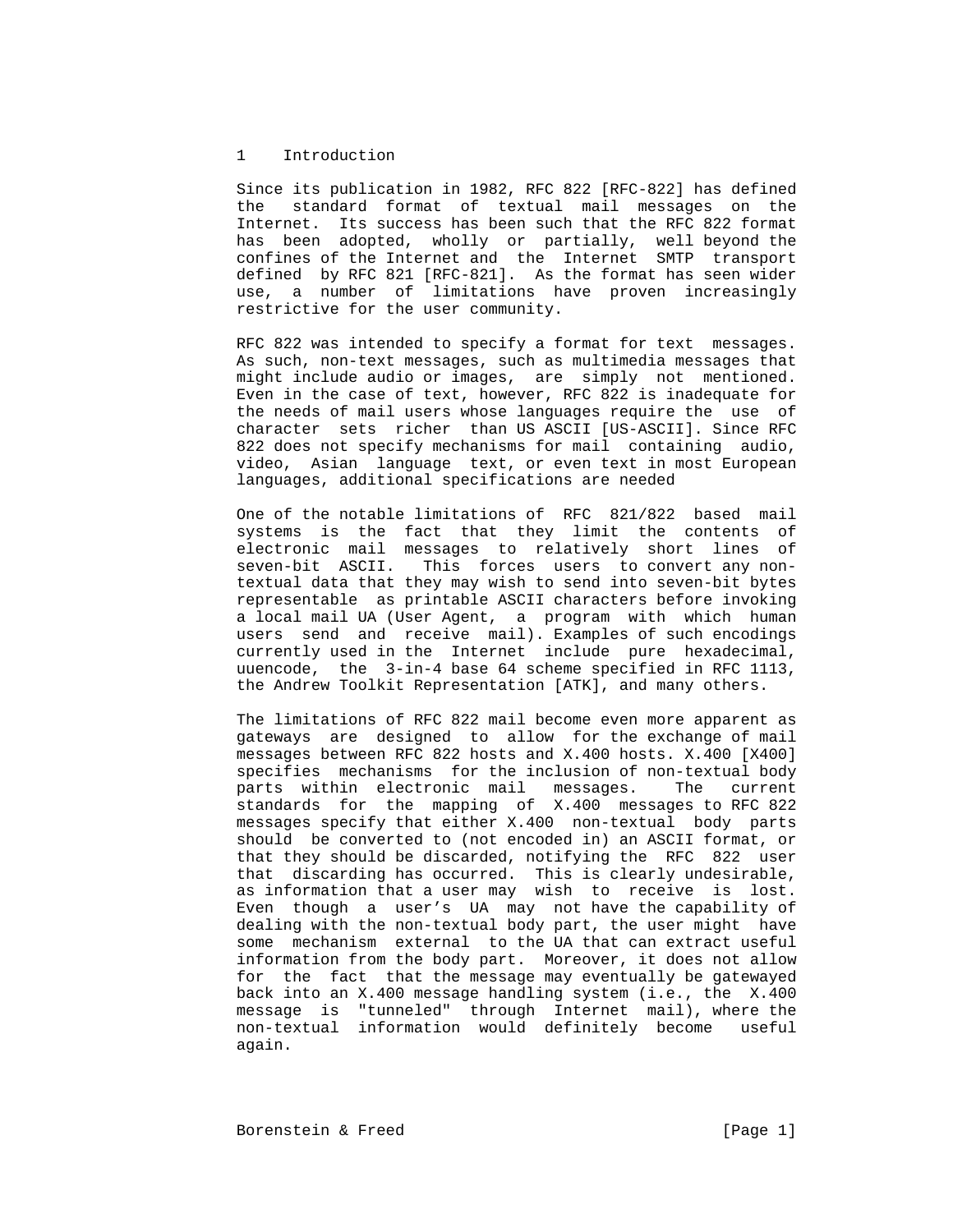This document describes several mechanisms that combine to solve most of these problems without introducing any serious incompatibilities with the existing world of RFC 822 mail. In particular, it describes:

- 1. A MIME-Version header field, which uses a version number to declare a message to be conformant with this specification and allows mail processing agents to distinguish between such messages and those generated by older or non-conformant software, which is presumed to lack such a field.
- 2. A Content-Type header field, generalized from RFC 1049 [RFC-1049], which can be used to specify the type and subtype of data in the body of a message and to fully specify the native representation (encoding) of such data.
	- 2.a. A "text" Content-Type value, which can be used to represent textual information in a number of character sets and formatted text description languages in a standardized manner.
	- 2.b. A "multipart" Content-Type value, which can be used to combine several body parts, possibly of differing types of data, into a single message.
	- 2.c. An "application" Content-Type value, which can be used to transmit application data or binary data, and hence, among other uses, to implement an electronic mail file transfer service.
	- 2.d. A "message" Content-Type value, for encapsulating a mail message.
	- 2.e An "image" Content-Type value, for transmitting still image (picture) data.
	- 2.f. An "audio" Content-Type value, for transmitting audio or voice data.
	- 2.g. A "video" Content-Type value, for transmitting video or moving image data, possibly with audio as part of the composite video data format.
- 3. A Content-Transfer-Encoding header field, which can be used to specify an auxiliary encoding that was applied to the data in order to allow it to pass through mail transport mechanisms which may have data or character set limitations.
- 4. Two optional header fields that can be used to further describe the data in a message body, the Content-ID and Content-Description header fields.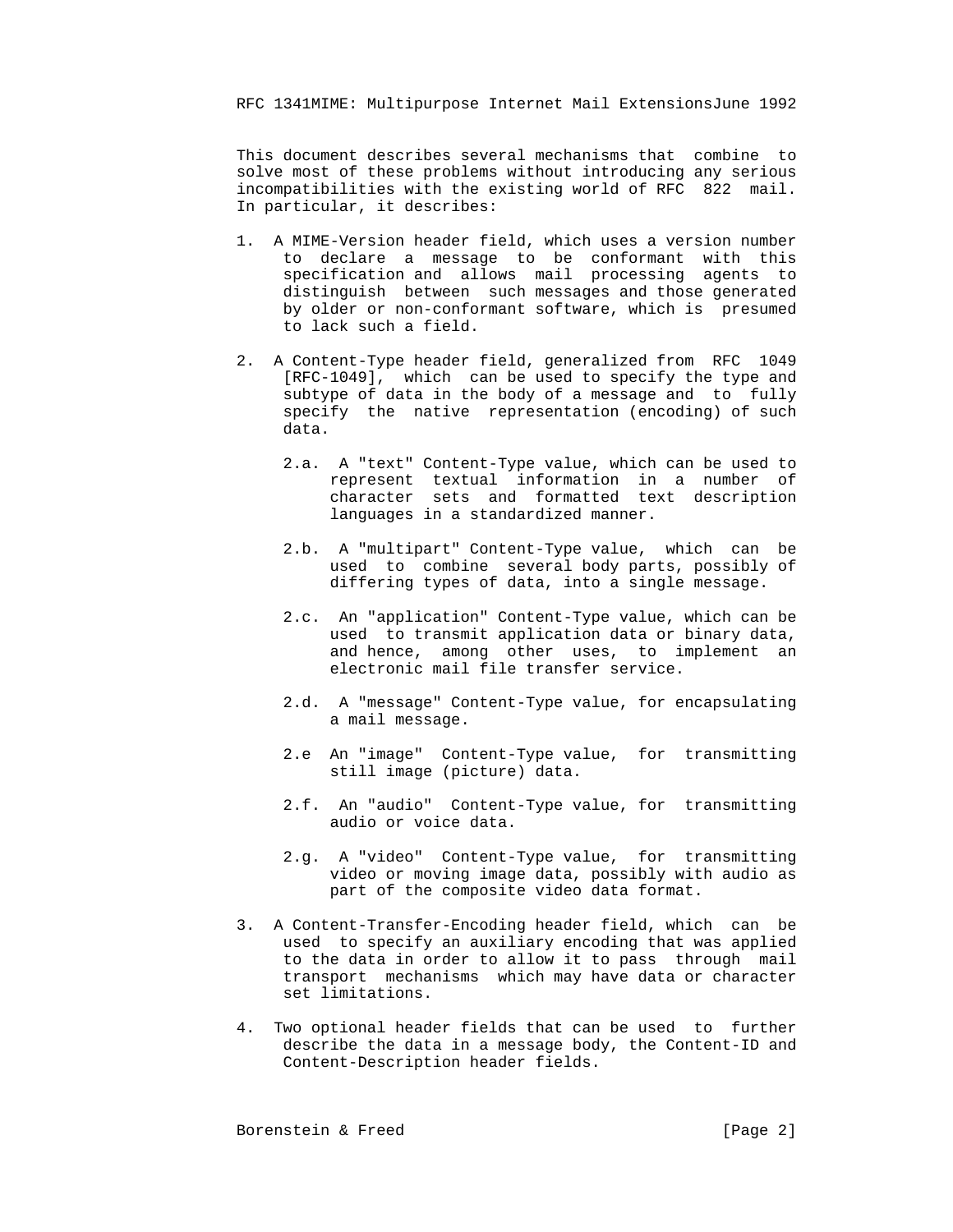MIME has been carefully designed as an extensible mechanism, and it is expected that the set of content-type/subtype pairs and their associated parameters will grow significantly with time. Several other MIME fields, notably including character set names, are likely to have new values defined over time. In order to ensure that the set of such values is developed in an orderly, well-specified, and public manner, MIME defines a registration process which uses the Internet Assigned Numbers Authority (IANA) as a central registry for such values. Appendix F provides details about how IANA registration is accomplished.

 Finally, to specify and promote interoperability, Appendix A of this document provides a basic applicability statement for a subset of the above mechanisms that defines a minimal level of "conformance" with this document.

 HISTORICAL NOTE: Several of the mechanisms described in this document may seem somewhat strange or even baroque at first reading. It is important to note that compatibility with existing standards AND robustness across existing practice were two of the highest priorities of the working group that developed this document. In particular, compatibility was always favored over elegance.

2 Notations, Conventions, and Generic BNF Grammar

 This document is being published in two versions, one as plain ASCII text and one as PostScript. The latter is recommended, though the textual contents are identical. An Andrew-format copy of this document is also available from the first author (Borenstein).

 Although the mechanisms specified in this document are all described in prose, most are also described formally in the modified BNF notation of RFC 822. Implementors will need to be familiar with this notation in order to understand this specification, and are referred to RFC 822 for a complete explanation of the modified BNF notation.

 Some of the modified BNF in this document makes reference to syntactic entities that are defined in RFC 822 and not in this document. A complete formal grammar, then, is obtained by combining the collected grammar appendix of this document with that of RFC 822.

 The term CRLF, in this document, refers to the sequence of the two ASCII characters CR (13) and LF (10) which, taken together, in this order, denote a line break in RFC 822 mail.

 The term "character set", wherever it is used in this document, refers to a coded character set, in the sense of ISO character set standardization work, and must not be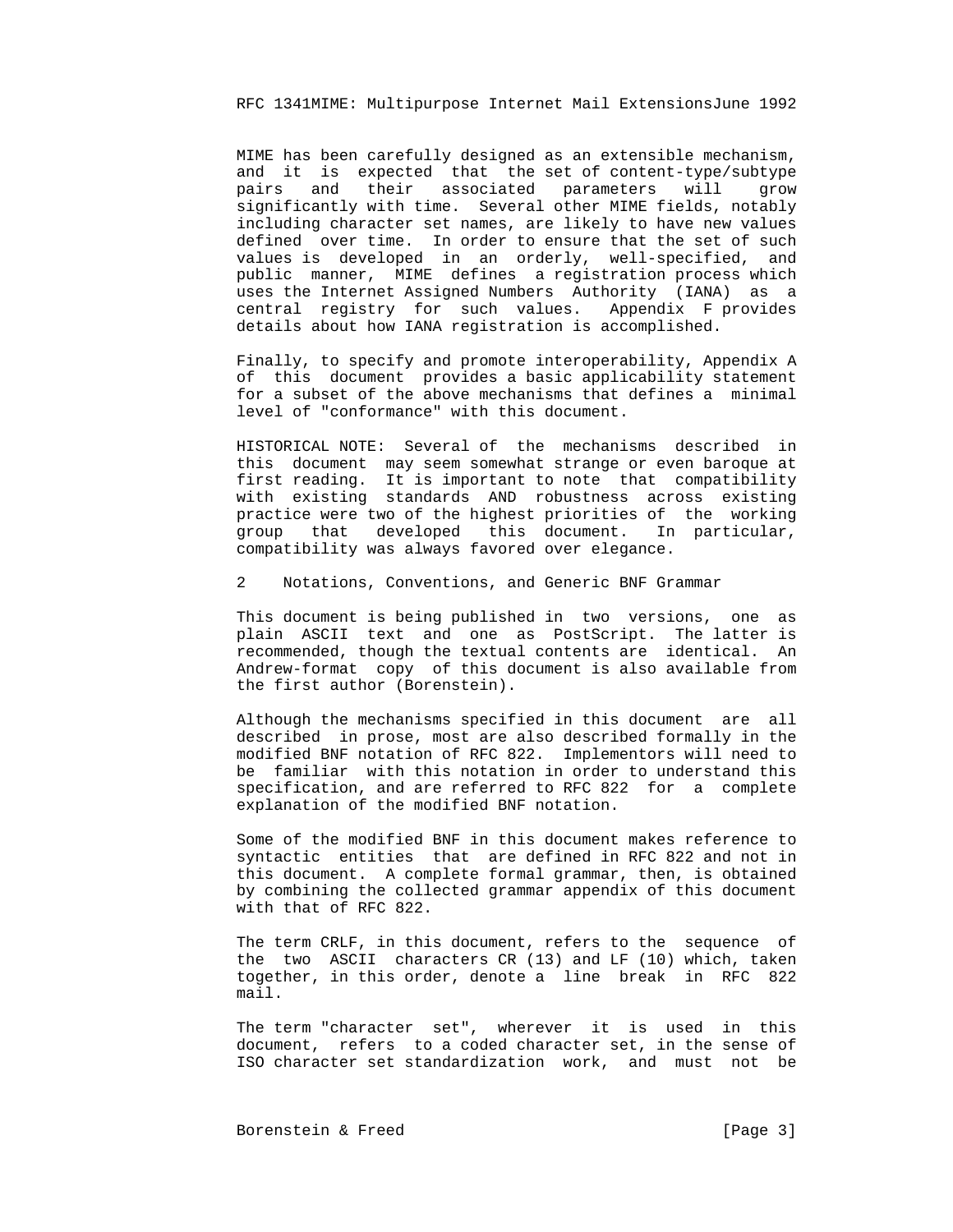misinterpreted as meaning "a set of characters."

 The term "message", when not further qualified, means either the (complete or "top-level") message being transferred on a network, or a message encapsulated in a body of type "message".

 The term "body part", in this document, means one of the parts of the body of a multipart entity. A body part has a header and a body, so it makes sense to speak about the body of a body part.

 The term "entity", in this document, means either a message or a body part. All kinds of entities share the property that they have a header and a body.

 The term "body", when not further qualified, means the body of an entity, that is the body of either a message or of a body part.

 Note : the previous four definitions are clearly circular. This is unavoidable, since the overal structure of a MIME message is indeed recursive.

 In this document, all numeric and octet values are given in decimal notation.

 It must be noted that Content-Type values, subtypes, and parameter names as defined in this document are case insensitive. However, parameter values are case-sensitive unless otherwise specified for the specific parameter.

 FORMATTING NOTE: This document has been carefully formatted for ease of reading. The PostScript version of this document, in particular, places notes like this one, which may be skipped by the reader, in a smaller, italicized, font, and indents it as well. In the text version, only the indentation is preserved, so if you are reading the text version of this you might consider using the PostScript version instead. However, all such notes will be indented and preceded by "NOTE:" or some similar introduction, even in the text version.

 The primary purpose of these non-essential notes is to convey information about the rationale of this document, or to place this document in the proper historical or evolutionary context. Such information may be skipped by those who are focused entirely on building a compliant implementation, but may be of use to those who wish to understand why this document is written as it is.

> For ease of recognition, all BNF definitions have been placed in a fixed-width font in the PostScript version of this document.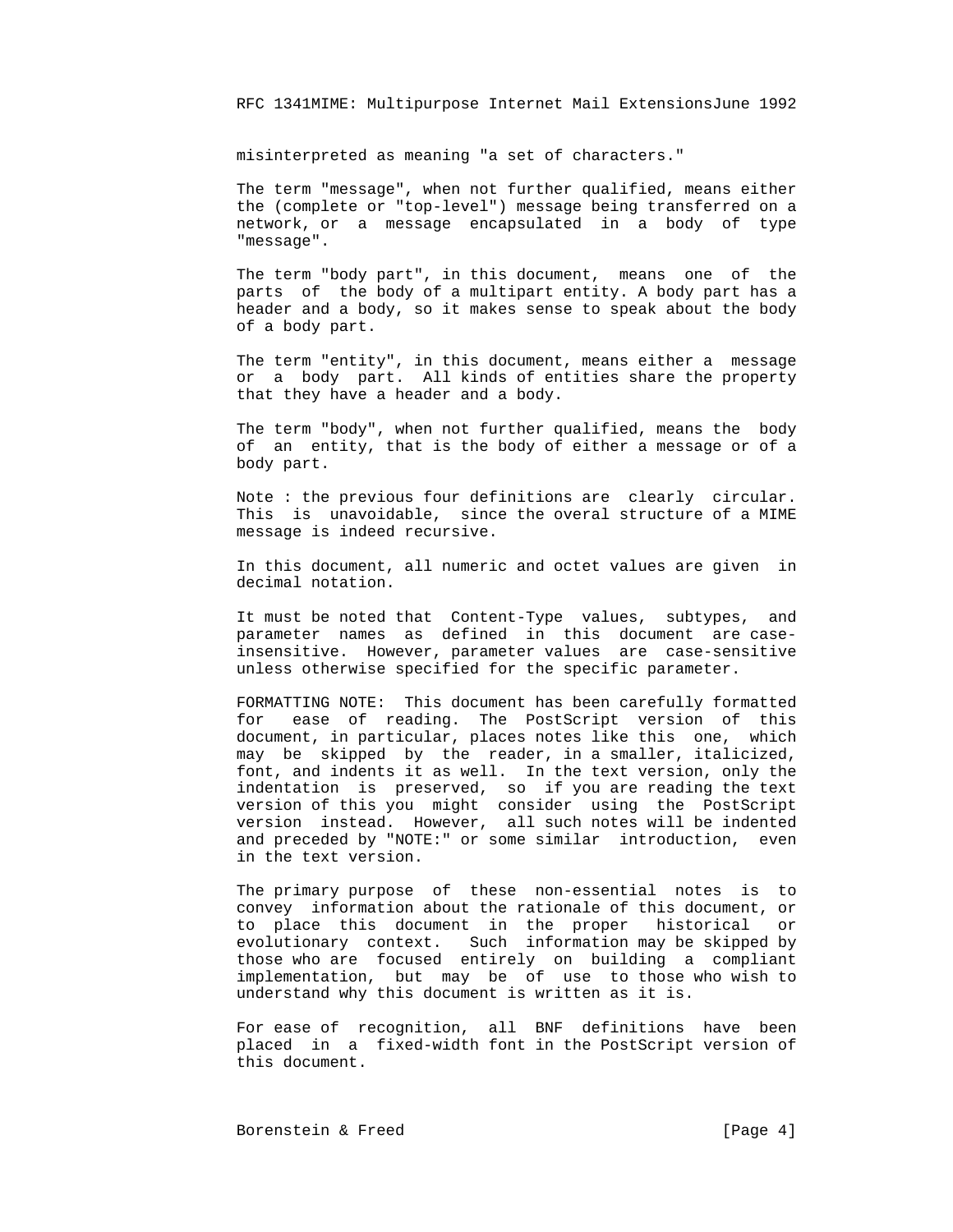#### 3 The MIME-Version Header Field

 Since RFC 822 was published in 1982, there has really been only one format standard for Internet messages, and there has been little perceived need to declare the format standard in use. This document is an independent document that complements RFC 822. Although the extensions in this document have been defined in such a way as to be compatible with RFC 822, there are still circumstances in which it might be desirable for a mail-processing agent to know whether a message was composed with the new standard in mind.

 Therefore, this document defines a new header field, "MIME- Version", which is to be used to declare the version of the Internet message body format standard in use.

 Messages composed in accordance with this document MUST include such a header field, with the following verbatim text:

MIME-Version: 1.0

 The presence of this header field is an assertion that the message has been composed in compliance with this document.

 Since it is possible that a future document might extend the message format standard again, a formal BNF is given for the content of the MIME-Version field:

MIME-Version := text

 Thus, future format specifiers, which might replace or extend "1.0", are (minimally) constrained by the definition of "text", which appears in RFC 822.

 Note that the MIME-Version header field is required at the top level of a message. It is not required for each body part of a multipart entity. It is required for the embedded headers of a body of type "message" if and only if the embedded message is itself claimed to be MIME-compliant.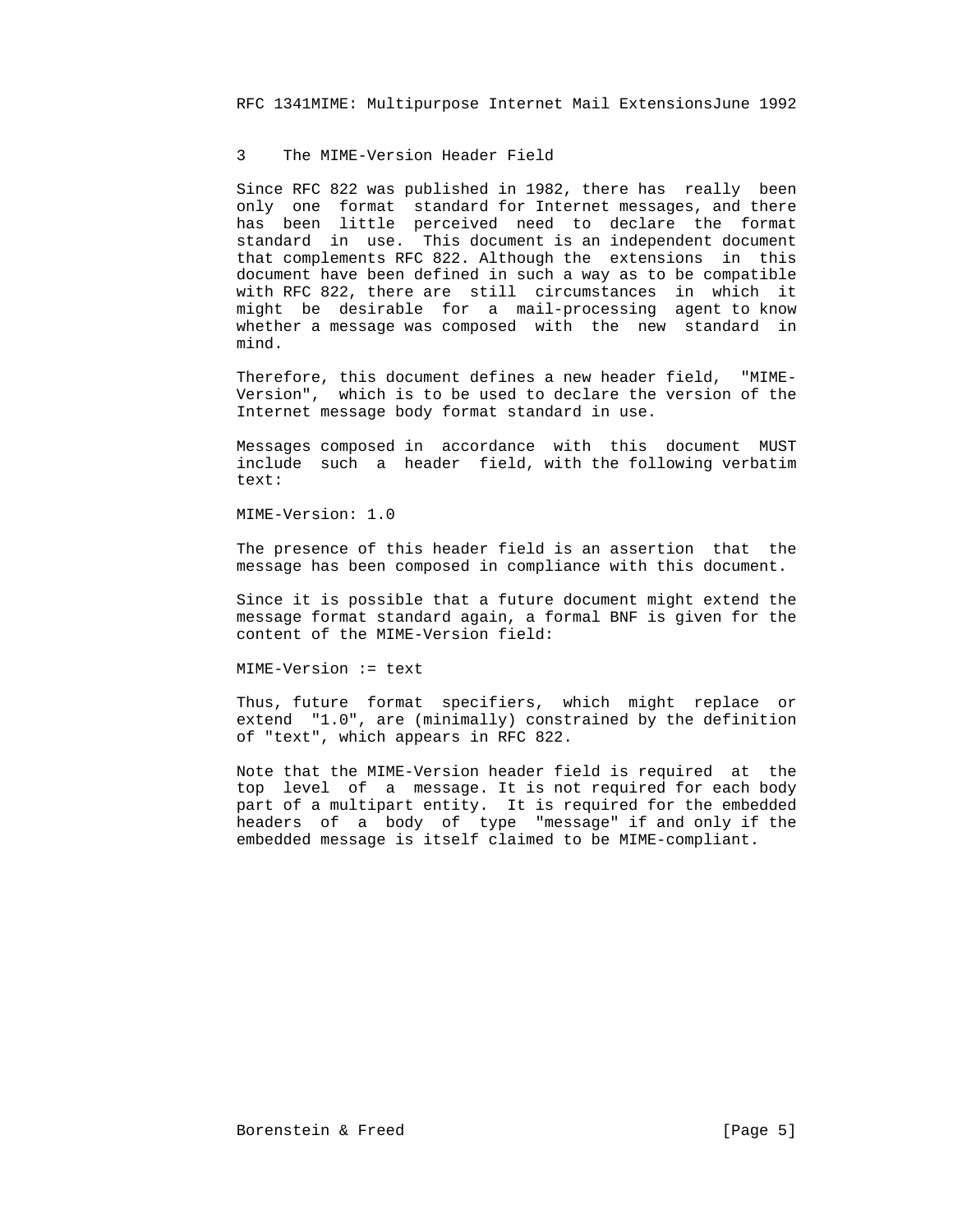# 4 The Content-Type Header Field

 The purpose of the Content-Type field is to describe the data contained in the body fully enough that the receiving user agent can pick an appropriate agent or mechanism to present the data to the user, or otherwise deal with the data in an appropriate manner.

 HISTORICAL NOTE: The Content-Type header field was first defined in RFC 1049. RFC 1049 Content-types used a simpler and less powerful syntax, but one that is largely compatible with the mechanism given here.

 The Content-Type header field is used to specify the nature of the data in the body of an entity, by giving type and subtype identifiers, and by providing auxiliary information that may be required for certain types. After the type and subtype names, the remainder of the header field is simply a set of parameters, specified in an attribute/value notation. The set of meaningful parameters differs for the different types. The ordering of parameters is not significant. Among the defined parameters is a "charset" parameter by which the character set used in the body may be declared. Comments are allowed in accordance with RFC 822 rules for structured header fields.

 In general, the top-level Content-Type is used to declare the general type of data, while the subtype specifies a specific format for that type of data. Thus, a Content-Type of "image/xyz" is enough to tell a user agent that the data is an image, even if the user agent has no knowledge of the specific image format "xyz". Such information can be used, for example, to decide whether or not to show a user the raw data from an unrecognized subtype -- such an action might be reasonable for unrecognized subtypes of text, but not for unrecognized subtypes of image or audio. For this reason, registered subtypes of audio, image, text, and video, should not contain embedded information that is really of a different type. Such compound types should be represented using the "multipart" or "application" types.

 Parameters are modifiers of the content-subtype, and do not fundamentally affect the requirements of the host system. Although most parameters make sense only with certain content-types, others are "global" in the sense that they might apply to any subtype. For example, the "boundary" parameter makes sense only for the "multipart" content-type, but the "charset" parameter might make sense with several content-types.

 An initial set of seven Content-Types is defined by this document. This set of top-level names is intended to be substantially complete. It is expected that additions to the larger set of supported types can generally be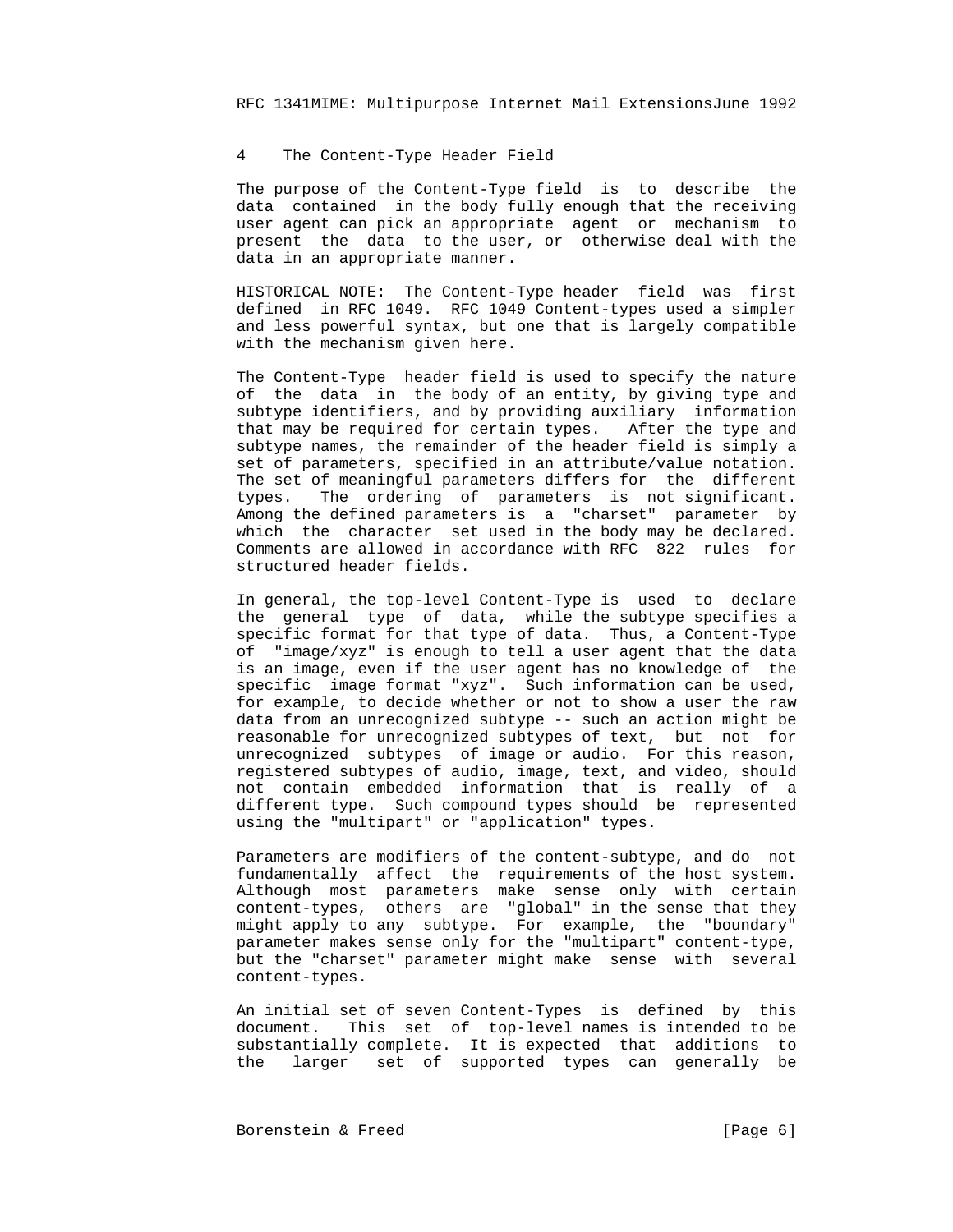accomplished by the creation of new subtypes of these initial types. In the future, more top-level types may be defined only by an extension to this standard. If another primary type is to be used for any reason, it must be given a name starting with "X-" to indicate its non-standard status and to avoid a potential conflict with a future official name.

 In the Extended BNF notation of RFC 822, a Content-Type header field value is defined as follows:

Content-Type := type "/" subtype \*[";" parameter]

 type := "application" / "audio" / "image" / "message" / "multipart" / "text" / x-token

 x-token := <The two characters "X-" followed, with no intervening white space, by any token>

subtype := token

parameter := attribute "=" value

attribute := token

value := token / quoted-string

token := 1\*<any CHAR except SPACE, CTLs, or tspecials>

tspecials :=  $"(" / ")" / " < " / " >" / "@" ; Must be in$ /  $", "$ / ";" / ":" / "\" / <"> ; quoted-string, / "/" / "[" / "]" / "?" / "." ; to use within ; parameter values

 Note that the definition of "tspecials" is the same as the RFC 822 definition of "specials" with the addition of the three characters "/", "?", and "=".

> Note also that a subtype specification is MANDATORY. There are no default subtypes.

> The type, subtype, and parameter names are not case sensitive. For example, TEXT, Text, and TeXt are all equivalent. Parameter values are normally case sensitive, but certain parameters are interpreted to be case insensitive, depending on the intended use. (For example, multipart boundaries are case-sensitive, but the "access type" for message/External-body is not case-sensitive.)

> Beyond this syntax, the only constraint on the definition of subtype names is the desire that their uses must not conflict. That is, it would be undesirable to have two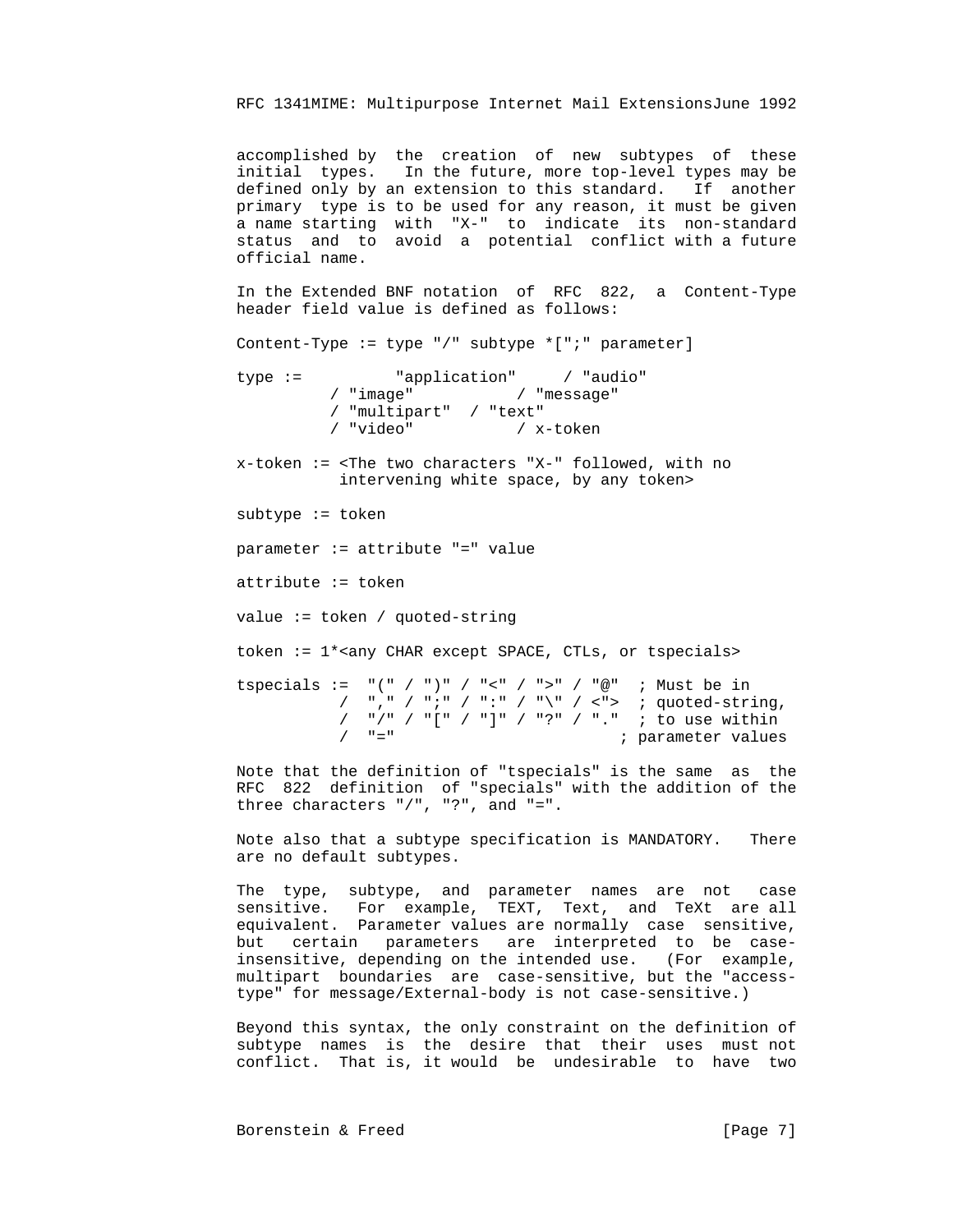different communities using "Content-Type: application/foobar" to mean two different things. The process of defining new content-subtypes, then, is not intended to be a mechanism for imposing restrictions, but simply a mechanism for publicizing the usages. There are, therefore, two acceptable mechanisms for defining new Content-Type subtypes:

- 1. Private values (starting with "X-") may be defined bilaterally between two cooperating agents without outside registration or standardization.
- 2. New standard values must be documented, registered with, and approved by IANA, as described in Appendix F. Where intended for public use, the formats they refer to must also be defined by a published specification, and possibly offered for standardization.

 The seven standard initial predefined Content-Types are detailed in the bulk of this document. They are:

- text -- textual information. The primary subtype, "plain", indicates plain (unformatted) text. No special software is required to get the full meaning of the text, aside from support for the indicated character set. Subtypes are to be used for enriched text in forms where application software may enhance the appearance of the text, but such software must not be required in order to get the general idea of the content. Possible subtypes thus include any readable word processor format. A very simple and portable subtype, richtext, is defined in this document.
- multipart -- data consisting of multiple parts of independent data types. Four initial subtypes are defined, including the primary "mixed" subtype, "alternative" for representing the same data in multiple formats, "parallel" for parts intended to be viewed simultaneously, and "digest" for multipart entities in which each part is of type "message".
	- message -- an encapsulated message. A body of Content-Type "message" is itself a fully formatted RFC 822 conformant message which may contain its own different Content-Type header field. The primary subtype is "rfc822". The "partial" subtype is defined for partial messages, to permit the fragmented transmission of bodies that are thought to be too large to be passed through mail transport facilities. Another subtype, "External-body", is defined for specifying large bodies by reference to an external data source.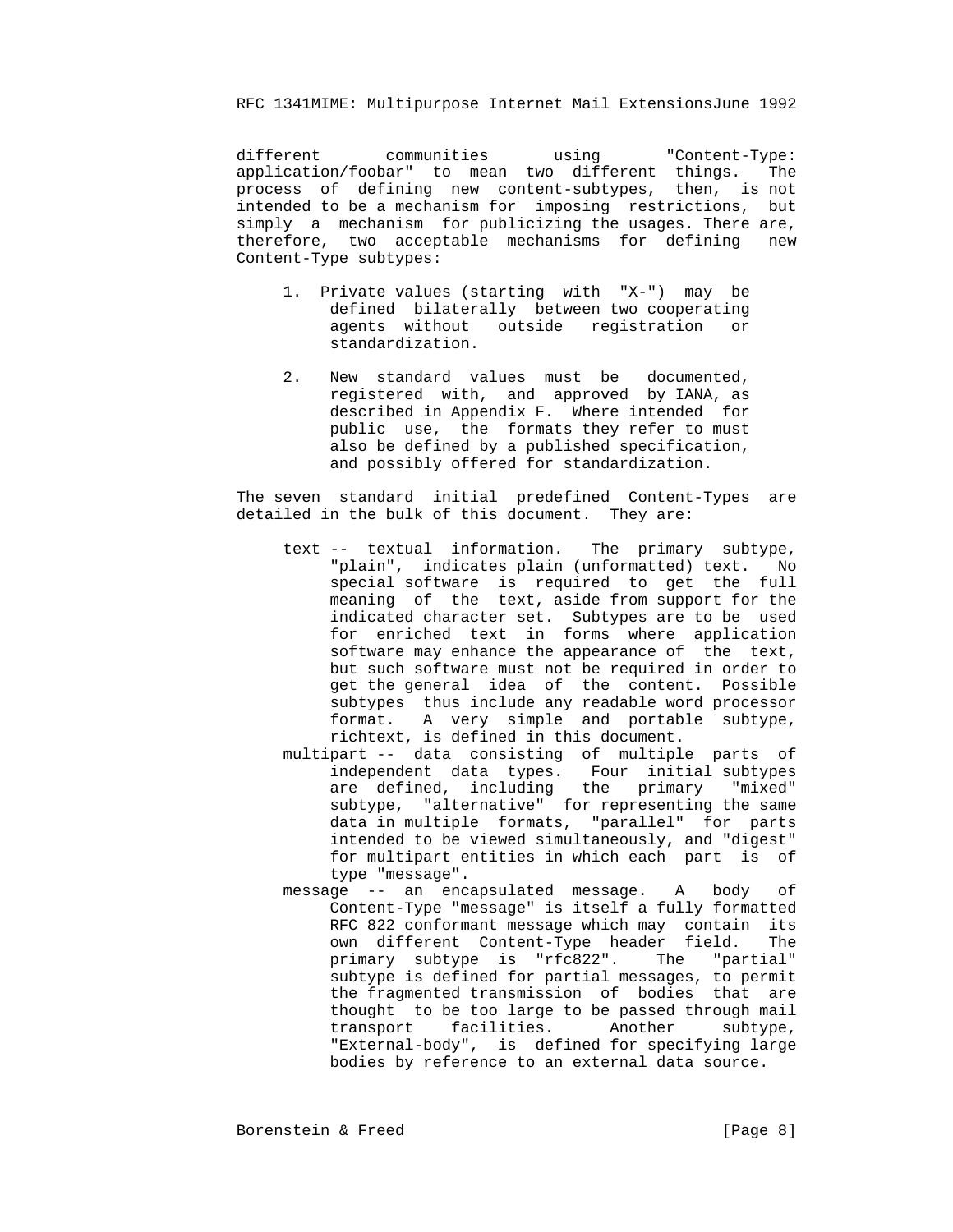- image -- image data. Image requires a display device (such as a graphical display, a printer, or a FAX machine) to view the information. Initial subtypes are defined for two widely-used image formats, jpeg and gif.
	- audio -- audio data, with initial subtype "basic". Audio requires an audio output device (such as a speaker or a telephone) to "display" the contents.
	- video -- video data. Video requires the capability to display moving images, typically including specialized hardware and software. The initial subtype is "mpeg".
- application -- some other kind of data, typically either uninterpreted binary data or information to be processed by a mail-based application. The primary subtype, "octet-stream", is to be used in the case of uninterpreted binary data, in which case the simplest recommended action is to offer to write the information into a file for the user. Two additional subtypes, "ODA" and "PostScript", are defined for transporting ODA and PostScript documents in bodies. Other expected uses for "application" include spreadsheets, data for mail-based scheduling systems, and languages for "active" (computational) email. (Note that active email entails several securityconsiderations, which are discussed later in this memo, particularly in the context of application/PostScript.)

 Default RFC 822 messages are typed by this protocol as plain text in the US-ASCII character set, which can be explicitly specified as "Content-type: text/plain; charset=us-ascii". If no Content-Type is specified, either by error or by an older user agent, this default is assumed. In the presence of a MIME-Version header field, a receiving User Agent can also assume that plain US-ASCII text was the sender's intent. In the absence of a MIME-Version specification, plain US-ASCII text must still be assumed, but the sender's intent might have been otherwise.

 RATIONALE: In the absence of any Content-Type header field or MIME-Version header field, it is impossible to be certain that a message is actually text in the US-ASCII character set, since it might well be a message that, using the conventions that predate this document, includes text in another character set or non-textual data in a manner that cannot be automatically recognized (e.g., a uuencoded compressed UNIX tar file). Although there is no fully acceptable alternative to treating such untyped messages as "text/plain; charset=us-ascii", implementors should remain aware that if a message lacks both the MIME-Version and the Content-Type header fields, it may in practice contain almost anything.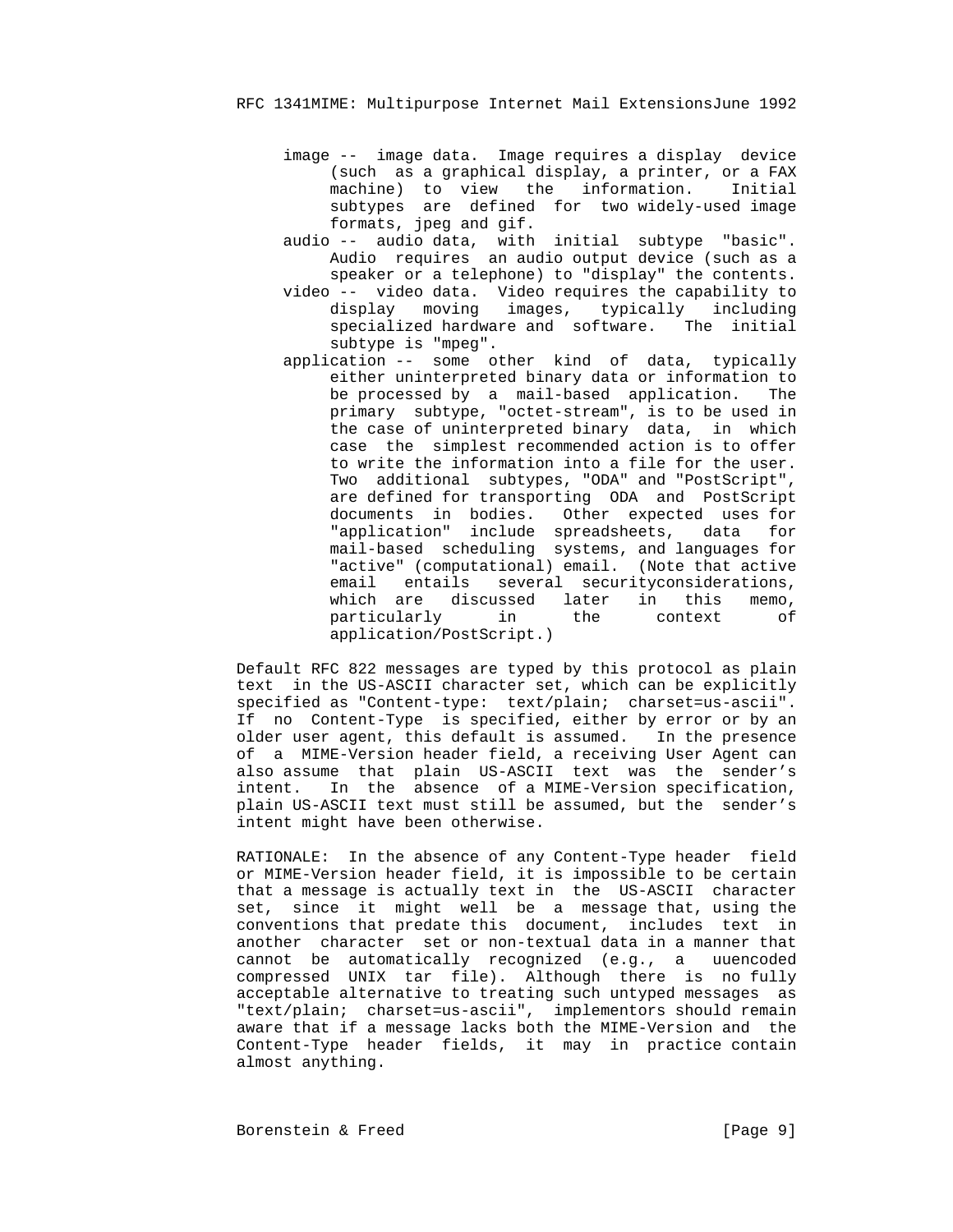It should be noted that the list of Content-Type values given here may be augmented in time, via the mechanisms described above, and that the set of subtypes is expected to grow substantially.

 When a mail reader encounters mail with an unknown Content type value, it should generally treat it as equivalent to "application/octet-stream", as described later in this document.

5 The Content-Transfer-Encoding Header Field

 Many Content-Types which could usefully be transported via email are represented, in their "natural" format, as 8-bit character or binary data. Such data cannot be transmitted over some transport protocols. For example, RFC 821 restricts mail messages to 7-bit US-ASCII data with 1000 character lines.

 It is necessary, therefore, to define a standard mechanism for re-encoding such data into a 7-bit short-line format. This document specifies that such encodings will be indicated by a new "Content-Transfer-Encoding" header field. The Content-Transfer-Encoding field is used to indicate the type of transformation that has been used in order to represent the body in an acceptable manner for transport.

 Unlike Content-Types, a proliferation of Content-Transfer- Encoding values is undesirable and unnecessary. However, establishing only a single Content-Transfer-Encoding mechanism does not seem possible. There is a tradeoff between the desire for a compact and efficient encoding of largely-binary data and the desire for a readable encoding of data that is mostly, but not entirely, 7-bit data. For this reason, at least two encoding mechanisms are necessary: a "readable" encoding and a "dense" encoding.

 The Content-Transfer-Encoding field is designed to specify an invertible mapping between the "native" representation of a type of data and a representation that can be readily exchanged using 7 bit mail transport protocols, such as those defined by RFC 821 (SMTP). This field has not been defined by any previous standard. The field's value is a single token specifying the type of encoding, as enumerated below. Formally:

 Content-Transfer-Encoding := "BASE64" / "QUOTED-PRINTABLE" / "8BIT" / "7BIT" / "BINARY" / x-token

> These values are not case sensitive. That is, Base64 and BASE64 and bAsE64 are all equivalent. An encoding type of 7BIT requires that the body is already in a seven-bit mail ready representation. This is the default value -- that is,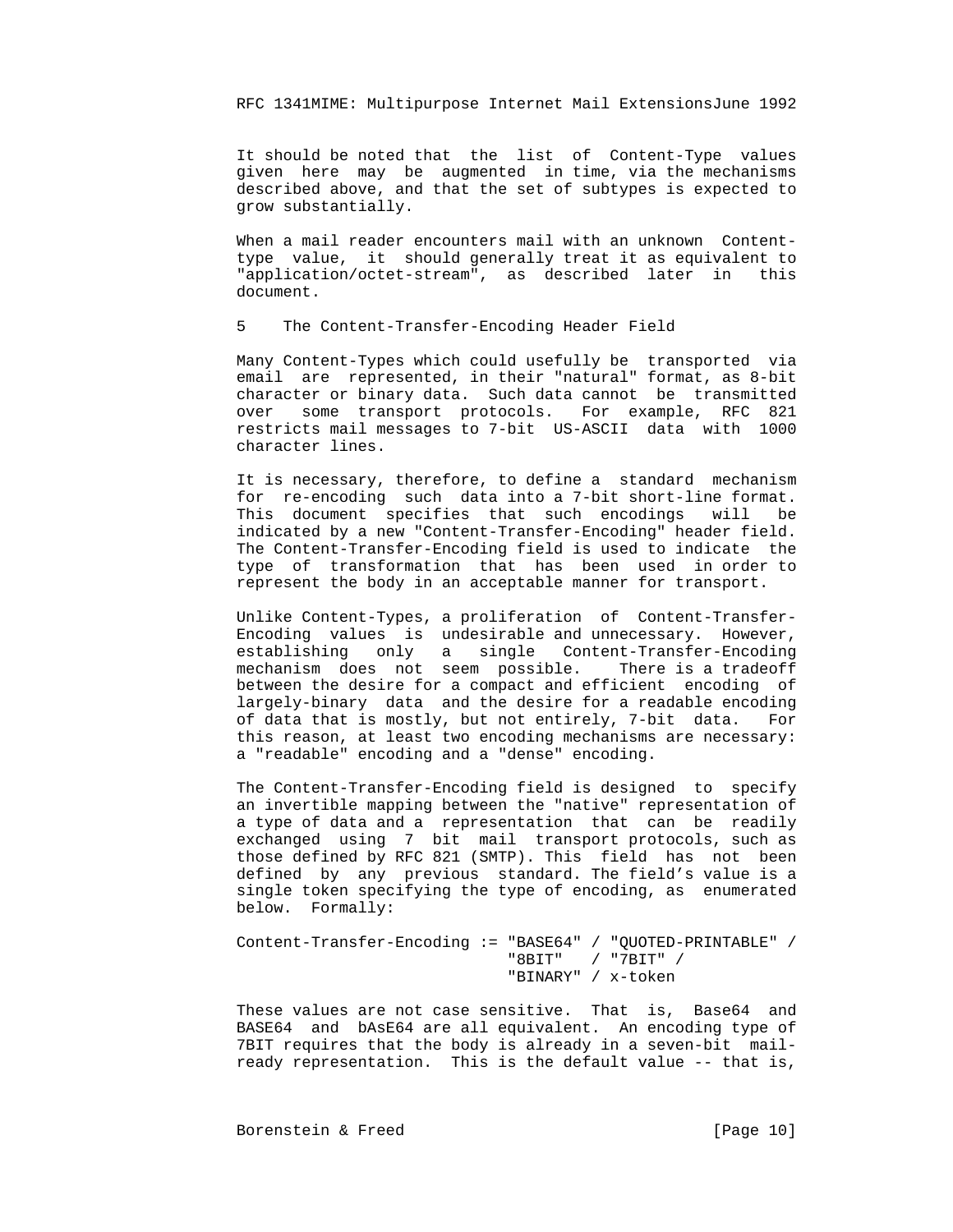"Content-Transfer-Encoding: 7BIT" is assumed if the Content-Transfer-Encoding header field is not present.

 The values "8bit", "7bit", and "binary" all imply that NO encoding has been performed. However, they are potentially useful as indications of the kind of data contained in the object, and therefore of the kind of encoding that might need to be performed for transmission in a given transport system. "7bit" means that the data is all represented as short lines of US-ASCII data. "8bit" means that the lines are short, but there may be non-ASCII characters (octets with the high-order bit set). "Binary" means that not only may non-ASCII characters be present, but also that the lines are not necessarily short enough for SMTP transport.

 The difference between "8bit" (or any other conceivable bit-width token) and the "binary" token is that "binary" does not require adherence to any limits on line length or to the SMTP CRLF semantics, while the bit-width tokens do require such adherence. If the body contains data in any bit-width other than 7-bit, the appropriate bit-width Content-Transfer-Encoding token must be used (e.g., "8bit" for unencoded 8 bit wide data). If the body contains binary data, the "binary" Content-Transfer-Encoding token must be used.

 NOTE: The distinction between the Content-Transfer-Encoding values of "binary," "8bit," etc. may seem unimportant, in that all of them really mean "none" -- that is, there has been no encoding of the data for transport. However, clear labeling will be of enormous value to gateways between future mail transport systems with differing capabilities in transporting data that do not meet the restrictions of RFC 821 transport.

 As of the publication of this document, there are no standardized Internet transports for which it is legitimate to include unencoded 8-bit or binary data in mail bodies. Thus there are no circumstances in which the "8bit" or "binary" Content-Transfer-Encoding is actually legal on the Internet. However, in the event that 8-bit or binary mail transport becomes a reality in Internet mail, or when this document is used in conjunction with any other 8-bit or binary-capable transport mechanism, 8-bit or binary bodies should be labeled as such using this mechanism.

 NOTE: The five values defined for the Content-Transfer- Encoding field imply nothing about the Content-Type other than the algorithm by which it was encoded or the transport system requirements if unencoded.

 Implementors may, if necessary, define new Content- Transfer-Encoding values, but must use an x-token, which is a name prefixed by "X-" to indicate its non-standard status,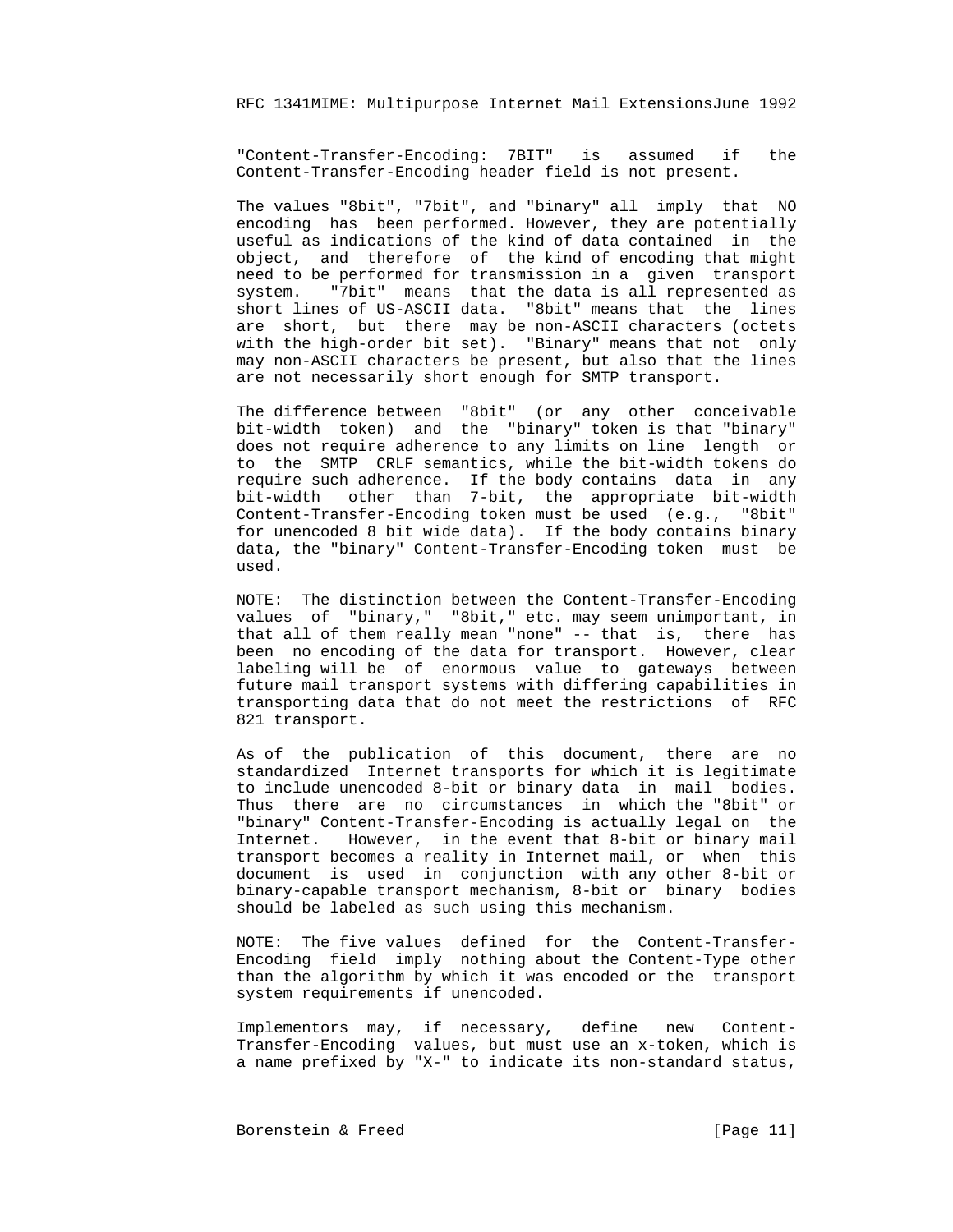e.g., "Content-Transfer-Encoding: x-my-new-encoding". However, unlike Content-Types and subtypes, the creation of new Content-Transfer-Encoding values is explicitly and strongly discouraged, as it seems likely to hinder interoperability with little potential benefit. Their use is allowed only as the result of an agreement between cooperating user agents.

> If a Content-Transfer-Encoding header field appears as part of a message header, it applies to the entire body of that message. If a Content-Transfer-Encoding header field appears as part of a body part's headers, it applies only to the body of that body part. If an entity is of type "multipart" or "message", the Content-Transfer-Encoding is not permitted to have any value other than a bit width (e.g., "7bit", "8bit", etc.) or "binary".

> It should be noted that email is character-oriented, so that the mechanisms described here are mechanisms for encoding arbitrary byte streams, not bit streams. If a bit stream is to be encoded via one of these mechanisms, it must first be converted to an 8-bit byte stream using the network standard bit order ("big-endian"), in which the earlier bits in a stream become the higher-order bits in a byte. A bit stream not ending at an 8-bit boundary must be padded with zeroes. This document provides a mechanism for noting the addition of such padding in the case of the application Content-Type, which has a "padding" parameter.

> The encoding mechanisms defined here explicitly encode all data in ASCII. Thus, for example, suppose an entity has header fields such as:

 Content-Type: text/plain; charset=ISO-8859-1 Content-transfer-encoding: base64

 This should be interpreted to mean that the body is a base64 ASCII encoding of data that was originally in ISO-8859-1, and will be in that character set again after decoding.

 The following sections will define the two standard encoding mechanisms. The definition of new content-transfer encodings is explicitly discouraged and should only occur when absolutely necessary. All content-transfer-encoding namespace except that beginning with "X-" is explicitly reserved to the IANA for future use. Private agreements about content-transfer-encodings are also explicitly discouraged.

 Certain Content-Transfer-Encoding values may only be used on certain Content-Types. In particular, it is expressly forbidden to use any encodings other than "7bit", "8bit", or "binary" with any Content-Type that recursively includes other Content-Type fields, notably the "multipart" and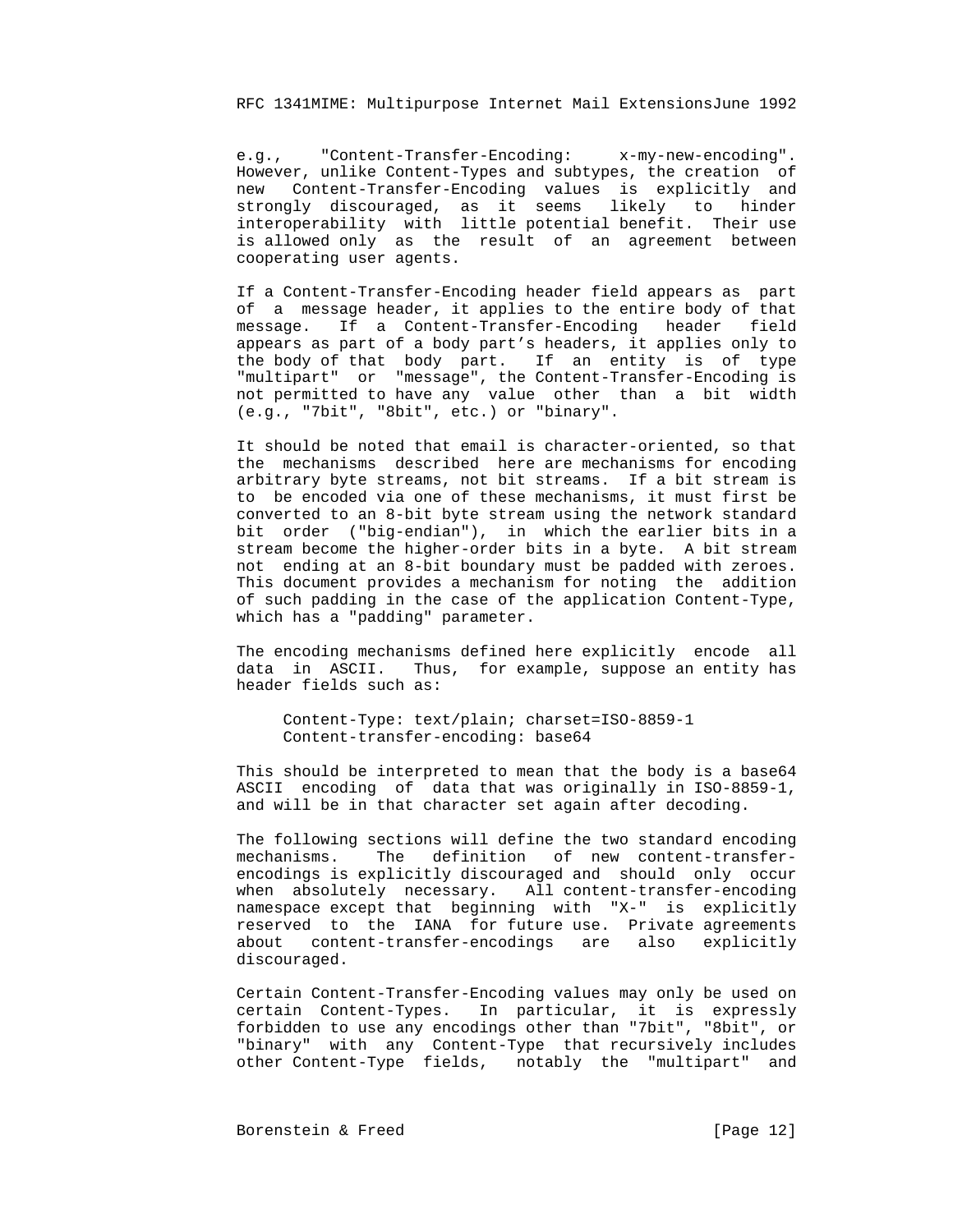"message" Content-Types. All encodings that are desired for bodies of type multipart or message must be done at the innermost level, by encoding the actual body that needs to be encoded.

 NOTE ON ENCODING RESTRICTIONS: Though the prohibition against using content-transfer-encodings on data of type multipart or message may seem overly restrictive, it is necessary to prevent nested encodings, in which data are passed through an encoding algorithm multiple times, and must be decoded multiple times in order to be properly viewed. Nested encodings add considerable complexity to user agents: aside from the obvious efficiency problems with such multiple encodings, they can obscure the basic structure of a message. In particular, they can imply that several decoding operations are necessary simply to find out what types of objects a message contains. Banning nested encodings may complicate the job of certain mail gateways, but this seems less of a problem than the effect of nested encodings on user agents.

 NOTE ON THE RELATIONSHIP BETWEEN CONTENT-TYPE AND CONTENT- TRANSFER-ENCODING: It may seem that the Content-Transfer- Encoding could be inferred from the characteristics of the Content-Type that is to be encoded, or, at the very least, that certain Content-Transfer-Encodings could be mandated for use with specific Content-Types. There are several reasons why this is not the case. First, given the varying types of transports used for mail, some encodings may be appropriate for some Content-Type/transport combinations and not for others. (For example, in an 8-bit transport, no encoding would be required for text in certain character sets, while such encodings are clearly required for 7-bit SMTP.) Second, certain Content-Types may require different types of transfer encoding under different circumstances. For example, many PostScript bodies might consist entirely of short lines of 7-bit data and hence require little or no encoding. Other PostScript bodies (especially those using Level 2 PostScript's binary encoding mechanism) may only be reasonably represented using a binary transport encoding. Finally, since Content-Type is intended to be an open-ended specification mechanism, strict specification of an association between Content-Types and encodings effectively couples the specification of an application protocol with a specific lower-level transport. This is not desirable since the developers of a Content-Type should not have to be aware of all the transports in use and what their limitations are.

 NOTE ON TRANSLATING ENCODINGS: The quoted-printable and base64 encodings are designed so that conversion between them is possible. The only issue that arises in such a conversion is the handling of line breaks. When converting from quoted-printable to base64 a line break must be converted into a CRLF sequence. Similarly, a CRLF sequence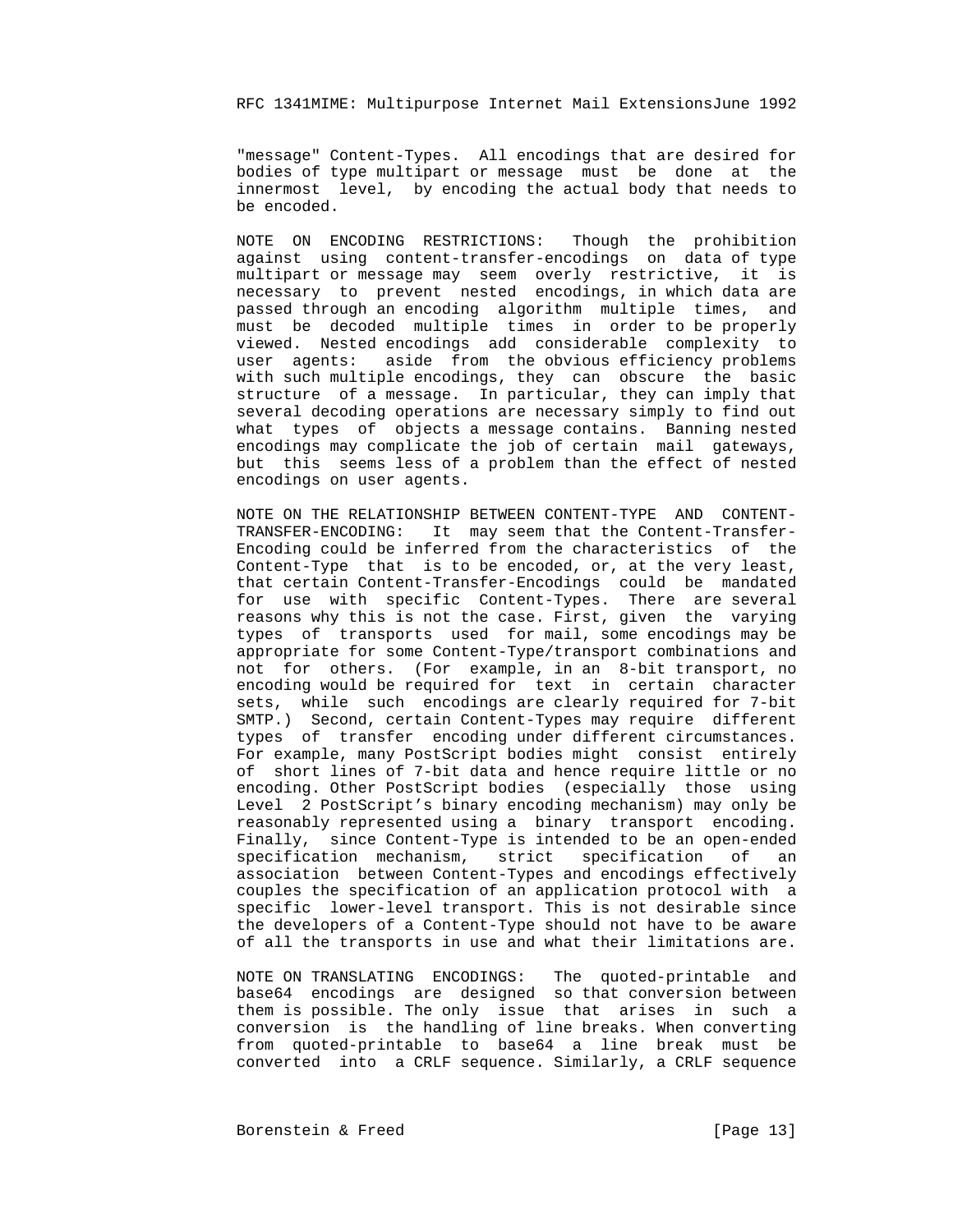in base64 data should be converted to a quoted-printable line break, but ONLY when converting text data.

 NOTE ON CANONICAL ENCODING MODEL: There was some confusion, in earlier drafts of this memo, regarding the model for when email data was to be converted to canonical form and encoded, and in particular how this process would affect the treatment of CRLFs, given that the representation of newlines varies greatly from system to system. For this reason, a canonical model for encoding is presented as Appendix H.

5.1 Quoted-Printable Content-Transfer-Encoding

 The Quoted-Printable encoding is intended to represent data that largely consists of octets that correspond to printable characters in the ASCII character set. It encodes the data in such a way that the resulting octets are unlikely to be modified by mail transport. If the data being encoded are mostly ASCII text, the encoded form of the data remains largely recognizable by humans. A body which is entirely ASCII may also be encoded in Quoted-Printable to ensure the integrity of the data should the message pass through a character-translating, and/or line-wrapping gateway.

 In this encoding, octets are to be represented as determined by the following rules:

 Rule #1: (General 8-bit representation) Any octet, except those indicating a line break according to the newline convention of the canonical form of the data being encoded, may be represented by an "=" followed by a two digit hexadecimal representation of the octet's value. The digits of the hexadecimal alphabet, for this purpose, are "0123456789ABCDEF". Uppercase letters must be

 used when sending hexadecimal data, though a robust implementation may choose to recognize lowercase letters on receipt. Thus, for example, the value 12 (ASCII form feed) can be represented by "=0C", and the value 61 (ASCII EQUAL SIGN) can be represented by "=3D". Except when the following rules allow an alternative encoding, this rule is mandatory.

 Rule #2: (Literal representation) Octets with decimal values of 33 through 60 inclusive, and 62 through 126, inclusive, MAY be represented as the ASCII characters which correspond to those octets (EXCLAMATION POINT through LESS THAN, and GREATER THAN through TILDE, respectively).

 Rule #3: (White Space): Octets with values of 9 and 32 MAY be represented as ASCII TAB (HT) and SPACE characters, respectively, but MUST NOT be so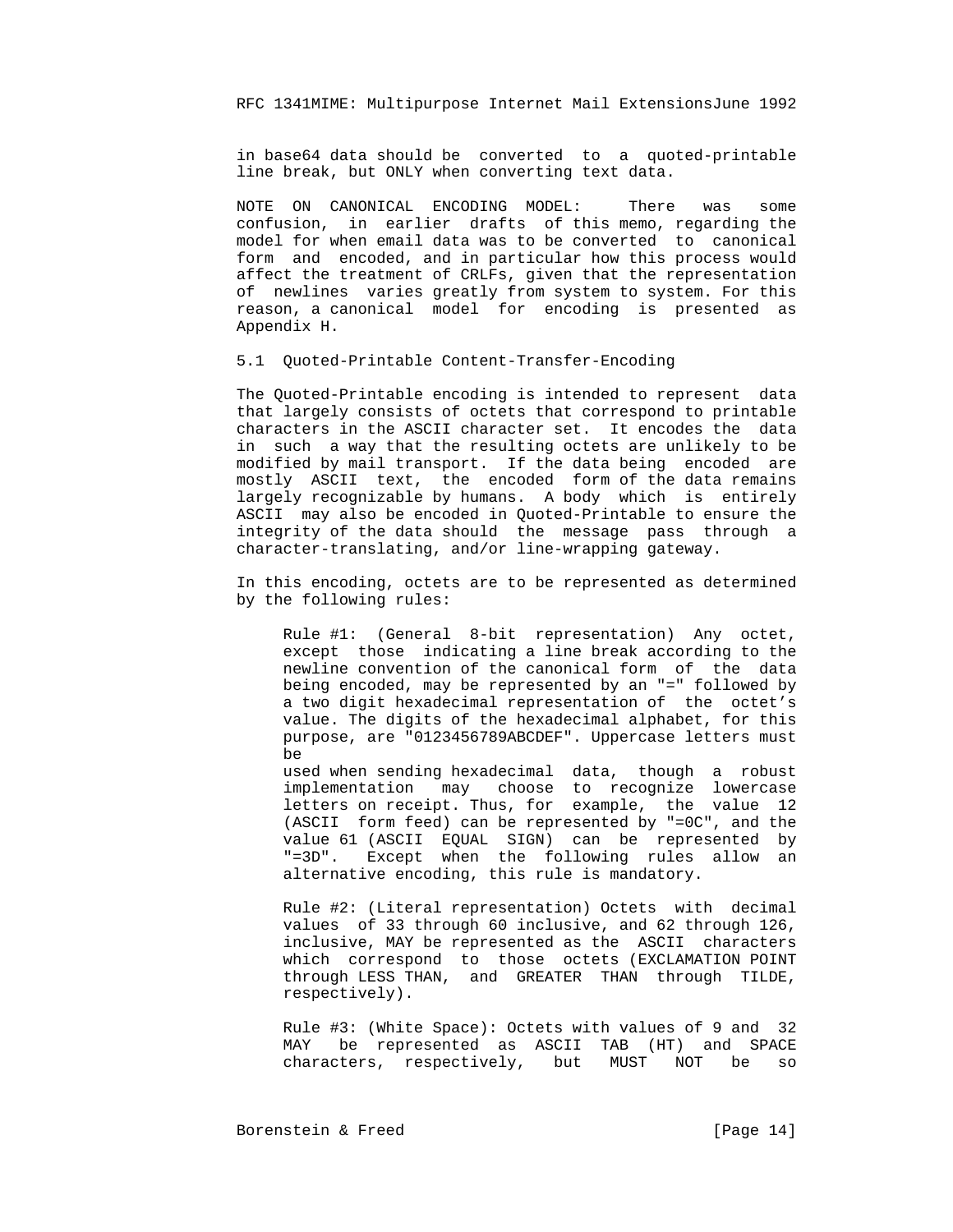represented at the end of an encoded line. Any TAB (HT) or SPACE characters on an encoded line MUST thus be followed on that line by a printable character. In particular, an "=" at the end of an encoded line, indicating a soft line break (see rule #5) may follow one or more TAB (HT) or SPACE characters. It follows that an octet with value 9 or 32 appearing at the end of an encoded line must be represented according to Rule #1. This rule is necessary because some MTAs (Message Transport Agents, programs which transport messages from one user to another, or perform a part of such transfers) are known to pad lines of text with SPACEs, and others are known to remove "white space" characters from the end of a line. Therefore, when decoding a Quoted-Printable body, any trailing white space on a line must be deleted, as it will necessarily have been added by intermediate transport agents.

 Rule #4 (Line Breaks): A line break in a text body part, independent of what its representation is following the canonical representation of the data being encoded, must be represented by a (RFC 822) line break, which is a CRLF sequence, in the Quoted- Printable encoding. If isolated CRs and LFs, or LF CR and CR LF sequences are allowed to appear in binary data according to the canonical form, they must be represented using the "=0D", "=0A", "=0A=0D" and "=0D=0A" notations respectively.

> Note that many implementation may elect to encode the local representation of various content types directly. In particular, this may apply to plain text material on systems that use newline conventions other than CRLF delimiters. Such an implementation is permissible, but the generation of line breaks must be generalized to account for the case where alternate representations of newline sequences are used.

> Rule #5 (Soft Line Breaks): The Quoted-Printable encoding REQUIRES that encoded lines be no more than 76 characters long. If longer lines are to be encoded with the Quoted-Printable encoding, 'soft' line breaks must be used. An equal sign as the last character on a encoded line indicates such a non-significant ('soft') line break in the encoded text. Thus if the "raw" form of the line is a single unencoded line that says:

 Now's the time for all folk to come to the aid of their country.

 This can be represented, in the Quoted-Printable encoding, as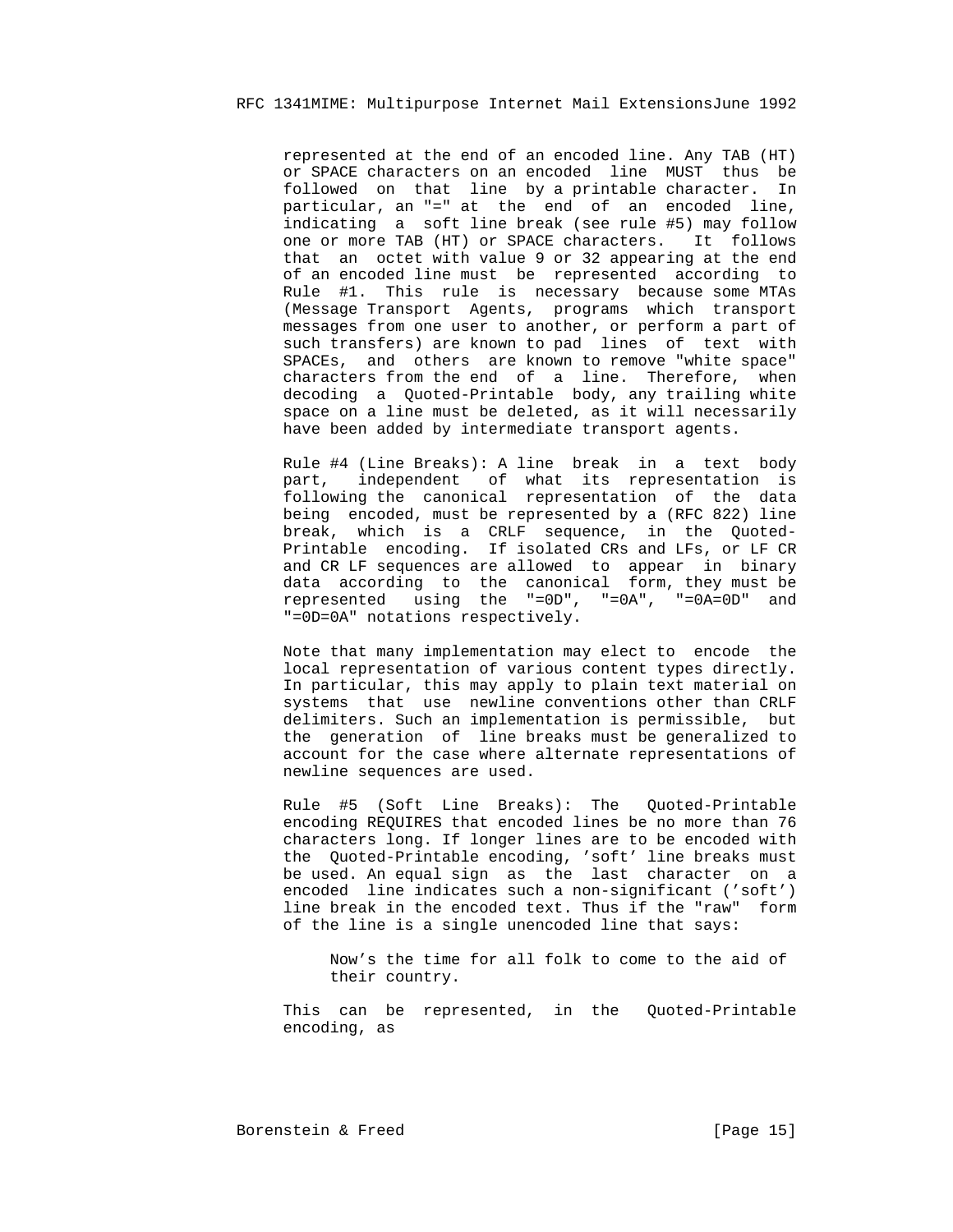Now's the time = for all folk to come= to the aid of their country.

 This provides a mechanism with which long lines are encoded in such a way as to be restored by the user agent. The 76 character limit does not count the trailing CRLF, but counts all other characters, including any equal signs.

 Since the hyphen character ("-") is represented as itself in the Quoted-Printable encoding, care must be taken, when encapsulating a quoted-printable encoded body in a multipart entity, to ensure that the encapsulation boundary does not appear anywhere in the encoded body. (A good strategy is to choose a boundary that includes a character sequence such as "=\_" which can never appear in a quoted-printable body. See the definition of multipart messages later in this document.)

 NOTE: The quoted-printable encoding represents something of a compromise between readability and reliability in transport. Bodies encoded with the quoted-printable encoding will work reliably over most mail gateways, but may not work perfectly over a few gateways, notably those involving translation into EBCDIC. (In theory, an EBCDIC gateway could decode a quoted-printable body and re-encode it using base64, but such gateways do not yet exist.) A higher level of confidence is offered by the base64 Content-Transfer-Encoding. A way to get reasonably reliable transport through EBCDIC gateways is to also quote the ASCII characters

!"#\$@[\]^'{|}˜

according to rule #1. See Appendix B for more information.

 Because quoted-printable data is generally assumed to be line-oriented, it is to be expected that the breaks between the lines of quoted printable data may be altered in transport, in the same manner that plain text mail has always been altered in Internet mail when passing between systems with differing newline conventions. If such alterations are likely to constitute a corruption of the data, it is probably more sensible to use the base64 encoding rather than the quoted-printable encoding.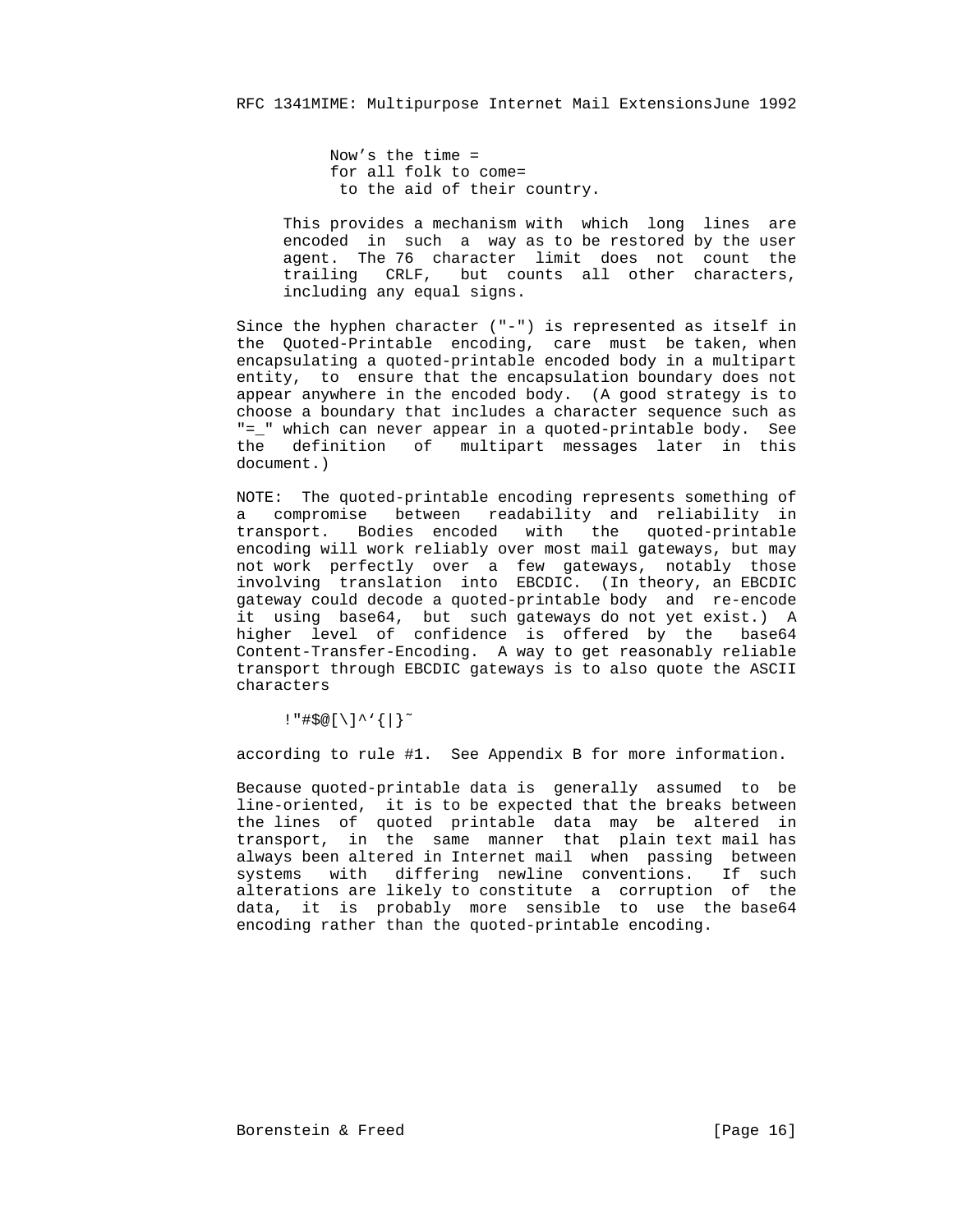#### 5.2 Base64 Content-Transfer-Encoding

 The Base64 Content-Transfer-Encoding is designed to represent arbitrary sequences of octets in a form that is not humanly readable. The encoding and decoding algorithms are simple, but the encoded data are consistently only about 33 percent larger than the unencoded data. This encoding is based on the one used in Privacy Enhanced Mail applications, as defined in RFC 1113. The base64 encoding is adapted from RFC 1113, with one change: base64 eliminates the "\*" mechanism for embedded clear text.

 A 65-character subset of US-ASCII is used, enabling 6 bits to be represented per printable character. (The extra 65th character, "=", is used to signify a special processing function.)

 NOTE: This subset has the important property that it is represented identically in all versions of ISO 646, including US ASCII, and all characters in the subset are also represented identically in all versions of EBCDIC. Other popular encodings, such as the encoding used by the UUENCODE utility and the base85 encoding specified as part of Level 2 PostScript, do not share these properties, and thus do not fulfill the portability requirements a binary transport encoding for mail must meet.

 The encoding process represents 24-bit groups of input bits as output strings of 4 encoded characters. Proceeding from left to right, a 24-bit input group is formed by concatenating 3 8-bit input groups. These 24 bits are then treated as 4 concatenated 6-bit groups, each of which is translated into a single digit in the base64 alphabet. When encoding a bit stream via the base64 encoding, the bit stream must be presumed to be ordered with the most significant-bit first. That is, the first bit in the stream will be the high-order bit in the first byte, and the eighth bit will be the low-order bit in the first byte, and so on.

 Each 6-bit group is used as an index into an array of 64 printable characters. The character referenced by the index is placed in the output string. These characters, identified in Table 1, below, are selected so as to be universally representable, and the set excludes characters with particular significance to SMTP (e.g., ".", "CR", "LF") and to the encapsulation boundaries defined in this document  $(e.g., "-").$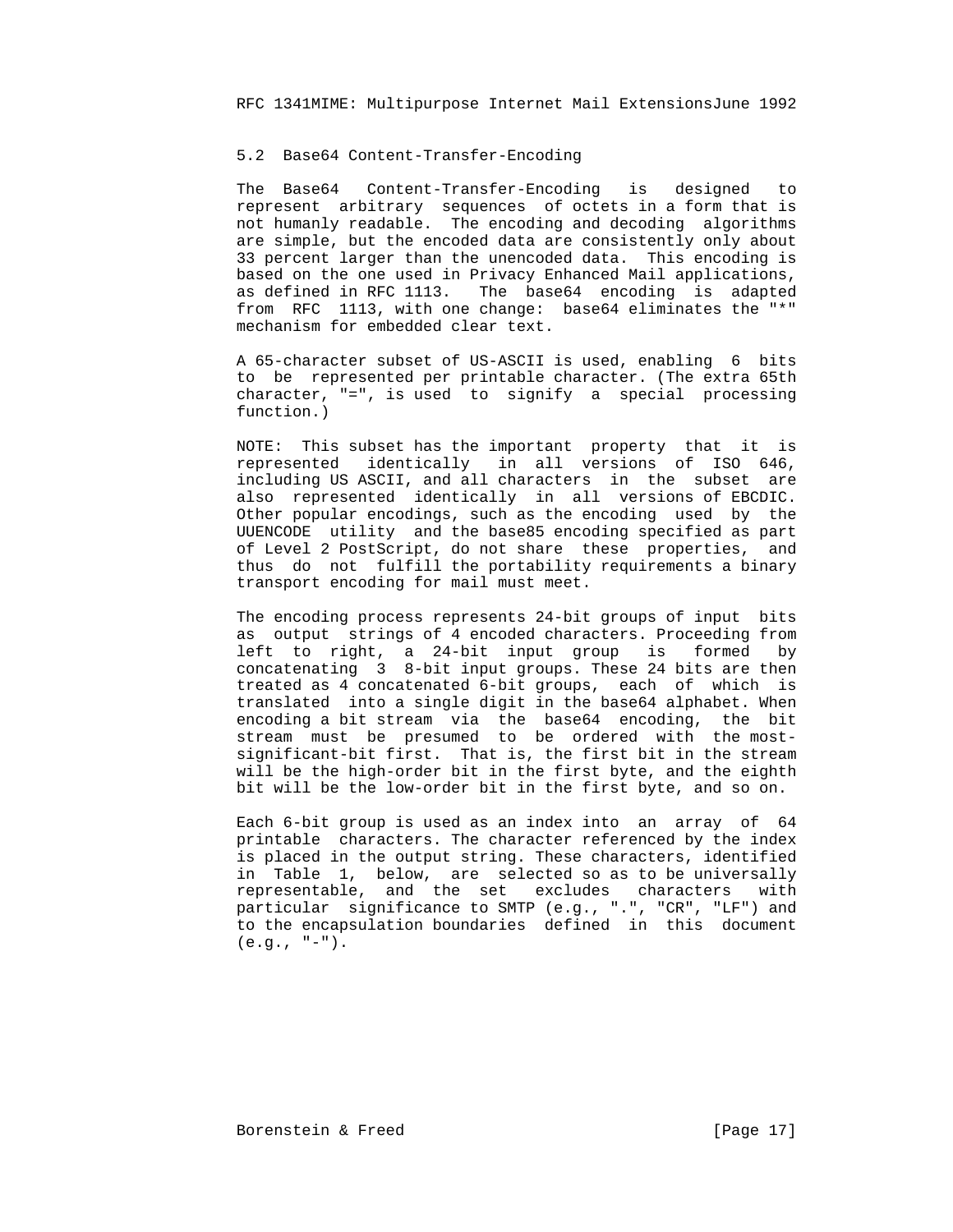|      |  | Value                                                                                                                                                              |  | Value                                                                                                                          |
|------|--|--------------------------------------------------------------------------------------------------------------------------------------------------------------------|--|--------------------------------------------------------------------------------------------------------------------------------|
|      |  |                                                                                                                                                                    |  |                                                                                                                                |
| A    |  | 34 i                                                                                                                                                               |  |                                                                                                                                |
| 1 B  |  | 35j                                                                                                                                                                |  |                                                                                                                                |
| 2 C  |  | 36 k                                                                                                                                                               |  |                                                                                                                                |
| 3D   |  | 37 1                                                                                                                                                               |  |                                                                                                                                |
| 4 E  |  | 38 m                                                                                                                                                               |  |                                                                                                                                |
| 5 F  |  | 39 n                                                                                                                                                               |  |                                                                                                                                |
| 6 G  |  | 40 <sub>o</sub>                                                                                                                                                    |  |                                                                                                                                |
| 7 H  |  | 41 p                                                                                                                                                               |  |                                                                                                                                |
| 8 I  |  | 42q                                                                                                                                                                |  |                                                                                                                                |
| 9 J  |  | 43 r                                                                                                                                                               |  |                                                                                                                                |
| 10 K |  | 44 s                                                                                                                                                               |  |                                                                                                                                |
| 11 L |  | 45 t                                                                                                                                                               |  |                                                                                                                                |
| 12 M |  | 46 u                                                                                                                                                               |  |                                                                                                                                |
| 13 N |  | 47 <sub>v</sub>                                                                                                                                                    |  |                                                                                                                                |
| 14 O |  | 48 w                                                                                                                                                               |  |                                                                                                                                |
| 15 P |  | 49<br>$\mathbf{x}$                                                                                                                                                 |  |                                                                                                                                |
| 16 Q |  | 50 y                                                                                                                                                               |  |                                                                                                                                |
|      |  | Value Encoding Value Encoding<br>17 R<br>18 S<br>19 T<br>20 U<br>21 V<br>22 W<br>23 X<br>24 Y<br>25 Z<br>26a<br>27 b<br>28 c<br>29d<br>30 e<br>31 f<br>32g<br>33 h |  | Encoding<br>51 z<br>52 0<br>53 1<br>54 2<br>55 3<br>56 4<br>57 5<br>58 6<br>59 7<br>60 8<br>61 9<br>$62 +$<br>63/<br>$(pad) =$ |

#### Table 1: The Base64 Alphabet

 The output stream (encoded bytes) must be represented in lines of no more than 76 characters each. All line breaks or other characters not found in Table 1 must be ignored by decoding software. In base64 data, characters other than those in Table 1, line breaks, and other white space probably indicate a transmission error, about which a warning message or even a message rejection might be appropriate under some circumstances.

> Special processing is performed if fewer than 24 bits are available at the end of the data being encoded. A full encoding quantum is always completed at the end of a body. When fewer than 24 input bits are available in an input group, zero bits are added (on the right) to form an integral number of 6-bit groups. Output character positions which are not required to represent actual input data are set to the character "=". Since all base64 input is an integral number of octets, only the following cases can arise: (1) the final quantum of encoding input is an integral multiple of 24 bits; here, the final unit of encoded output will be an integral multiple of 4 characters with no "=" padding, (2) the final quantum of encoding input is exactly 8 bits; here, the final unit of encoded output will be two characters followed by two "=" padding characters, or (3) the final quantum of encoding input is exactly 16 bits; here, the final unit of encoded output will be three characters followed by one "=" padding character.

> Care must be taken to use the proper octets for line breaks if base64 encoding is applied directly to text material that has not been converted to canonical form. In particular, text line breaks should be converted into CRLF sequences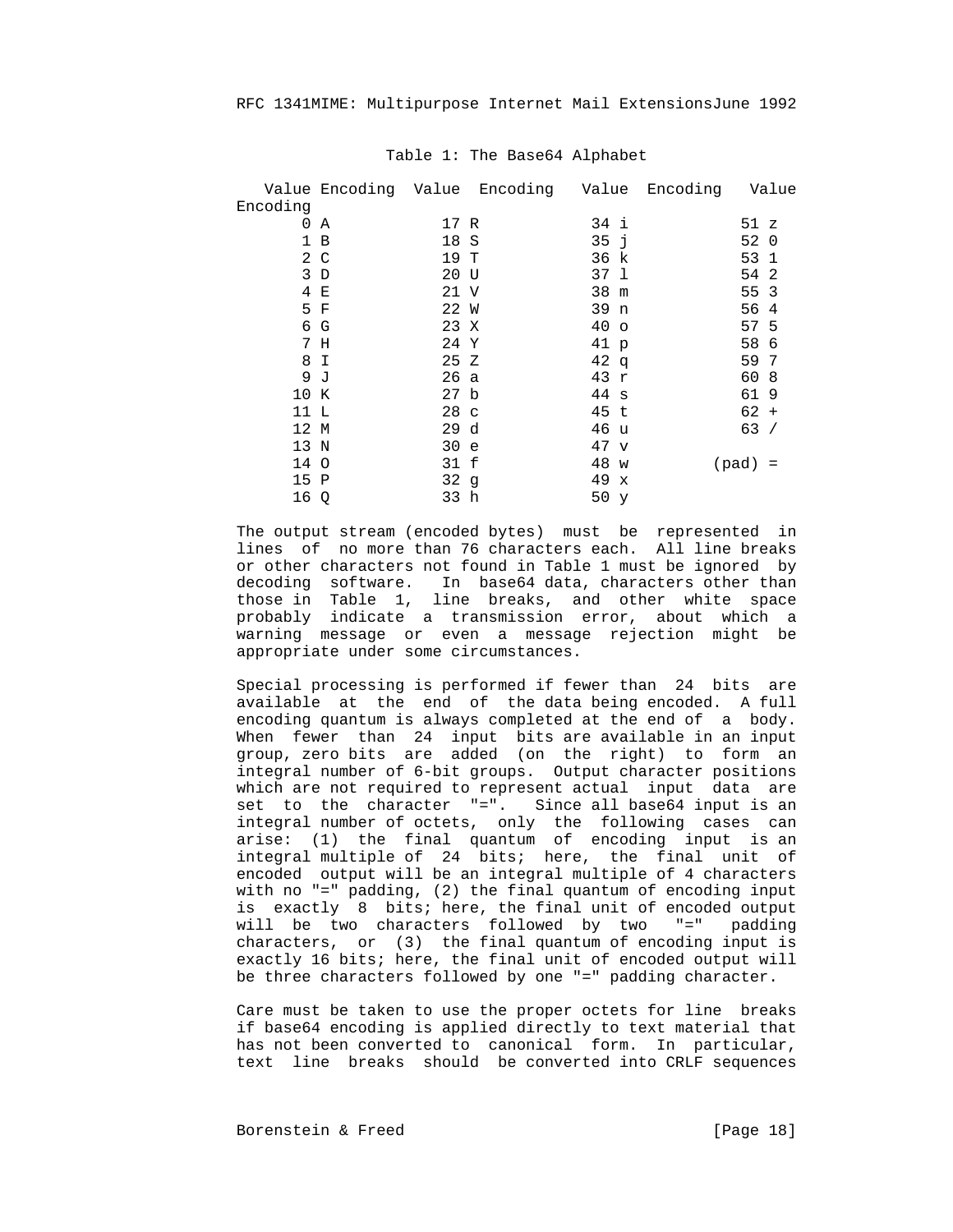prior to base64 encoding. The important thing to note is that this may be done directly by the encoder rather than in a prior canonicalization step in some implementations.

 NOTE: There is no need to worry about quoting apparent encapsulation boundaries within base64-encoded parts of multipart entities because no hyphen characters are used in the base64 encoding.

6 Additional Optional Content- Header Fields

6.1 Optional Content-ID Header Field

 In constructing a high-level user agent, it may be desirable to allow one body to make reference to another. Accordingly, bodies may be labeled using the "Content-ID" header field, which is syntactically identical to the "Message-ID" header field:

Content-ID := msg-id

 Like the Message-ID values, Content-ID values must be generated to be as unique as possible.

6.2 Optional Content-Description Header Field

 The ability to associate some descriptive information with a given body is often desirable. For example, it may be useful to mark an "image" body as "a picture of the Space Shuttle Endeavor." Such text may be placed in the Content- Description header field.

Content-Description := \*text

 The description is presumed to be given in the US-ASCII character set, although the mechanism specified in [RFC- 1342] may be used for non-US-ASCII Content-Description values.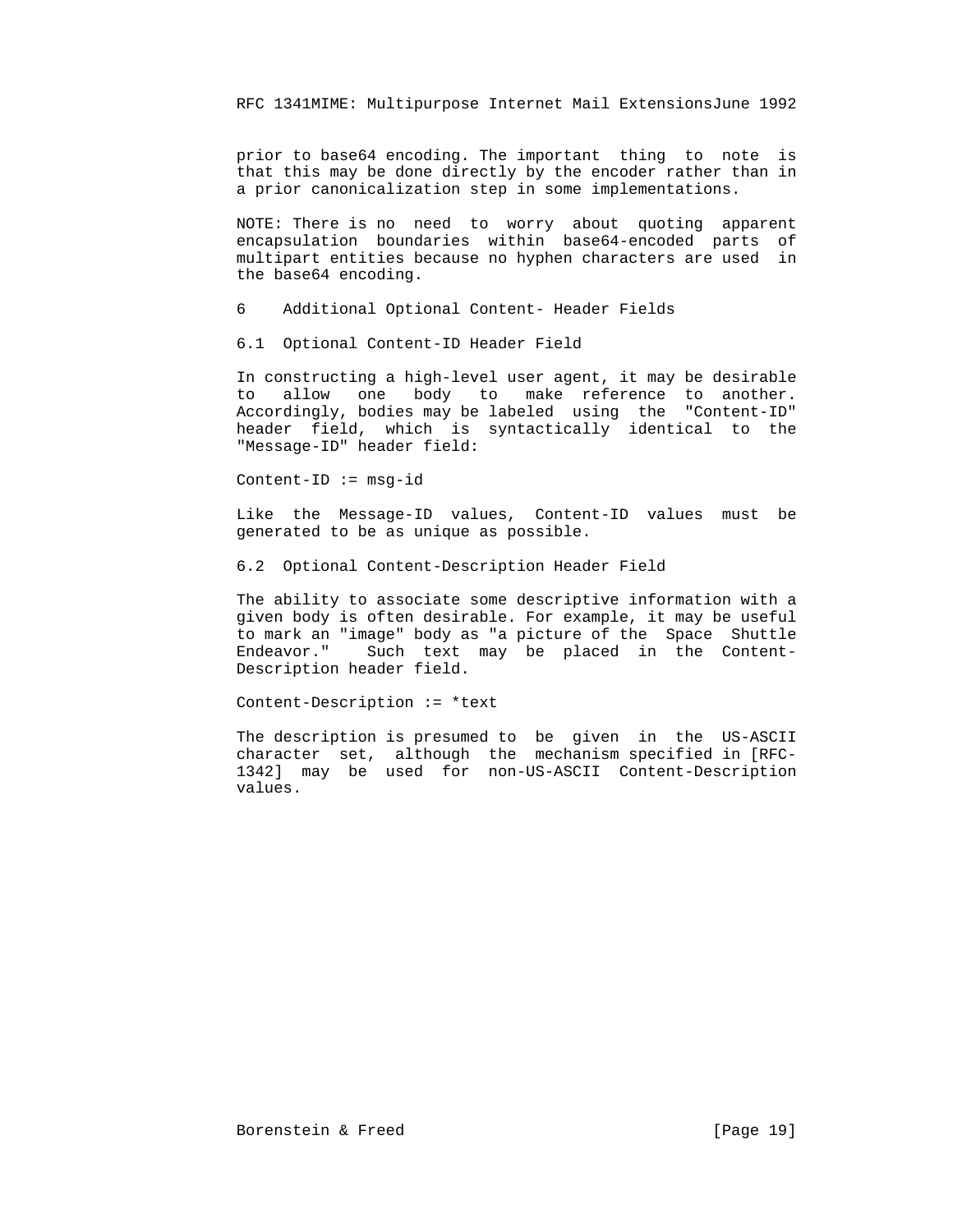# 7 The Predefined Content-Type Values

 This document defines seven initial Content-Type values and an extension mechanism for private or experimental types. Further standard types must be defined by new published specifications. It is expected that most innovation in new types of mail will take place as subtypes of the seven types defined here. The most essential characteristics of the seven content-types are summarized in Appendix G.

## 7.1 The Text Content-Type

 The text Content-Type is intended for sending material which is principally textual in form. It is the default Content- Type. A "charset" parameter may be used to indicate the character set of the body text. The primary subtype of text is "plain". This indicates plain (unformatted) text. The default Content-Type for Internet mail is "text/plain; charset=us-ascii".

 Beyond plain text, there are many formats for representing what might be known as "extended text" -- text with embedded formatting and presentation information. An interesting characteristic of many such representations is that they are to some extent readable even without the software that interprets them. It is useful, then, to distinguish them, at the highest level, from such unreadable data as images, audio, or text represented in an unreadable form. In the absence of appropriate interpretation software, it is reasonable to show subtypes of text to the user, while it is not reasonable to do so with most nontextual data.

 Such formatted textual data should be represented using subtypes of text. Plausible subtypes of text are typically given by the common name of the representation format, e.g., "text/richtext".

## 7.1.1 The charset parameter

 A critical parameter that may be specified in the Content- Type field for text data is the character set. This is specified with a "charset" parameter, as in:

Content-type: text/plain; charset=us-ascii

 Unlike some other parameter values, the values of the charset parameter are NOT case sensitive. The default character set, which must be assumed in the absence of a charset parameter, is US-ASCII.

 An initial list of predefined character set names can be found at the end of this section. Additional character sets may be registered with IANA as described in Appendix F, although the standardization of their use requires the usual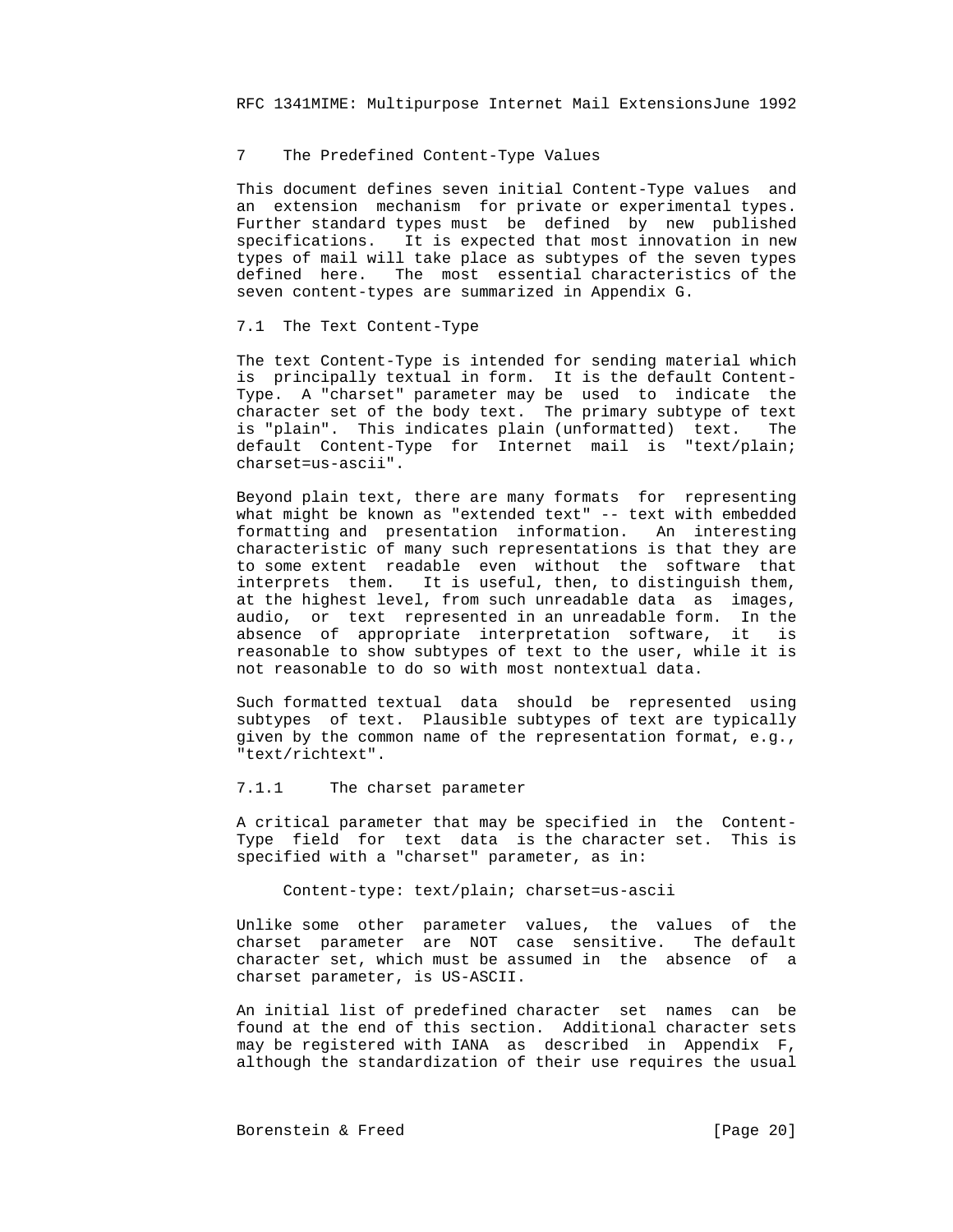IAB review and approval. Note that if the specified character set includes 8-bit data, a Content-Transfer- Encoding header field and a corresponding encoding on the data are required in order to transmit the body via some mail transfer protocols, such as SMTP.

 The default character set, US-ASCII, has been the subject of some confusion and ambiguity in the past. Not only were there some ambiguities in the definition, there have been wide variations in practice. In order to eliminate such ambiguity and variations in the future, it is strongly recommended that new user agents explicitly specify a character set via the Content-Type header field. "US-ASCII" does not indicate an arbitrary seven-bit character code, but specifies that the body uses character coding that uses the exact correspondence of codes to characters specified in ASCII. National use variations of ISO 646 [ISO-646] are NOT ASCII and their use in Internet mail is explicitly discouraged. The omission of the ISO 646 character set is deliberate in this regard. The character set name of "US- ASCII" explicitly refers to ANSI X3.4-1986 [US-ASCII] only. The character set name "ASCII" is reserved and must not be used for any purpose.

 NOTE: RFC 821 explicitly specifies "ASCII", and references an earlier version of the American Standard. Insofar as one of the purposes of specifying a Content-Type and character set is to permit the receiver to unambiguously determine how the sender intended the coded message to be interpreted, assuming anything other than "strict ASCII" as the default would risk unintentional and incompatible changes to the semantics of messages now being transmitted. This also implies that messages containing characters coded according to national variations on ISO 646, or using code-switching procedures (e.g., those of ISO 2022), as well as 8-bit or multiple octet character encodings MUST use an appropriate character set specification to be consistent with this specification.

> The complete US-ASCII character set is listed in [US-ASCII]. Note that the control characters including DEL (0-31, 127) have no defined meaning apart from the combination CRLF (ASCII values 13 and 10) indicating a new line. Two of the characters have de facto meanings in wide use: FF (12) often means "start subsequent text on the beginning of a new page"; and TAB or HT (9) often (though not always) means "move the cursor to the next available column after the current position where the column number is a multiple of 8 (counting the first column as column 0)." Apart from this, any use of the control characters or DEL in a body must be part of a private agreement between the sender and recipient. Such private agreements are discouraged and should be replaced by the other capabilities of this document.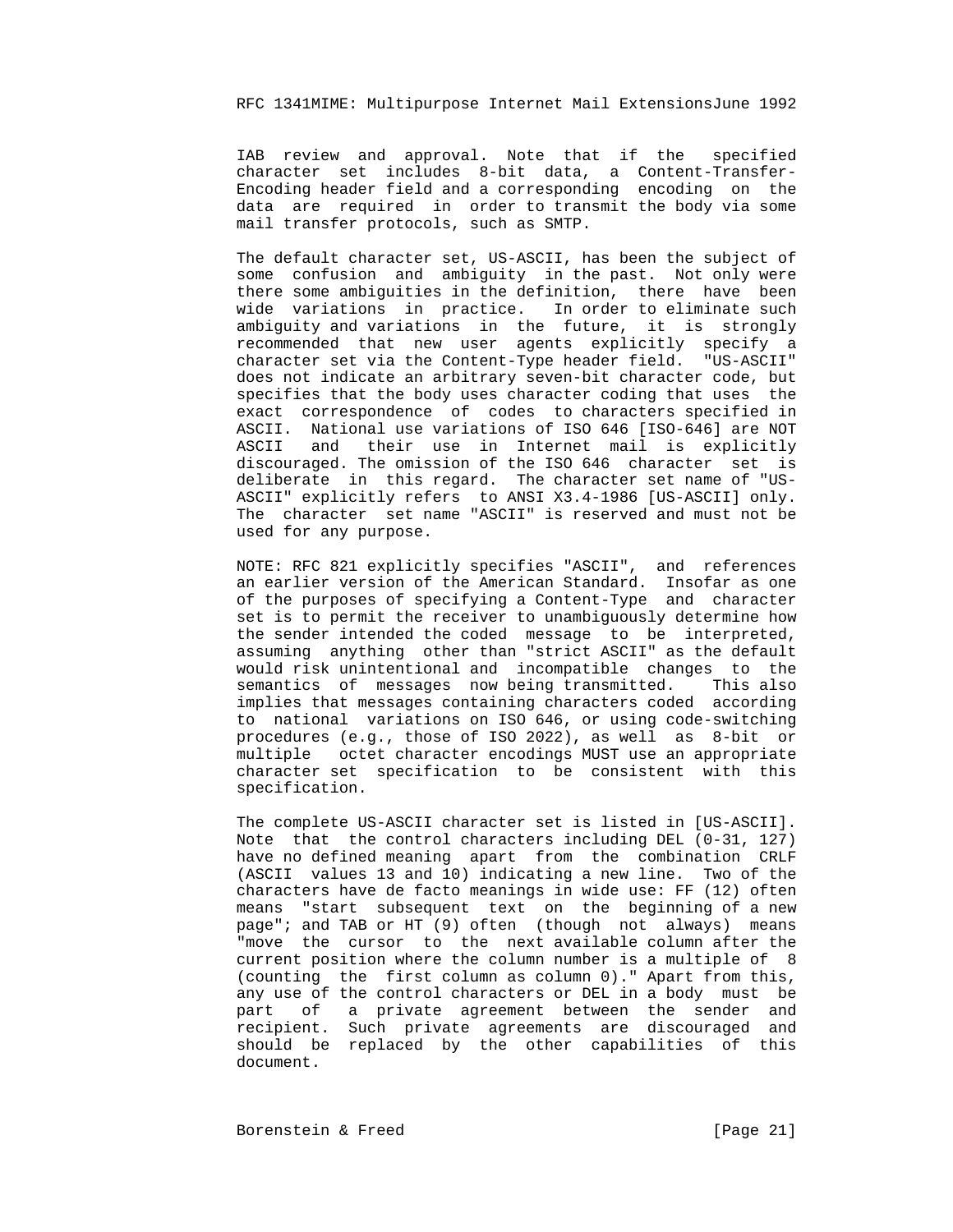NOTE: Beyond US-ASCII, an enormous proliferation of character sets is possible. It is the opinion of the IETF working group that a large number of character sets is NOT a good thing. We would prefer to specify a single character set that can be used universally for representing all of the world's languages in electronic mail. Unfortunately, existing practice in several communities seems to point to the continued use of multiple character sets in the near future. For this reason, we define names for a small number of character sets for which a strong constituent base exists. It is our hope that ISO 10646 or some other effort will eventually define a single world character set which can then be specified for use in Internet mail, but in the advance of that definition we cannot specify the use of ISO 10646, Unicode, or any other character set whose definition is, as of this writing, incomplete.

The defined charset values are:

US-ASCII -- as defined in [US-ASCII].

 ISO-8859-X -- where "X" is to be replaced, as necessary, for the parts of ISO-8859 [ISO- 8859]. Note that the ISO 646 character sets have deliberately been omitted in favor of their 8859 replacements, which are the designated character sets for Internet mail. As of the publication of this document, the legitimate values for "X" are the digits 1 through 9.

 Note that the character set used, if anything other than US-ASCII, must always be explicitly specified in the Content-Type field.

 No other character set name may be used in Internet mail without the publication of a formal specification and its registration with IANA as described in Appendix F, or by private agreement, in which case the character set name must begin with "X-".

 Implementors are discouraged from defining new character sets for mail use unless absolutely necessary.

 The "charset" parameter has been defined primarily for the purpose of textual data, and is described in this section for that reason. However, it is conceivable that non textual data might also wish to specify a charset value for some purpose, in which case the same syntax and values should be used.

 In general, mail-sending software should always use the "lowest common denominator" character set possible. For example, if a body contains only US-ASCII characters, it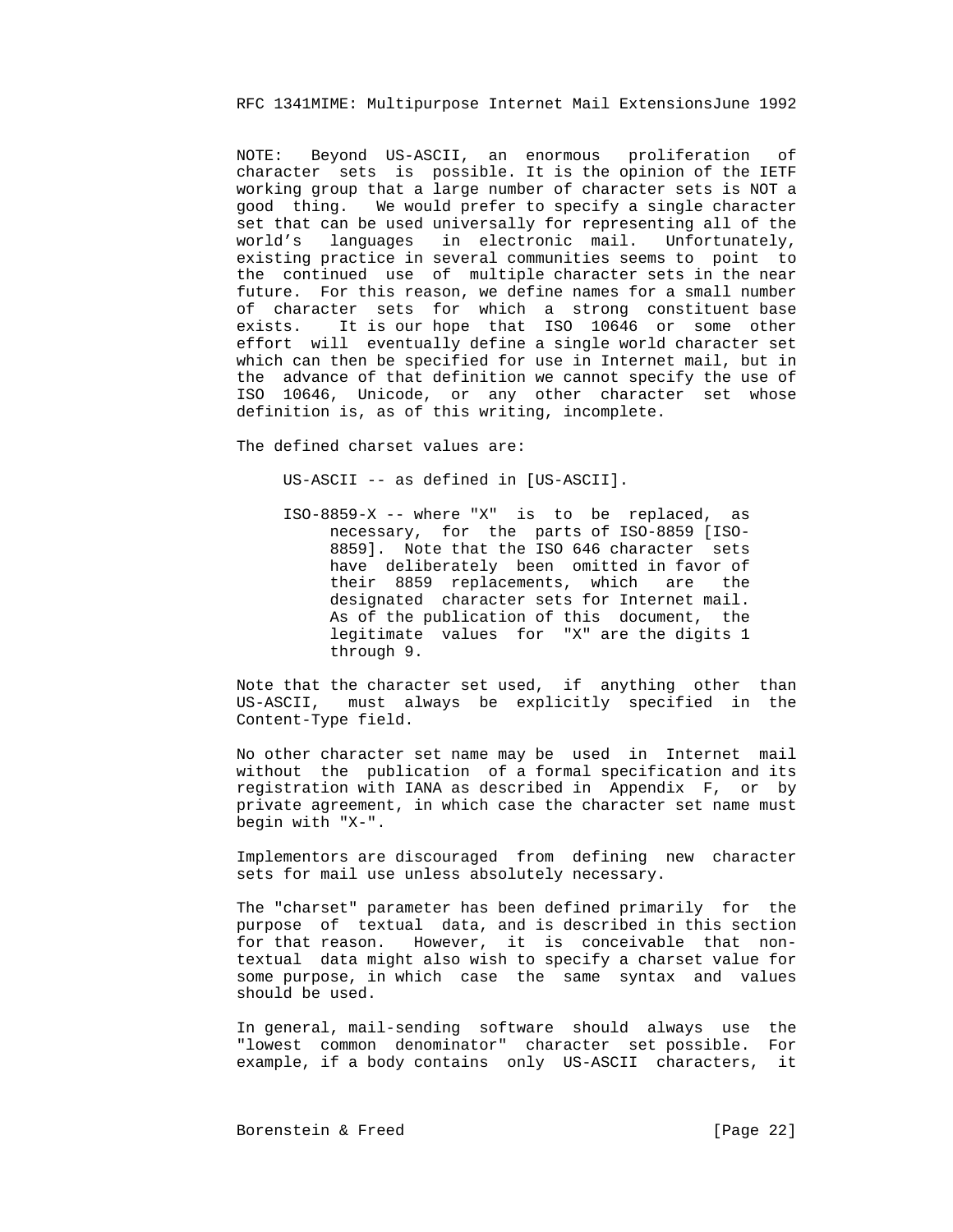should be marked as being in the US-ASCII character set, not ISO-8859-1, which, like all the ISO-8859 family of character sets, is a superset of US-ASCII. More generally, if a widely-used character set is a subset of another character set, and a body contains only characters in the widely-used subset, it should be labeled as being in that subset. This will increase the chances that the recipient will be able to view the mail correctly.

# 7.1.2 The Text/plain subtype

 The primary subtype of text is "plain". This indicates plain (unformatted) text. The default Content-Type for Internet mail, "text/plain; charset=us-ascii", describes existing Internet practice, that is, it is the type of body defined by RFC 822.

#### 7.1.3 The Text/richtext subtype

 In order to promote the wider interoperability of simple formatted text, this document defines an extremely simple subtype of "text", the "richtext" subtype. This subtype was designed to meet the following criteria:

 1. The syntax must be extremely simple to parse, so that even teletype-oriented mail systems can easily strip away the formatting information and leave only the readable text.

 2. The syntax must be extensible to allow for new formatting commands that are deemed essential.

 3. The capabilities must be extremely limited, to ensure that it can represent no more than is likely to be representable by the user's primary word processor. While this limits what can be sent, it increases the likelihood that what is sent can be properly displayed.

 4. The syntax must be compatible with SGML, so that, with an appropriate DTD (Document Type Definition, the standard mechanism for defining a document type using SGML), a general SGML parser could be made to parse richtext. However, despite this compatibility, the syntax should be far simpler than full SGML, so that no SGML knowledge is required in order to implement it.

 The syntax of "richtext" is very simple. It is assumed, at the top-level, to be in the US-ASCII character set, unless of course a different charset parameter was specified in the Content-type field. All characters represent themselves, with the exception of the "<" character (ASCII 60), which is used to mark the beginning of a formatting command.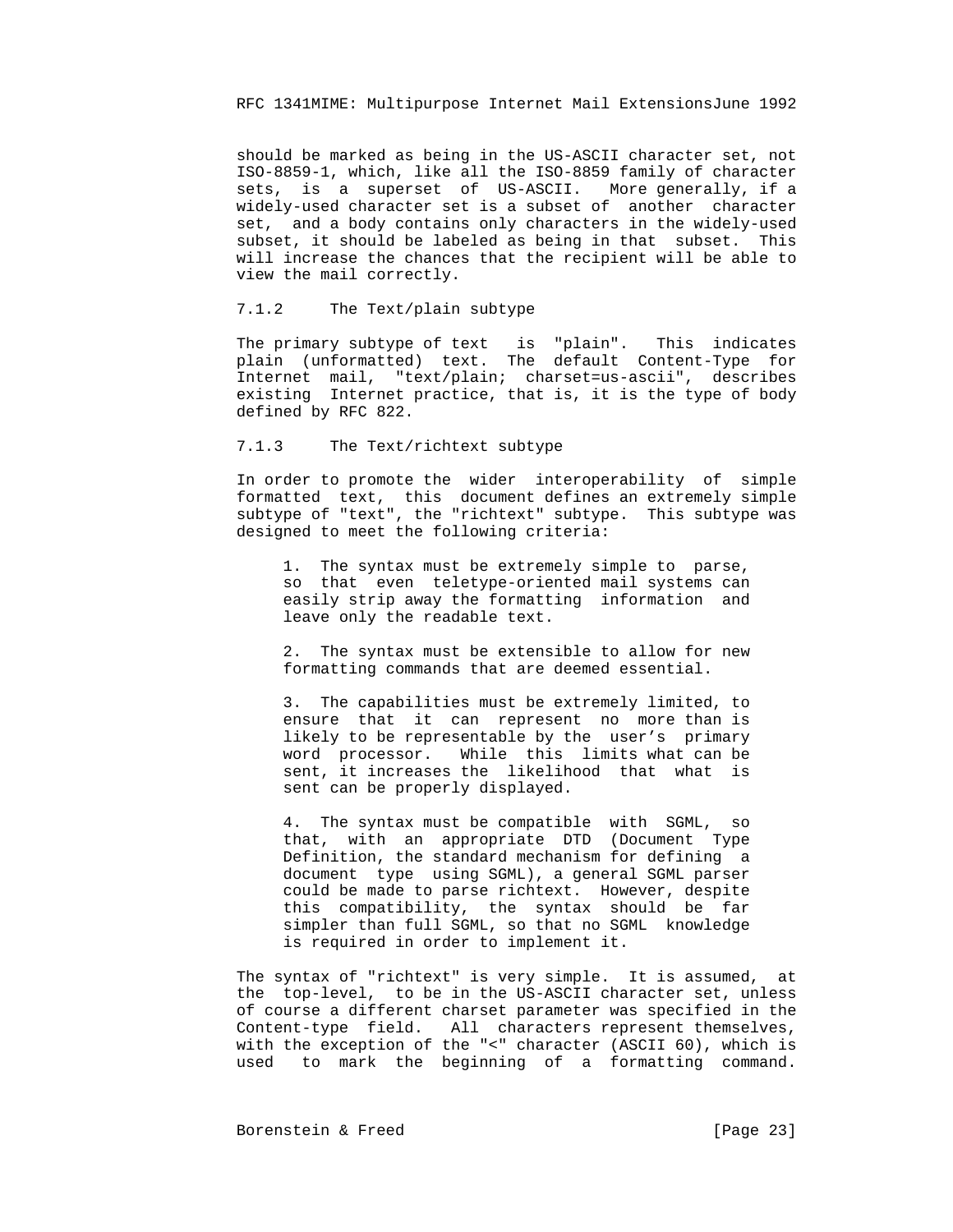Formatting instructions consist of formatting commands surrounded by angle brackets ("<>", ASCII 60 and 62). Each formatting command may be no more than 40 characters in length, all in US-ASCII, restricted to the alphanumeric and hyphen ("-") characters. Formatting commands may be preceded by a forward slash or solidus ("/", ASCII 47), making them negations, and such negations must always exist to balance the initial opening commands, except as noted below. Thus, if the formatting command "<bold>" appears at some point, there must later be a "</bold>" to balance it. There are only three exceptions to this "balancing" rule: First, the command "<lt>" is used to represent a literal "<" character. Second, the command "<nl>" is used to represent a required line break. (Otherwise, CRLFs in the data are treated as equivalent to a single SPACE character.) Finally, the command "<np>" is used to represent a page break. (NOTE: The 40 character limit on formatting commands does not include the "<", ">", or "/" characters that might be attached to such commands.)

> Initially defined formatting commands, not all of which will be implemented by all richtext implementations, include:

 Bold -- causes the subsequent text to be in a bold font. Italic -- causes the subsequent text to be in an italic font. Fixed -- causes the subsequent text to be in a fixed width font. Smaller -- causes the subsequent text to be in a smaller font. Bigger -- causes the subsequent text to be in a bigger font. Underline -- causes the subsequent text to be underlined. Center -- causes the subsequent text to be centered. FlushLeft -- causes the subsequent text to be left justified. FlushRight -- causes the subsequent text to be right justified. Indent -- causes the subsequent text to be indented at the left margin. IndentRight -- causes the subsequent text to be indented at the right margin. Outdent -- causes the subsequent text to be outdented at the left margin. OutdentRight -- causes the subsequent text to be outdented at the right margin.

 SamePage -- causes the subsequent text to be grouped, if possible, on one page.

 Subscript -- causes the subsequent text to be interpreted as a subscript.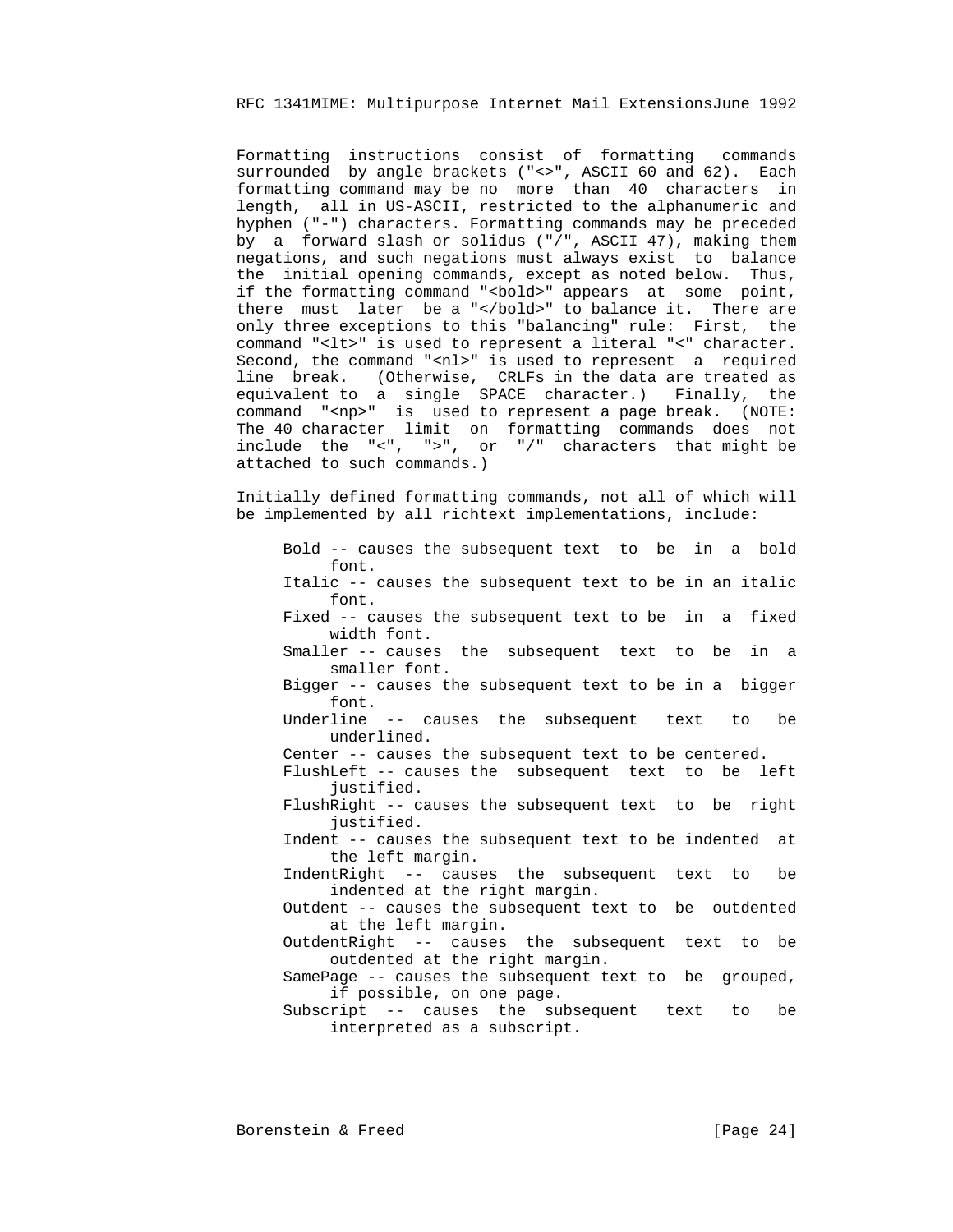Superscript -- causes the subsequent text to be interpreted as a superscript.

 Heading -- causes the subsequent text to be interpreted as a page heading.

 Footing -- causes the subsequent text to be interpreted as a page footing.

 ISO-8859-X (for any value of X that is legal as a "charset" parameter) -- causes the subsequent text to be interpreted as text in the appropriate character set.

 US-ASCII -- causes the subsequent text to be interpreted as text in the US-ASCII character set.

- Excerpt -- causes the subsequent text to be interpreted as a textual excerpt from another source. Typically this will be displayed using indentation and an alternate font, but such decisions are up to the viewer.
- Paragraph -- causes the subsequent text to be interpreted as a single paragraph, with appropriate paragraph breaks (typically blank space) before and after.
- Signature -- causes the subsequent text to be interpreted as a "signature". Some systems may wish to display signatures in a smaller font or otherwise set them apart from the main text of the message.
- Comment -- causes the subsequent text to be interpreted as a comment, and hence not shown to the reader.
- No-op -- has no effect on the subsequent text.
- lt -- <lt> is replaced by a literal "<" character. No balancing </lt> is allowed.
- nl -- <nl> causes a line break. No balancing </nl> is allowed.
- np -- <np> causes a page break. No balancing </np> is allowed.

 Each positive formatting command affects all subsequent text until the matching negative formatting command. Such pairs of formatting commands must be properly balanced and nested. Thus, a proper way to describe text in bold italics is:

<bold><italic>the-text</italic></bold>

or, alternately,

<italic><bold>the-text</bold></italic>

 but, in particular, the following is illegal richtext:

<bold><italic>the-text</bold></italic>

 NOTE: The nesting requirement for formatting commands imposes a slightly higher burden upon the composers of

Borenstein & Freed [Page 25]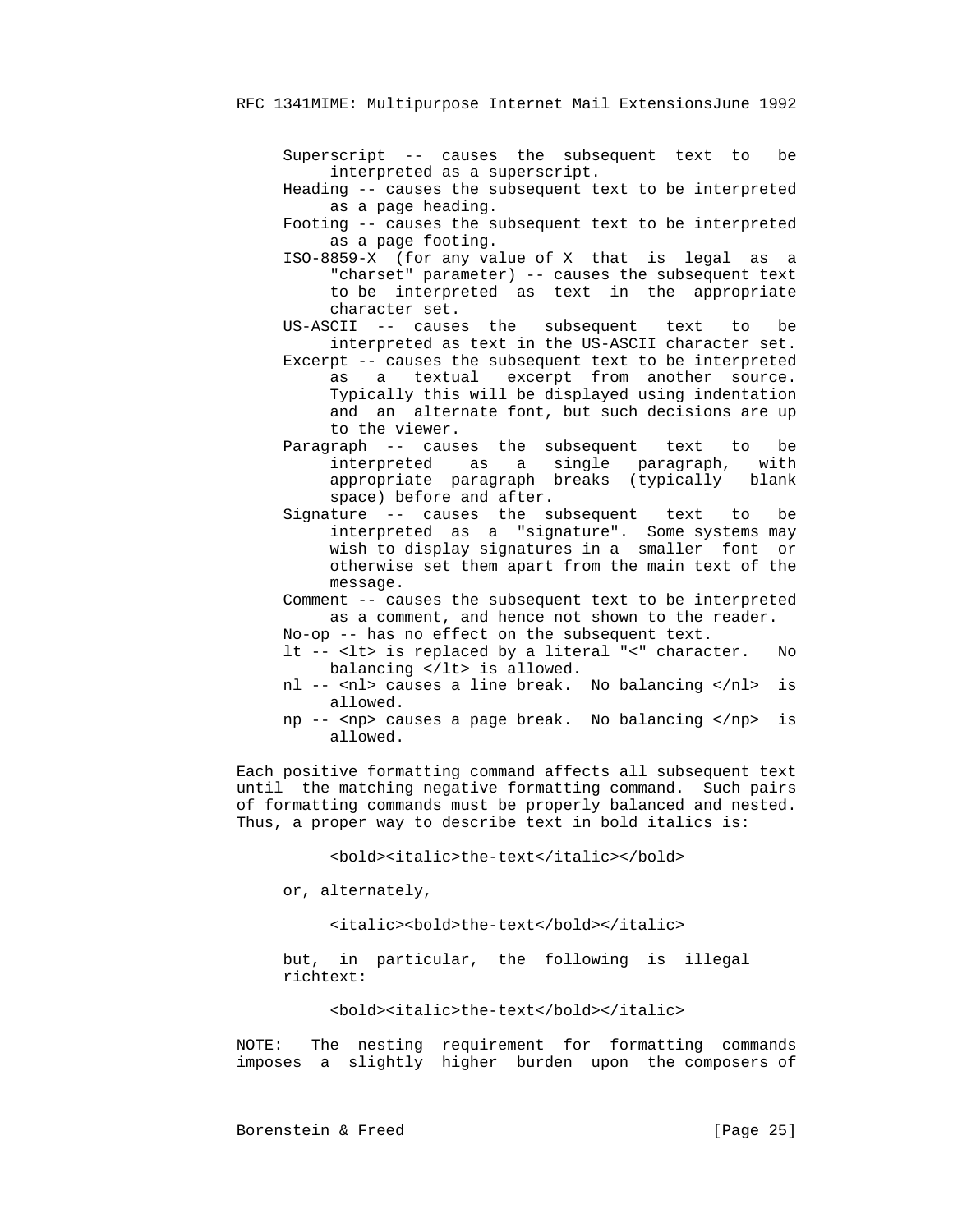richtext bodies, but potentially simplifies richtext displayers by allowing them to be stack-based. The main goal of richtext is to be simple enough to make multifont, formatted email widely readable, so that those with the capability of sending it will be able to do so with confidence. Thus slightly increased complexity in the composing software was deemed a reasonable tradeoff for simplified reading software. Nonetheless, implementors of richtext readers are encouraged to follow the general Internet guidelines of being conservative in what you send and liberal in what you accept. Those implementations that can do so are encouraged to deal reasonably with improperly nested richtext.

 Implementations must regard any unrecognized formatting command as equivalent to "No-op", thus facilitating future extensions to "richtext". Private extensions may be defined using formatting commands that begin with "X-", by analogy to Internet mail header field names.

 It is worth noting that no special behavior is required for the TAB (HT) character. It is recommended, however, that, at least when fixed-width fonts are in use, the common semantics of the TAB (HT) character should be observed, namely that it moves to the next column position that is a multiple of 8. (In other words, if a TAB (HT) occurs in column n, where the leftmost column is column 0, then that TAB (HT) should be replaced by 8-(n mod 8) SPACE characters.)

 Richtext also differentiates between "hard" and "soft" line breaks. A line break (CRLF) in the richtext data stream is interpreted as a "soft" line break, one that is included only for purposes of mail transport, and is to be treated as white space by richtext interpreters. To include a "hard" line break (one that must be displayed as such), the "<nl>" or "<paragraph> formatting constructs should be used. In general, a soft line break should be treated as white space, but when soft line breaks immediately follow a <nl> or a </paragraph> tag they should be ignored rather than treated as white space.

 Putting all this together, the following "text/richtext" body fragment:

> <bold>Now</bold> is the time for <italic>all</italic> good men <smaller>(and <lt>women>)</smaller> to <ignoreme></ignoreme> come

 to the aid of their  $n<sub>1</sub>$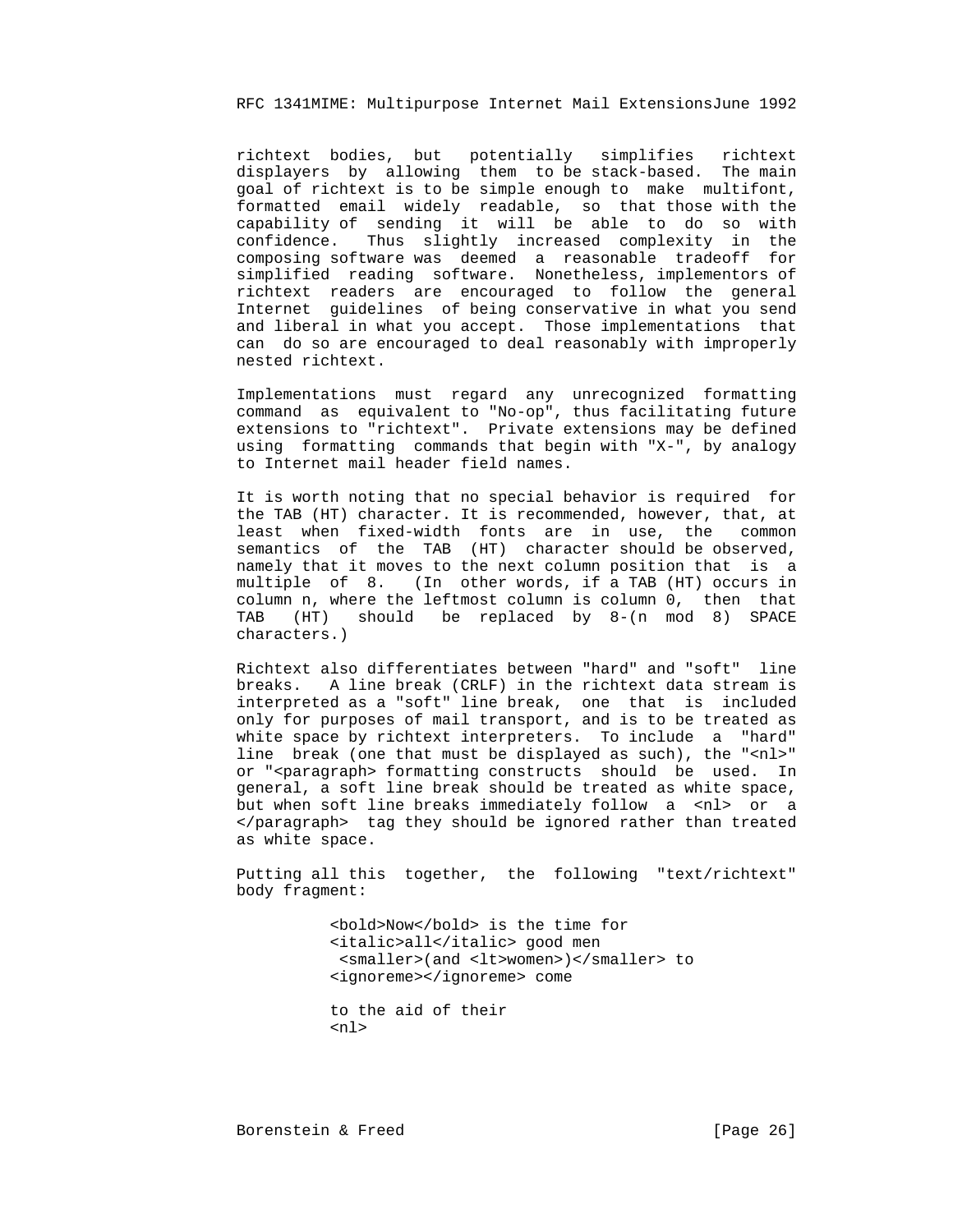beloved <nl><nl>country. <comment> Stupid quote! </comment> -- the end

 represents the following formatted text (which will, no doubt, look cryptic in the text-only version of this document):

 Now is the time for all good men (and <women>) to come to the aid of their beloved

country. -- the end

 Richtext conformance: A minimal richtext implementation is one that simply converts "<lt>" to "<", converts CRLFs to SPACE, converts <nl> to a newline according to local newline convention, removes everything between a <comment> command and the next balancing </comment> command, and removes all other formatting commands (all text enclosed in angle brackets).

 NOTE ON THE RELATIONSHIP OF RICHTEXT TO SGML: Richtext is decidedly not SGML, and must not be used to transport arbitrary SGML documents. Those who wish to use SGML document types as a mail transport format must define a new text or application subtype, e.g., "text/sgml-dtd-whatever" or "application/sgml-dtd-whatever", depending on the perceived readability of the DTD in use. Richtext is designed to be compatible with SGML, and specifically so that it will be possible to define a richtext DTD if one is needed. However, this does not imply that arbitrary SGML can be called richtext, nor that richtext implementors have any need to understand SGML; the description in this document is a complete definition of richtext, which is far simpler than complete SGML.

> NOTE ON THE INTENDED USE OF RICHTEXT: It is recognized that implementors of future mail systems will want rich text functionality far beyond that currently defined for richtext. The intent of richtext is to provide a common format for expressing that functionality in a form in which much of it, at least, will be understood by interoperating software. Thus, in particular, software with a richer notion of formatted text than richtext can still use richtext as its basic representation, but can extend it with new formatting commands and by hiding information specific to that software system in richtext comments. As such systems evolve, it is expected that the definition of richtext will be further refined by future published specifications, but richtext as defined here provides a platform on which evolutionary refinements can be based.

> IMPLEMENTATION NOTE: In some environments, it might be impossible to combine certain richtext formatting commands,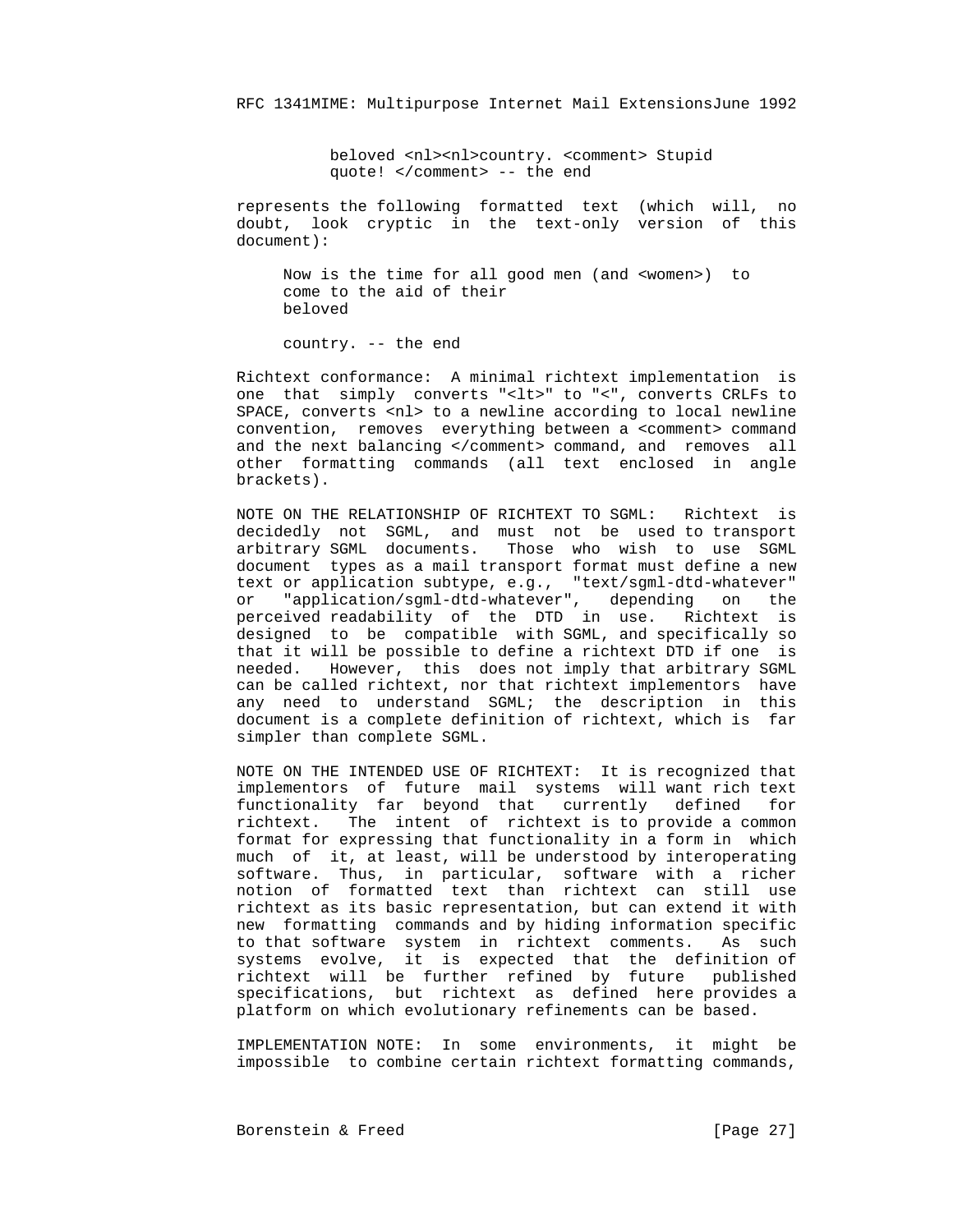whereas in others they might be combined easily. For example, the combination of <bold> and <italic> might produce bold italics on systems that support such fonts, but there exist systems that can make text bold or italicized, but not both. In such cases, the most recently issued recognized formatting command should be preferred.

 One of the major goals in the design of richtext was to make it so simple that even text-only mailers will implement richtext-to-plain-text translators, thus increasing the likelihood that multifont text will become "safe" to use very widely. To demonstrate this simplicity, an extremely simple 35-line C program that converts richtext input into plain text output is included in Appendix D.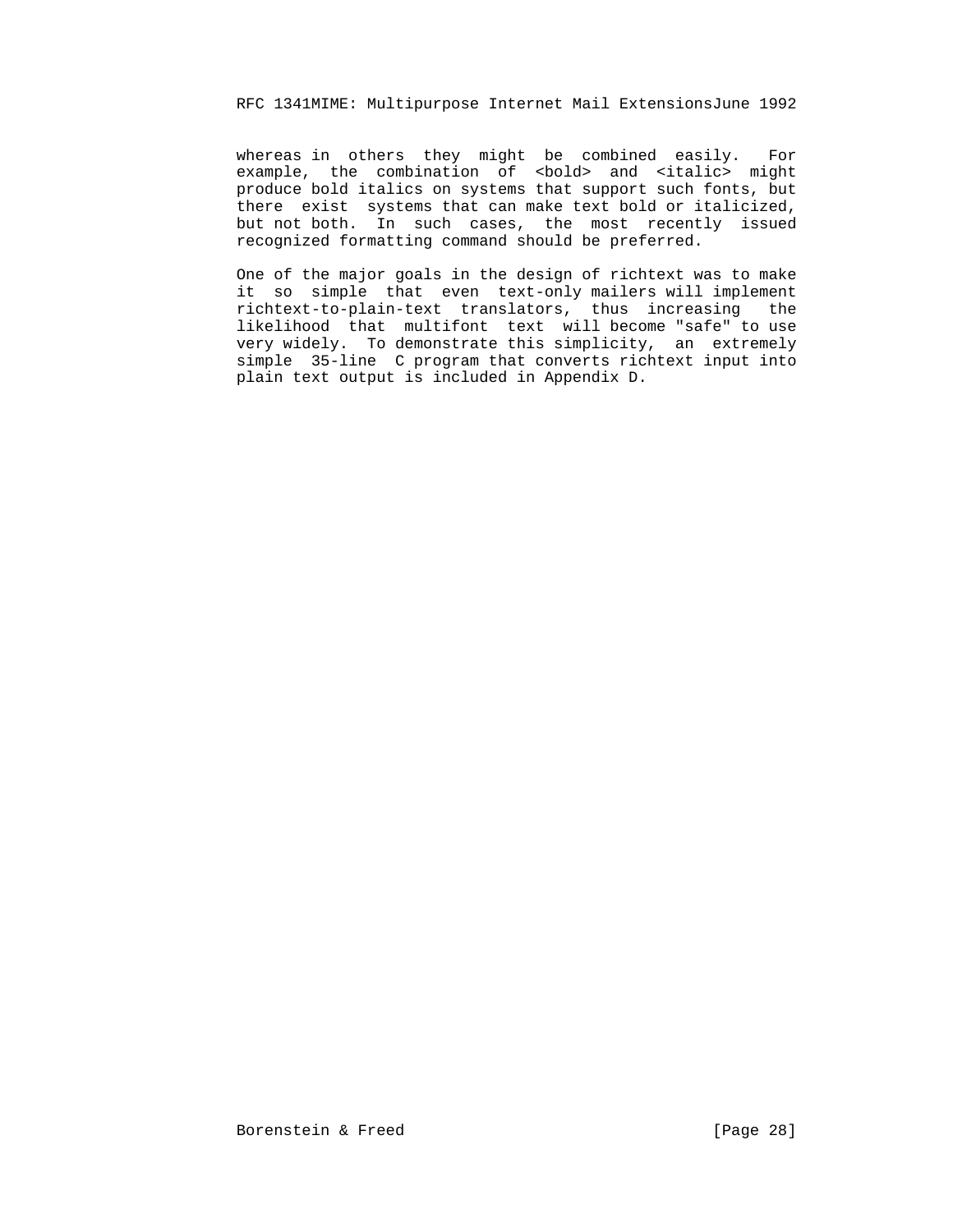## 7.2 The Multipart Content-Type

 In the case of multiple part messages, in which one or more different sets of data are combined in a single body, a "multipart" Content-Type field must appear in the entity's header. The body must then contain one or more "body parts," each preceded by an encapsulation boundary, and the last one followed by a closing boundary. Each part starts with an encapsulation boundary, and then contains a body part consisting of header area, a blank line, and a body area. Thus a body part is similar to an RFC 822 message in syntax, but different in meaning.

 A body part is NOT to be interpreted as actually being an RFC 822 message. To begin with, NO header fields are actually required in body parts. A body part that starts with a blank line, therefore, is allowed and is a body part for which all default values are to be assumed. In such a case, the absence of a Content-Type header field implies that the encapsulation is plain US-ASCII text. The only header fields that have defined meaning for body parts are those the names of which begin with "Content-". All other header fields are generally to be ignored in body parts. Although they should generally be retained in mail processing, they may be discarded by gateways if necessary. Such other fields are permitted to appear in body parts but should not be depended on. "X-" fields may be created for experimental or private purposes, with the recognition that the information they contain may be lost at some gateways.

 The distinction between an RFC 822 message and a body part is subtle, but important. A gateway between Internet and X.400 mail, for example, must be able to tell the difference between a body part that contains an image and a body part that contains an encapsulated message, the body of which is an image. In order to represent the latter, the body part must have "Content-Type: message", and its body (after the blank line) must be the encapsulated message, with its own "Content-Type: image" header field. The use of similar syntax facilitates the conversion of messages to body parts, and vice versa, but the distinction between the two must be understood by implementors. (For the special case in which all parts actually are messages, a "digest" subtype is also defined.)

 As stated previously, each body part is preceded by an encapsulation boundary. The encapsulation boundary MUST NOT appear inside any of the encapsulated parts. Thus, it is crucial that the composing agent be able to choose and specify the unique boundary that will separate the parts.

 All present and future subtypes of the "multipart" type must use an identical syntax. Subtypes may differ in their semantics, and may impose additional restrictions on syntax,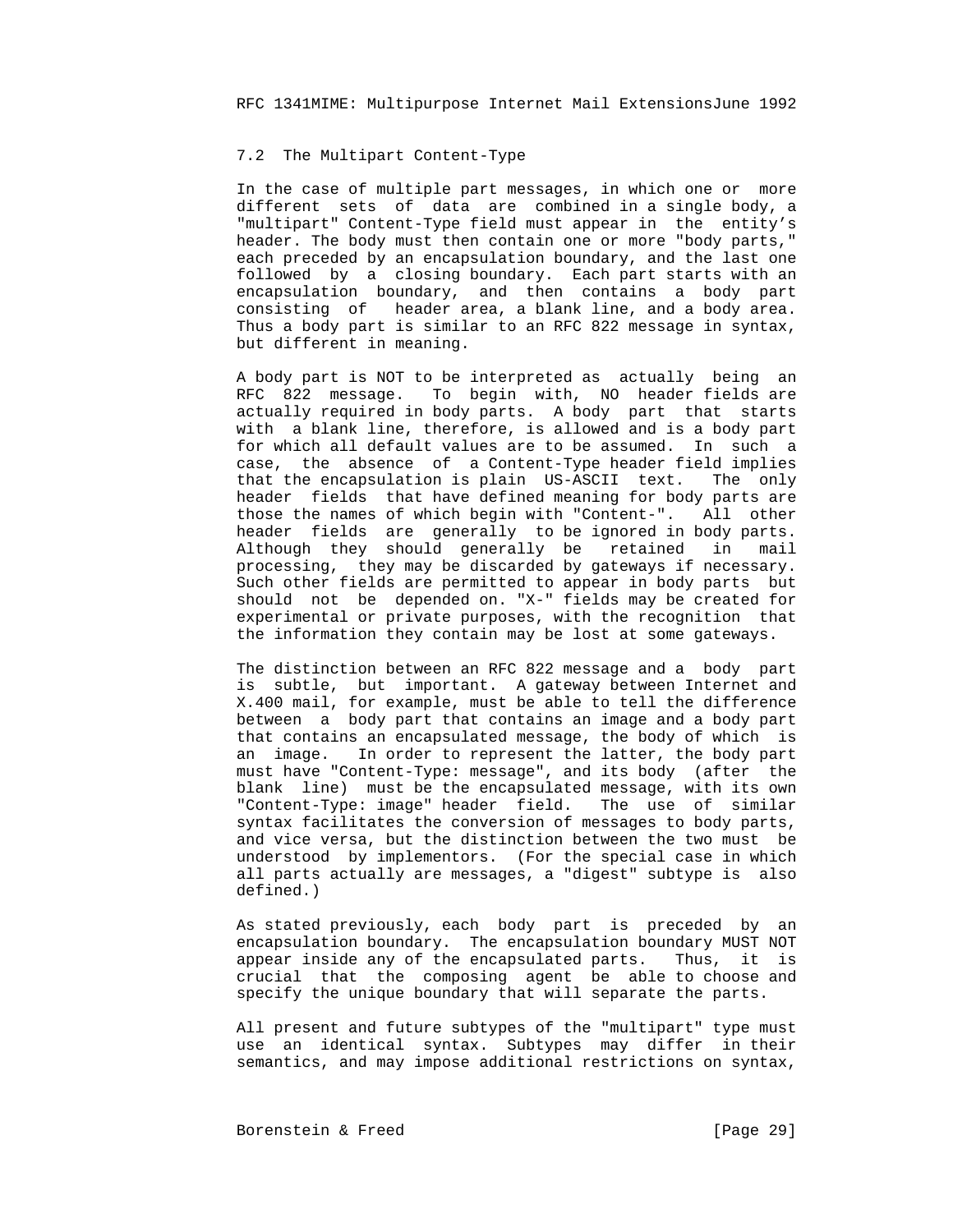but must conform to the required syntax for the multipart type. This requirement ensures that all conformant user agents will at least be able to recognize and separate the parts of any multipart entity, even of an unrecognized subtype.

 As stated in the definition of the Content-Transfer-Encoding field, no encoding other than "7bit", "8bit", or "binary" is permitted for entities of type "multipart". The multipart delimiters and header fields are always 7-bit ASCII in any case, and data within the body parts can be encoded on a part-by-part basis, with Content-Transfer-Encoding fields for each appropriate body part.

 Mail gateways, relays, and other mail handling agents are commonly known to alter the top-level header of an RFC 822 message. In particular, they frequently add, remove, or reorder header fields. Such alterations are explicitly forbidden for the body part headers embedded in the bodies of messages of type "multipart."

7.2.1 Multipart: The common syntax

 All subtypes of "multipart" share a common syntax, defined in this section. A simple example of a multipart message also appears in this section. An example of a more complex multipart message is given in Appendix C.

 The Content-Type field for multipart entities requires one parameter, "boundary", which is used to specify the encapsulation boundary. The encapsulation boundary is defined as a line consisting entirely of two hyphen characters ("-", decimal code 45) followed by the boundary parameter value from the Content-Type header field.

 NOTE: The hyphens are for rough compatibility with the earlier RFC 934 method of message encapsulation, and for ease of searching for the boundaries in some implementations. However, it should be noted that multipart messages are NOT completely compatible with RFC 934 encapsulations; in particular, they do not obey RFC 934 quoting conventions for embedded lines that begin with hyphens. This mechanism was chosen over the RFC 934 mechanism because the latter causes lines to grow with each level of quoting. The combination of this growth with the fact that SMTP implementations sometimes wrap long lines made the RFC 934 mechanism unsuitable for use in the event that deeply-nested multipart structuring is ever desired.

 Thus, a typical multipart Content-Type header field might look like this:

Content-Type: multipart/mixed;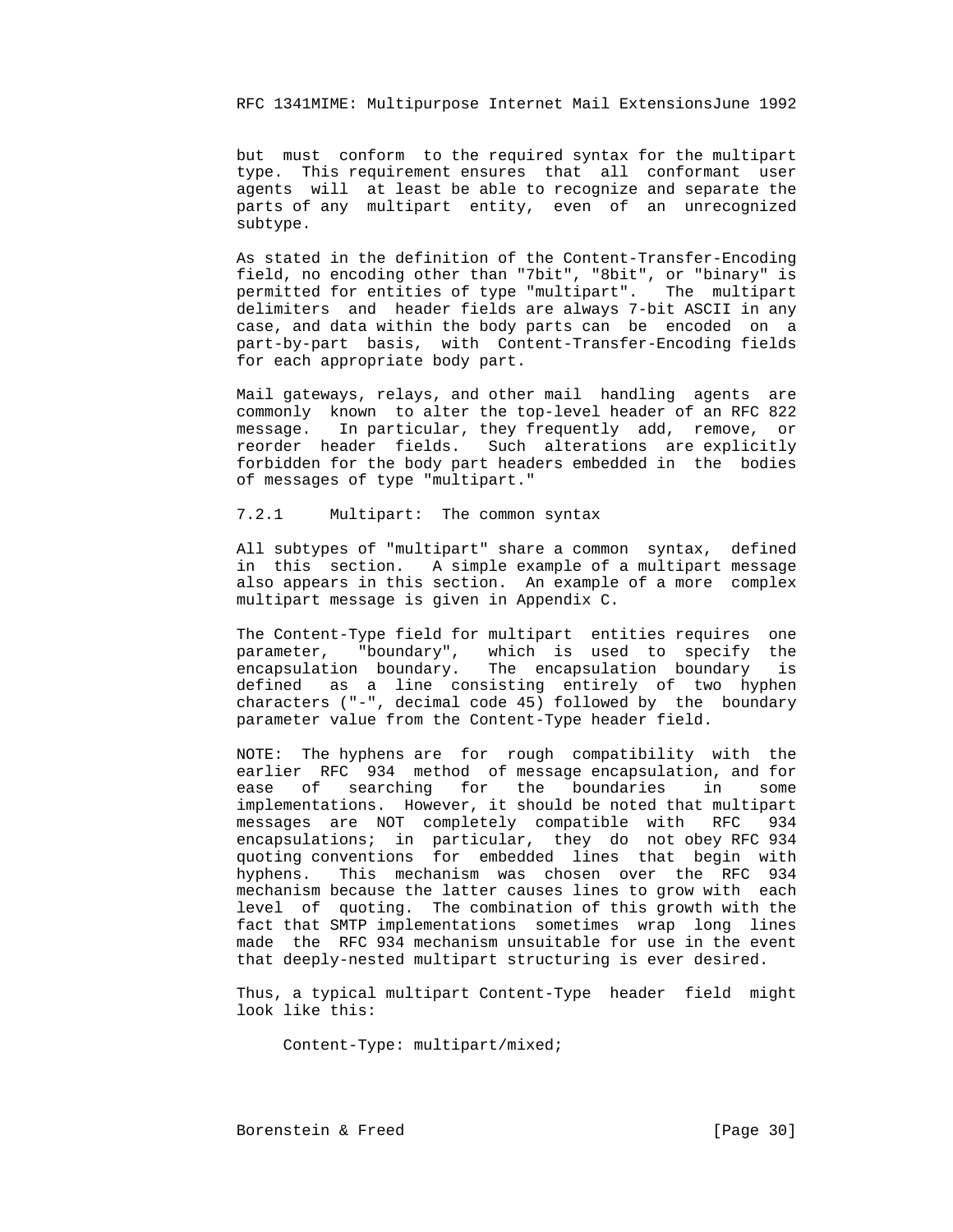#### boundary=gc0p4Jq0M2Yt08jU534c0p

 This indicates that the entity consists of several parts, each itself with a structure that is syntactically identical to an RFC 822 message, except that the header area might be completely empty, and that the parts are each preceded by the line

# --gc0p4Jq0M2Yt08jU534c0p

 Note that the encapsulation boundary must occur at the beginning of a line, i.e., following a CRLF, and that that initial CRLF is considered to be part of the encapsulation boundary rather than part of the preceding part. The boundary must be followed immediately either by another CRLF and the header fields for the next part, or by two CRLFs, in which case there are no header fields for the next part (and it is therefore assumed to be of Content-Type text/plain).

 NOTE: The CRLF preceding the encapsulation line is considered part of the boundary so that it is possible to have a part that does not end with a CRLF (line break). Body parts that must be considered to end with line breaks, therefore, should have two CRLFs preceding the encapsulation line, the first of which is part of the preceding body part, and the second of which is part of the encapsulation boundary.

 The requirement that the encapsulation boundary begins with a CRLF implies that the body of a multipart entity must itself begin with a CRLF before the first encapsulation line -- that is, if the "preamble" area is not used, the entity headers must be followed by TWO CRLFs. This is indeed how such entities should be composed. A tolerant mail reading program, however, may interpret a body of type multipart that begins with an encapsulation line NOT initiated by a CRLF as also being an encapsulation boundary, but a compliant mail sending program must not generate such entities.

 Encapsulation boundaries must not appear within the encapsulations, and must be no longer than 70 characters, not counting the two leading hyphens.

 The encapsulation boundary following the last body part is a distinguished delimiter that indicates that no further body parts will follow. Such a delimiter is identical to the previous delimiters, with the addition of two more hyphens at the end of the line:

--gc0p4Jq0M2Yt08jU534c0p--

 There appears to be room for additional information prior to the first encapsulation boundary and following the final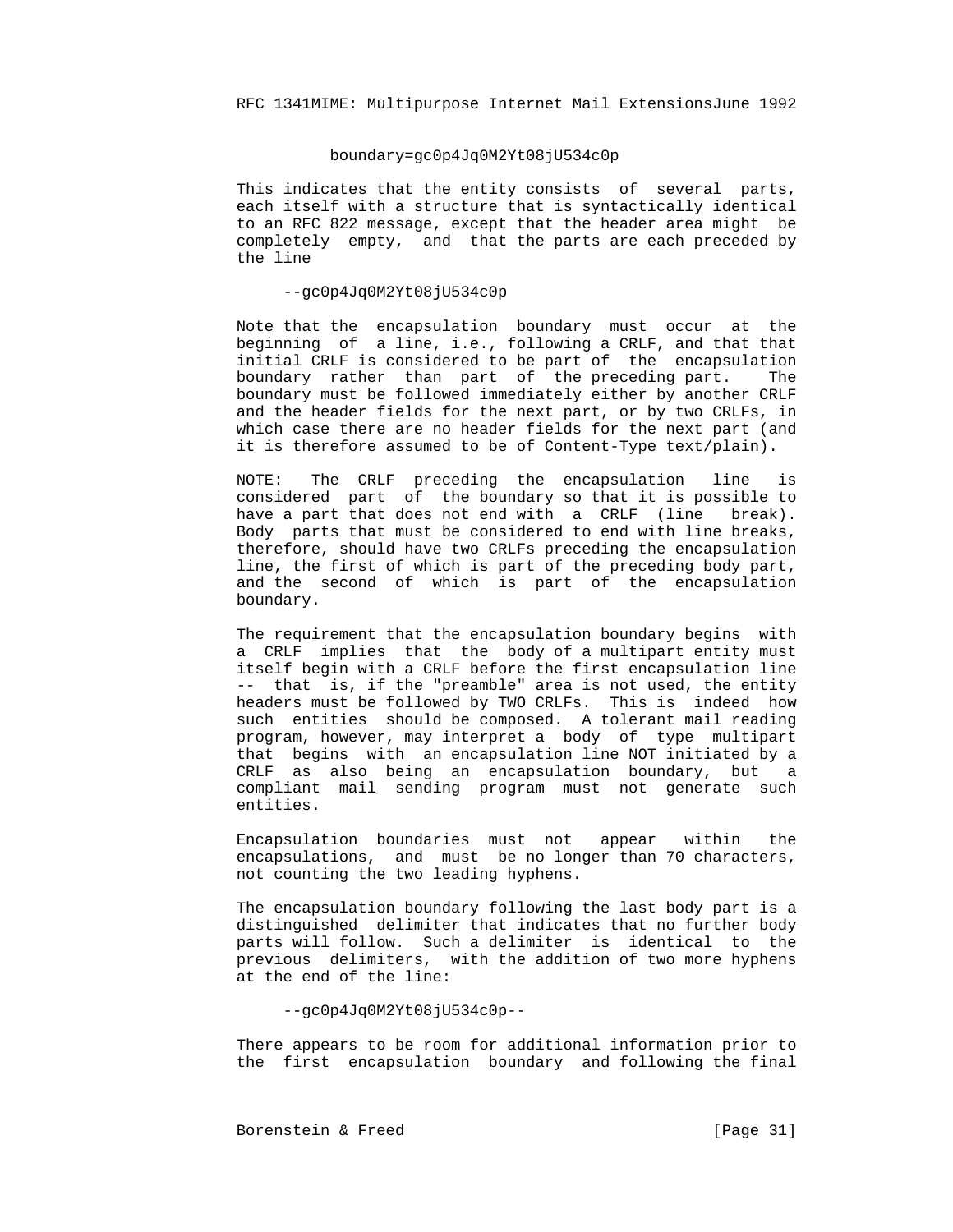boundary. These areas should generally be left blank, and implementations should ignore anything that appears before the first boundary or after the last one.

 NOTE: These "preamble" and "epilogue" areas are not used because of the lack of proper typing of these parts and the lack of clear semantics for handling these areas at gateways, particularly X.400 gateways.

 NOTE: Because encapsulation boundaries must not appear in the body parts being encapsulated, a user agent must exercise care to choose a unique boundary. The boundary in the example above could have been the result of an algorithm designed to produce boundaries with a very low probability of already existing in the data to be encapsulated without having to prescan the data. Alternate algorithms might result in more 'readable' boundaries for a recipient with an old user agent, but would require more attention to the possibility that the boundary might appear in the encapsulated part. The simplest boundary possible is something like "---", with a closing boundary of "-----".

 As a very simple example, the following multipart message has two parts, both of them plain text, one of them explicitly typed and one of them implicitly typed:

From: Nathaniel Borenstein <nsb@bellcore.com> To: Ned Freed <ned@innosoft.com> Subject: Sample message MIME-Version: 1.0 Content-type: multipart/mixed; boundary="simple boundary"

 This is the preamble. It is to be ignored, though it is a handy place for mail composers to include an explanatory note to non-MIME compliant readers. --simple boundary

 This is implicitly typed plain ASCII text. It does NOT end with a linebreak. --simple boundary Content-type: text/plain; charset=us-ascii

 This is explicitly typed plain ASCII text. It DOES end with a linebreak.

 --simple boundary-- This is the epilogue. It is also to be ignored.

 The use of a Content-Type of multipart in a body part within another multipart entity is explicitly allowed. In such cases, for obvious reasons, care must be taken to ensure that each nested multipart entity must use a different boundary delimiter. See Appendix C for an example of nested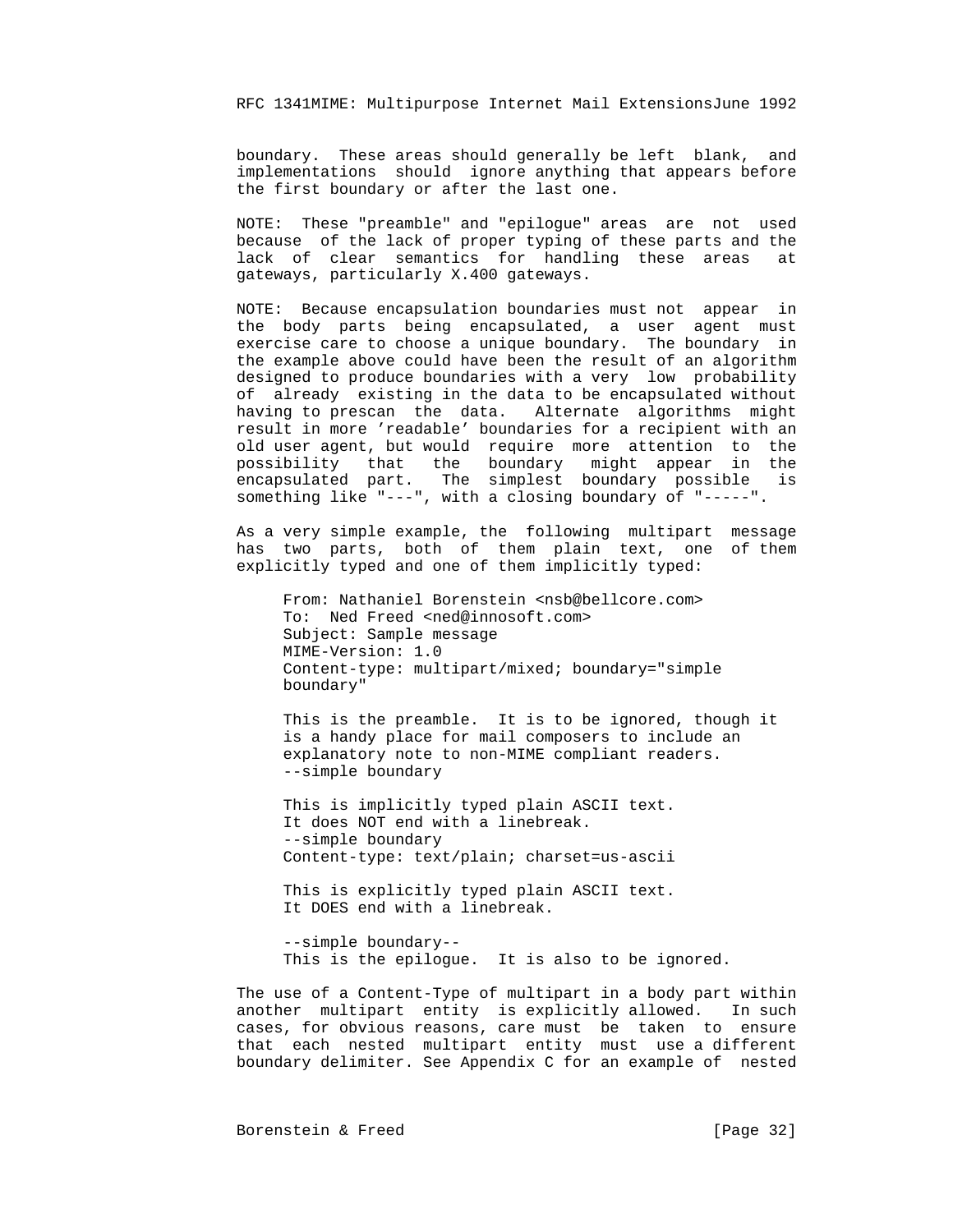multipart entities.

 The use of the multipart Content-Type with only a single body part may be useful in certain contexts, and is explicitly permitted.

 The only mandatory parameter for the multipart Content-Type is the boundary parameter, which consists of 1 to 70 characters from a set of characters known to be very robust through email gateways, and NOT ending with white space. (If a boundary appears to end with white space, the white space must be presumed to have been added by a gateway, and should be deleted.) It is formally specified by the following BNF:

boundary :=  $0*69$  <br/>bchars> bcharsnospace

bchars := bcharsnospace / " "

bcharsnospace := DIGIT / ALPHA / "'" / "(" / ")" / "+" / "\_" / "," / "-" / "." / "/" / ":" / "=" / "?"

Overall, the body of a multipart entity may be specified as

follows:

 multipart-body := preamble 1\*encapsulation close-delimiter epilogue

 $encapsulation := delimiter CRLF body-part$ 

 delimiter := CRLF "--" boundary ; taken from Content-Type field. ; when content-type is

multipart

 ; There must be no space ; between "--" and boundary.

 close-delimiter := delimiter "--" ; Again, no space before  $\mathbf{u} = \mathbf{v}$ 

preamble := \*text  $\qquad \qquad ;$  to be ignored upon receipt.

epilogue := \*text  $\qquad \qquad ;$  to be ignored upon receipt.

 body-part = <"message" as defined in RFC 822, with all header fields optional, and with the specified delimiter not occurring anywhere in the message body, either on a line by itself or as a substring anywhere. Note that the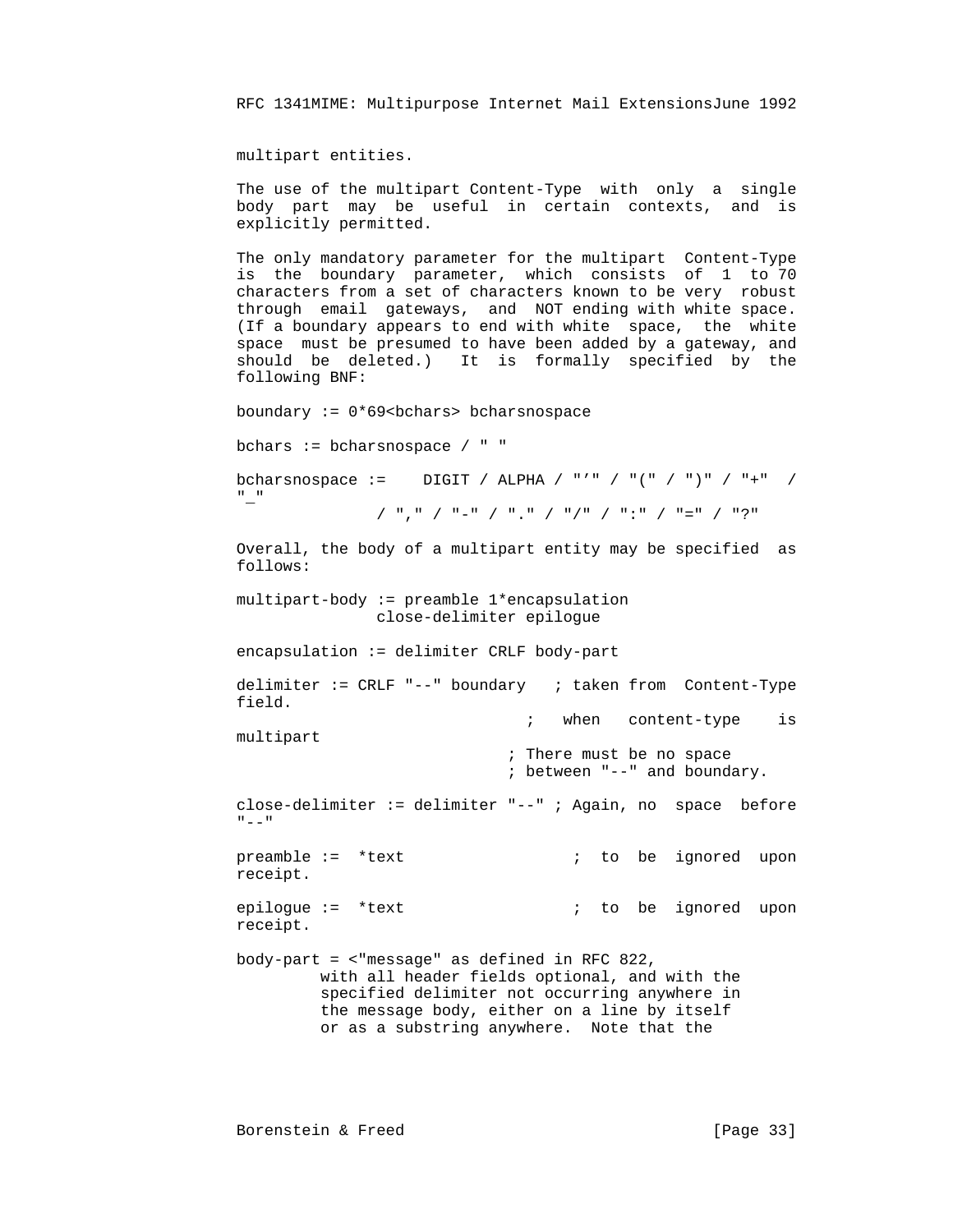semantics of a part differ from the semantics of a message, as described in the text.>

 NOTE: Conspicuously missing from the multipart type is a notion of structured, related body parts. In general, it seems premature to try to standardize interpart structure yet. It is recommended that those wishing to provide a more structured or integrated multipart messaging facility should define a subtype of multipart that is syntactically identical, but that always expects the inclusion of a distinguished part that can be used to specify the structure and integration of the other parts, probably referring to them by their Content-ID field. If this approach is used, other implementations will not recognize the new subtype, but will treat it as the primary subtype (multipart/mixed) and will thus be able to show the user the parts that are recognized.

# 7.2.2 The Multipart/mixed (primary) subtype

 The primary subtype for multipart, "mixed", is intended for use when the body parts are independent and intended to be displayed serially. Any multipart subtypes that an implementation does not recognize should be treated as being of subtype "mixed".

# 7.2.3 The Multipart/alternative subtype

 The multipart/alternative type is syntactically identical to multipart/mixed, but the semantics are different. In particular, each of the parts is an "alternative" version of the same information. User agents should recognize that the content of the various parts are interchangeable. The user agent should either choose the "best" type based on the user's environment and preferences, or offer the user the available alternatives. In general, choosing the best type means displaying only the LAST part that can be displayed. This may be used, for example, to send mail in a fancy text format in such a way that it can easily be displayed anywhere:

From: Nathaniel Borenstein <nsb@bellcore.com> To: Ned Freed <ned@innosoft.com> Subject: Formatted text mail MIME-Version: 1.0 Content-Type: multipart/alternative; boundary=boundary42

 --boundary42 Content-Type: text/plain; charset=us-ascii

...plain text version of message goes here....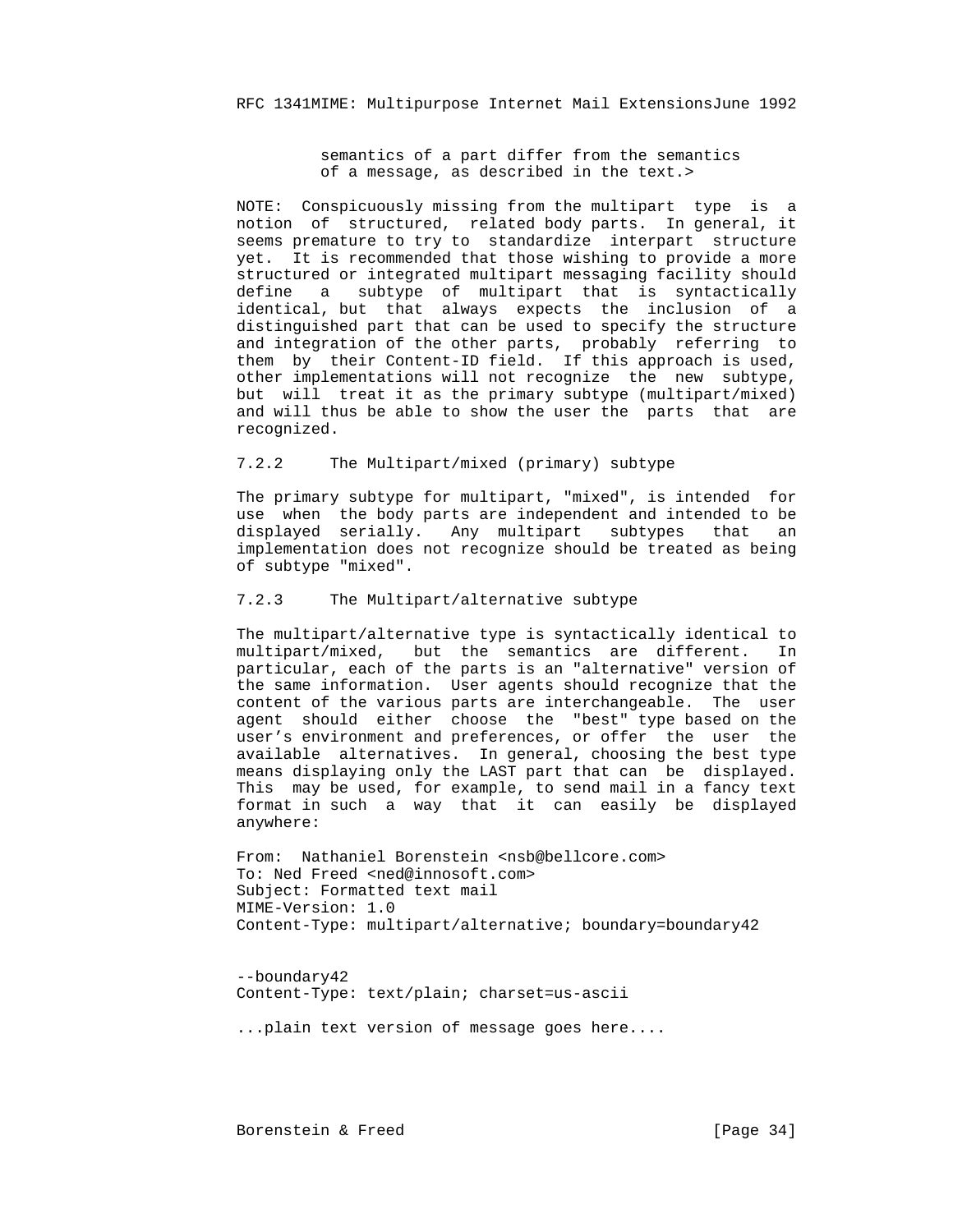--boundary42 Content-Type: text/richtext .... richtext version of same message goes here ... --boundary42 Content-Type: text/x-whatever .... fanciest formatted version of same message goes here ...

--boundary42--

 In this example, users whose mail system understood the "text/x-whatever" format would see only the fancy version, while other users would see only the richtext or plain text version, depending on the capabilities of their system.

 In general, user agents that compose multipart/alternative entities should place the body parts in increasing order of preference, that is, with the preferred format last. For fancy text, the sending user agent should put the plainest format first and the richest format last. Receiving user agents should pick and display the last format they are capable of displaying. In the case where one of the alternatives is itself of type "multipart" and contains unrecognized sub-parts, the user agent may choose either to show that alternative, an earlier alternative, or both.

 NOTE: From an implementor's perspective, it might seem more sensible to reverse this ordering, and have the plainest alternative last. However, placing the plainest alternative first is the friendliest possible option when mutlipart/alternative entities are viewed using a non-MIME compliant mail reader. While this approach does impose some burden on compliant mail readers, interoperability with older mail readers was deemed to be more important in this case.

 It may be the case that some user agents, if they can recognize more than one of the formats, will prefer to offer the user the choice of which format to view. This makes sense, for example, if mail includes both a nicely-formatted image version and an easily-edited text version. What is most critical, however, is that the user not automatically be shown multiple versions of the same data. Either the user should be shown the last recognized version or should explicitly be given the choice.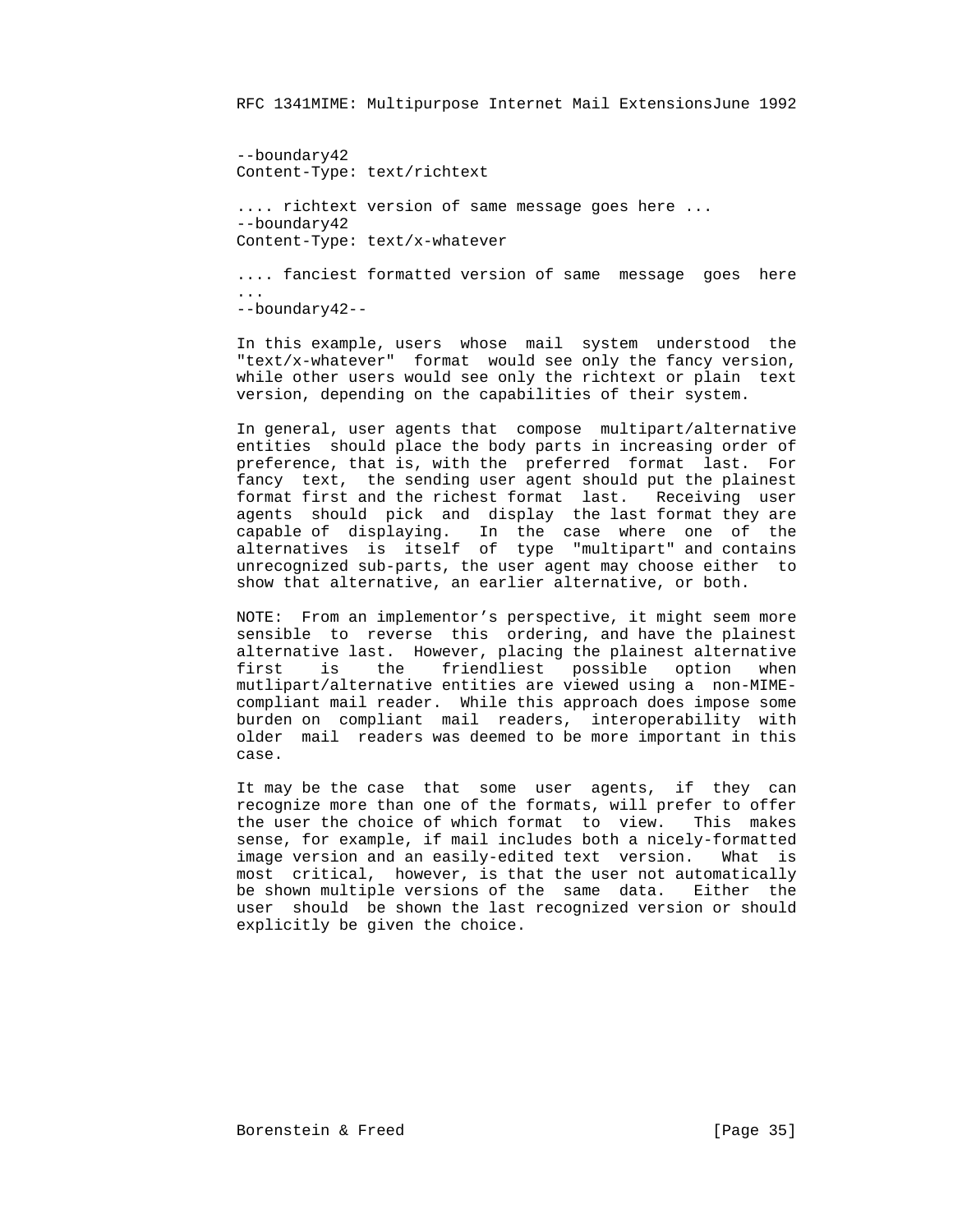### 7.2.4 The Multipart/digest subtype

 This document defines a "digest" subtype of the multipart Content-Type. This type is syntactically identical to multipart/mixed, but the semantics are different. In particular, in a digest, the default Content-Type value for a body part is changed from "text/plain" to "message/rfc822". This is done to allow a more readable digest format that is largely compatible (except for the quoting convention) with RFC 934.

 A digest in this format might, then, look something like this:

 From: Moderator-Address MIME-Version: 1.0 Subject: Internet Digest, volume 42 Content-Type: multipart/digest; boundary="---- next message ----"

------ next message ----

 From: someone-else Subject: my opinion

...body goes here ...

------ next message ----

 From: someone-else-again Subject: my different opinion

... another body goes here...

------ next message ------

7.2.5 The Multipart/parallel subtype

 This document defines a "parallel" subtype of the multipart Content-Type. This type is syntactically identical to multipart/mixed, but the semantics are different. In particular, in a parallel entity, all of the parts are intended to be presented in parallel, i.e., simultaneously, on hardware and software that are capable of doing so. Composing agents should be aware that many mail readers will lack this capability and will show the parts serially in any event.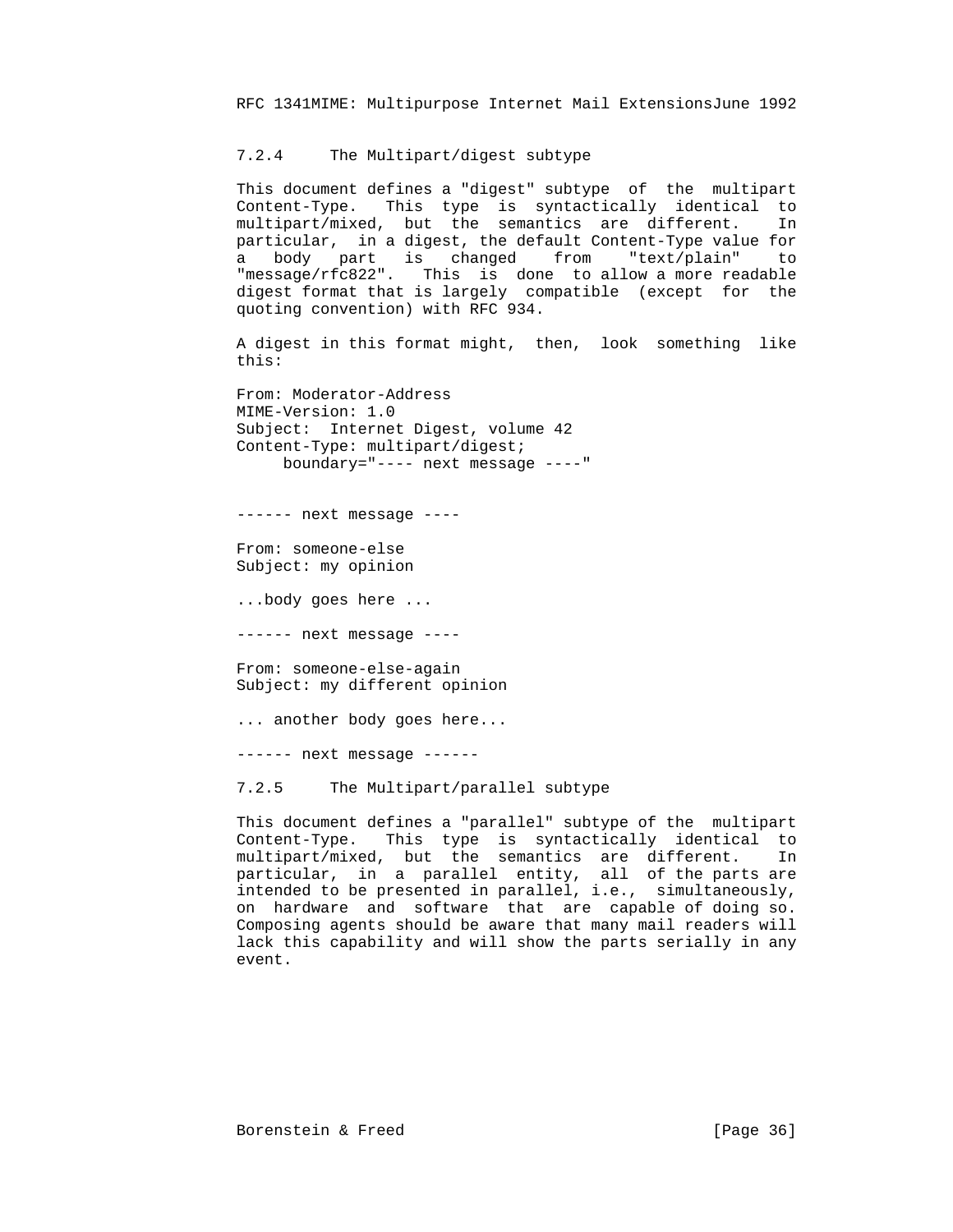## 7.3 The Message Content-Type

 It is frequently desirable, in sending mail, to encapsulate another mail message. For this common operation, a special Content-Type, "message", is defined. The primary subtype, message/rfc822, has no required parameters in the Content- Type field. Additional subtypes, "partial" and "External body", do have required parameters. These subtypes are explained below.

 NOTE: It has been suggested that subtypes of message might be defined for forwarded or rejected messages. However, forwarded and rejected messages can be handled as multipart messages in which the first part contains any control or descriptive information, and a second part, of type message/rfc822, is the forwarded or rejected message. Composing rejection and forwarding messages in this manner will preserve the type information on the original message and allow it to be correctly presented to the recipient, and hence is strongly encouraged.

> As stated in the definition of the Content-Transfer-Encoding field, no encoding other than "7bit", "8bit", or "binary" is permitted for messages or parts of type "message". The message header fields are always US-ASCII in any case, and data within the body can still be encoded, in which case the Content-Transfer-Encoding header field in the encapsulated message will reflect this. Non-ASCII text in the headers of an encapsulated message can be specified using the mechanisms described in [RFC-1342].

> Mail gateways, relays, and other mail handling agents are commonly known to alter the top-level header of an RFC 822 message. In particular, they frequently add, remove, or reorder header fields. Such alterations are explicitly forbidden for the encapsulated headers embedded in the bodies of messages of type "message."

7.3.1 The Message/rfc822 (primary) subtype

 A Content-Type of "message/rfc822" indicates that the body contains an encapsulated message, with the syntax of an RFC 822 message.

# 7.3.2 The Message/Partial subtype

 A subtype of message, "partial", is defined in order to allow large objects to be delivered as several separate pieces of mail and automatically reassembled by the receiving user agent. (The concept is similar to IP fragmentation/reassembly in the basic Internet Protocols.) This mechanism can be used when intermediate transport agents limit the size of individual messages that can be sent. Content-Type "message/partial" thus indicates that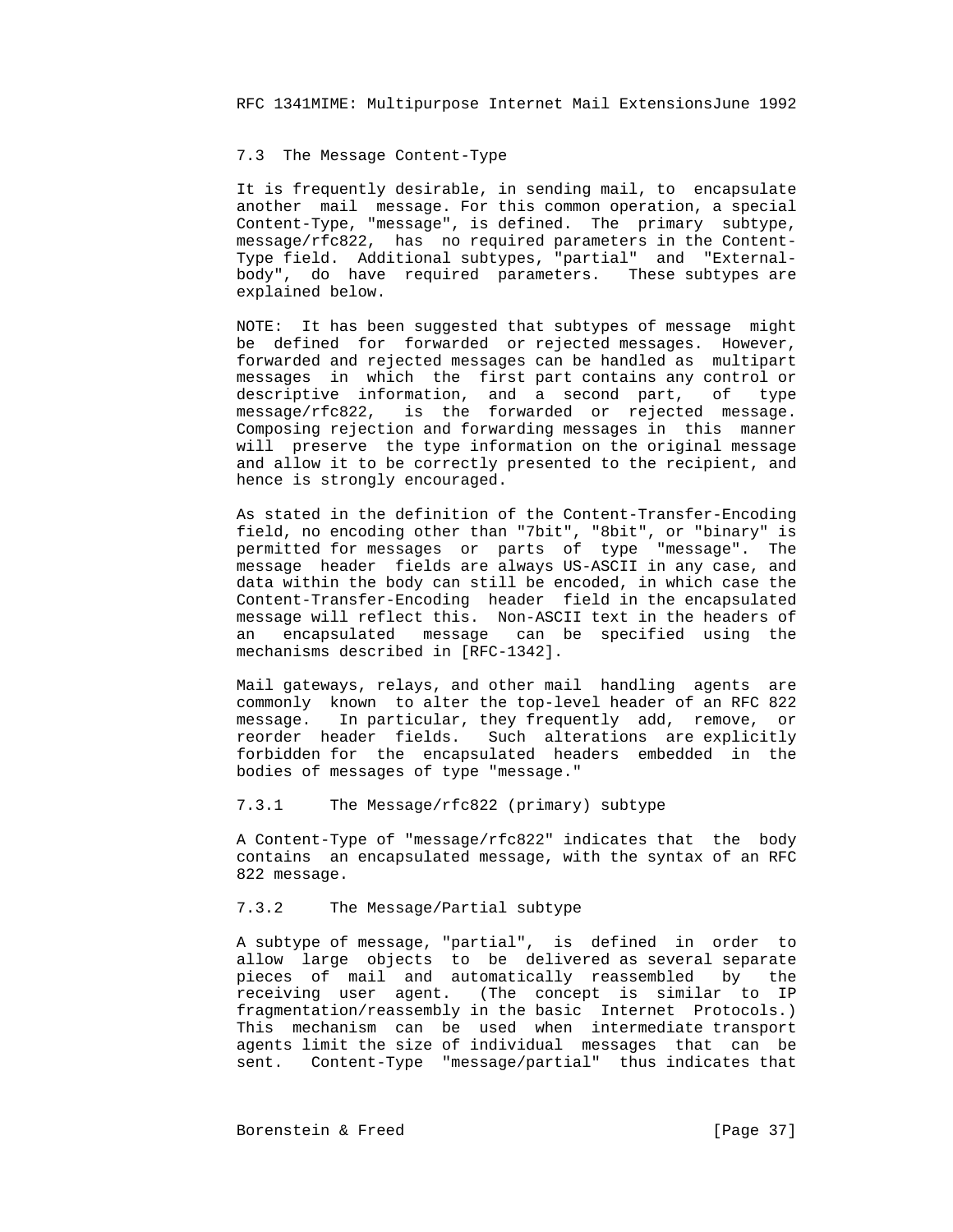the body contains a fragment of a larger message.

 Three parameters must be specified in the Content-Type field of type message/partial: The first, "id", is a unique identifier, as close to a world-unique identifier as possible, to be used to match the parts together. (In general, the identifier is essentially a message-id; if placed in double quotes, it can be any message-id, in accordance with the BNF for "parameter" given earlier in this specification.) The second, "number", an integer, is the part number, which indicates where this part fits into the sequence of fragments. The third, "total", another integer, is the total number of parts. This third subfield is required on the final part, and is optional on the earlier parts. Note also that these parameters may be given in any order.

> Thus, part 2 of a 3-part message may have either of the following header fields:

 Content-Type: Message/Partial; number=2; total=3; id="oc=jpbe0M2Yt4s@thumper.bellcore.com";

 Content-Type: Message/Partial; id="oc=jpbe0M2Yt4s@thumper.bellcore.com"; number=2

But part 3 MUST specify the total number of parts:

 Content-Type: Message/Partial; number=3; total=3; id="oc=jpbe0M2Yt4s@thumper.bellcore.com";

Note that part numbering begins with 1, not 0.

 When the parts of a message broken up in this manner are put together, the result is a complete RFC 822 format message, which may have its own Content-Type header field, and thus may contain any other data type.

 Message fragmentation and reassembly: The semantics of a reassembled partial message must be those of the "inner" message, rather than of a message containing the inner message. This makes it possible, for example, to send a large audio message as several partial messages, and still have it appear to the recipient as a simple audio message rather than as an encapsulated message containing an audio message. That is, the encapsulation of the message is considered to be "transparent".

 When generating and reassembling the parts of a message/partial message, the headers of the encapsulated message must be merged with the headers of the enclosing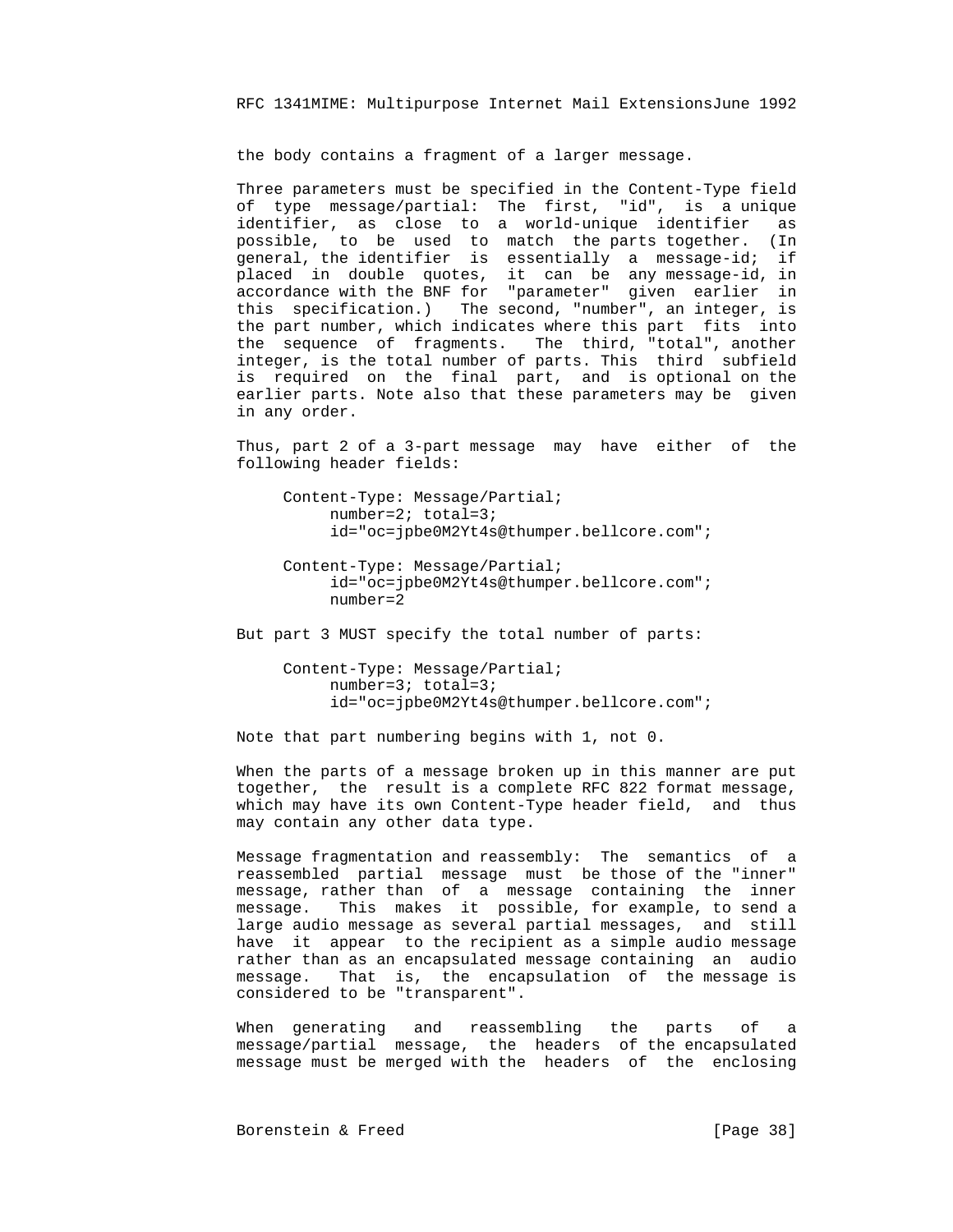entities. In this process the following rules must be observed:

 (1) All of the headers from the initial enclosing entity (part one), except those that start with "Content-" and "Message-ID", must be copied, in order, to the new message.

 (2) Only those headers in the enclosed message which start with "Content-" and "Message-ID" must be appended, in order, to the headers of the new message. Any headers in the enclosed message which do not start with "Content-" (except for "Message-ID") will be ignored.

 (3) All of the headers from the second and any subsequent messages will be ignored.

 For example, if an audio message is broken into two parts, the first part might look something like this:

 X-Weird-Header-1: Foo From: Bill@host.com To: joe@otherhost.com Subject: Audio mail Message-ID: id1@host.com MIME-Version: 1.0 Content-type: message/partial; id="ABC@host.com"; number=1; total=2

 X-Weird-Header-1: Bar X-Weird-Header-2: Hello Message-ID: anotherid@foo.com Content-type: audio/basic Content-transfer-encoding: base64

... first half of encoded audio data goes here...

and the second half might look something like this:

 From: Bill@host.com To: joe@otherhost.com Subject: Audio mail MIME-Version: 1.0 Message-ID: id2@host.com Content-type: message/partial; id="ABC@host.com"; number=2; total=2

... second half of encoded audio data goes here...

 Then, when the fragmented message is reassembled, the resulting message to be displayed to the user should look something like this: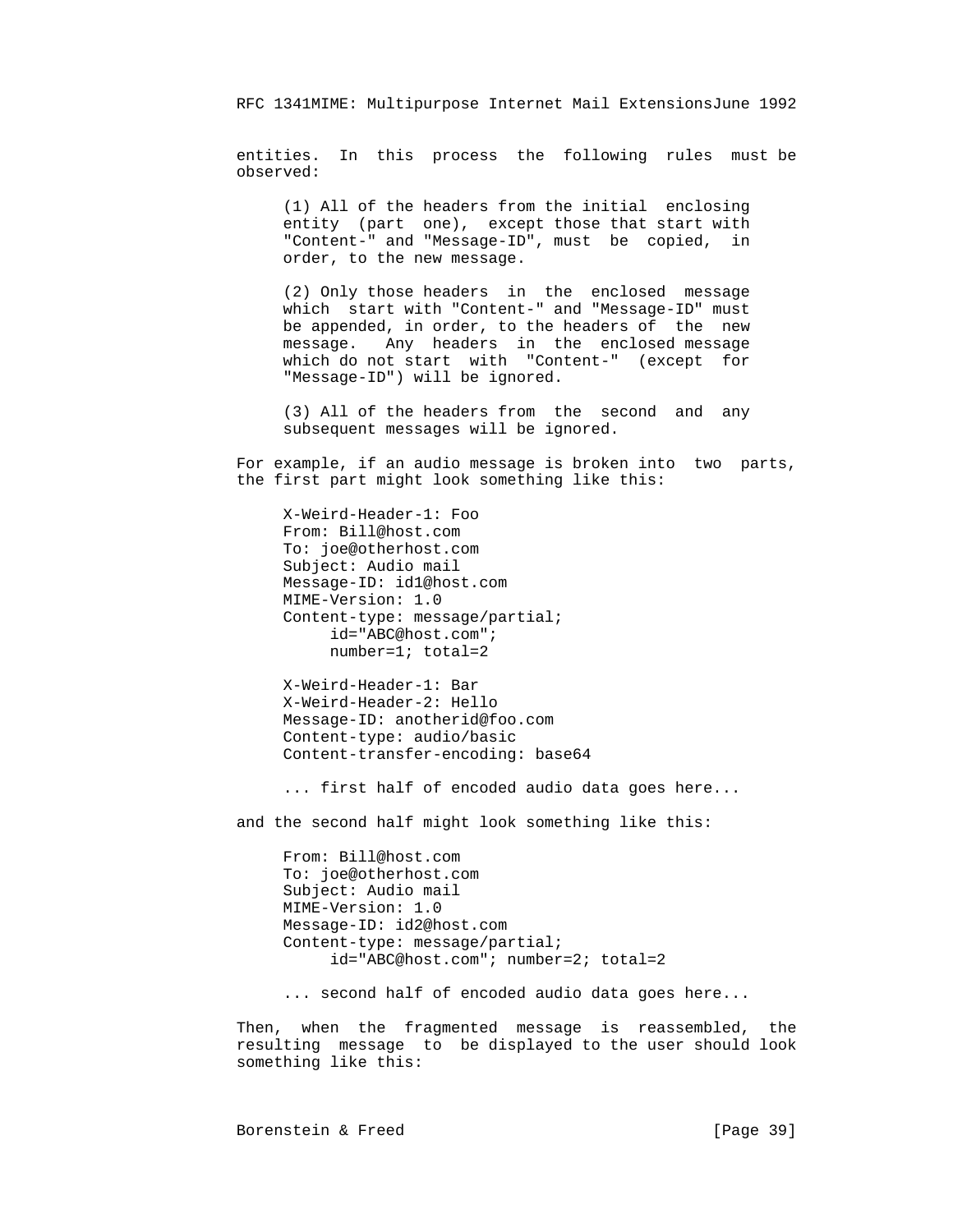X-Weird-Header-1: Foo From: Bill@host.com To: joe@otherhost.com Subject: Audio mail Message-ID: anotherid@foo.com MIME-Version: 1.0 Content-type: audio/basic Content-transfer-encoding: base64

 ... first half of encoded audio data goes here... ... second half of encoded audio data goes here...

 It should be noted that, because some message transfer agents may choose to automatically fragment large messages, and because such agents may use different fragmentation thresholds, it is possible that the pieces of a partial message, upon reassembly, may prove themselves to comprise a partial message. This is explicitly permitted.

> It should also be noted that the inclusion of a "References" field in the headers of the second and subsequent pieces of a fragmented message that references the Message-Id on the previous piece may be of benefit to mail readers that understand and track references. However, the generation of such "References" fields is entirely optional.

7.3.3 The Message/External-Body subtype

 The external-body subtype indicates that the actual body data are not included, but merely referenced. In this case, the parameters describe a mechanism for accessing the external data.

When a message body or body part is of type<br>"message/external-body", it consists of a header, two it consists of a header, two consecutive CRLFs, and the message header for the encapsulated message. If another pair of consecutive CRLFs appears, this of course ends the message header for the encapsulated message. However, since the encapsulated message's body is itself external, it does NOT appear in the area that follows. For example, consider the following message:

> Content-type: message/external-body; access type=local-file; name=/u/nsb/Me.gif

Content-type: image/gif

THIS IS NOT REALLY THE BODY!

 The area at the end, which might be called the "phantom body", is ignored for most external-body messages. However, it may be used to contain auxilliary information for some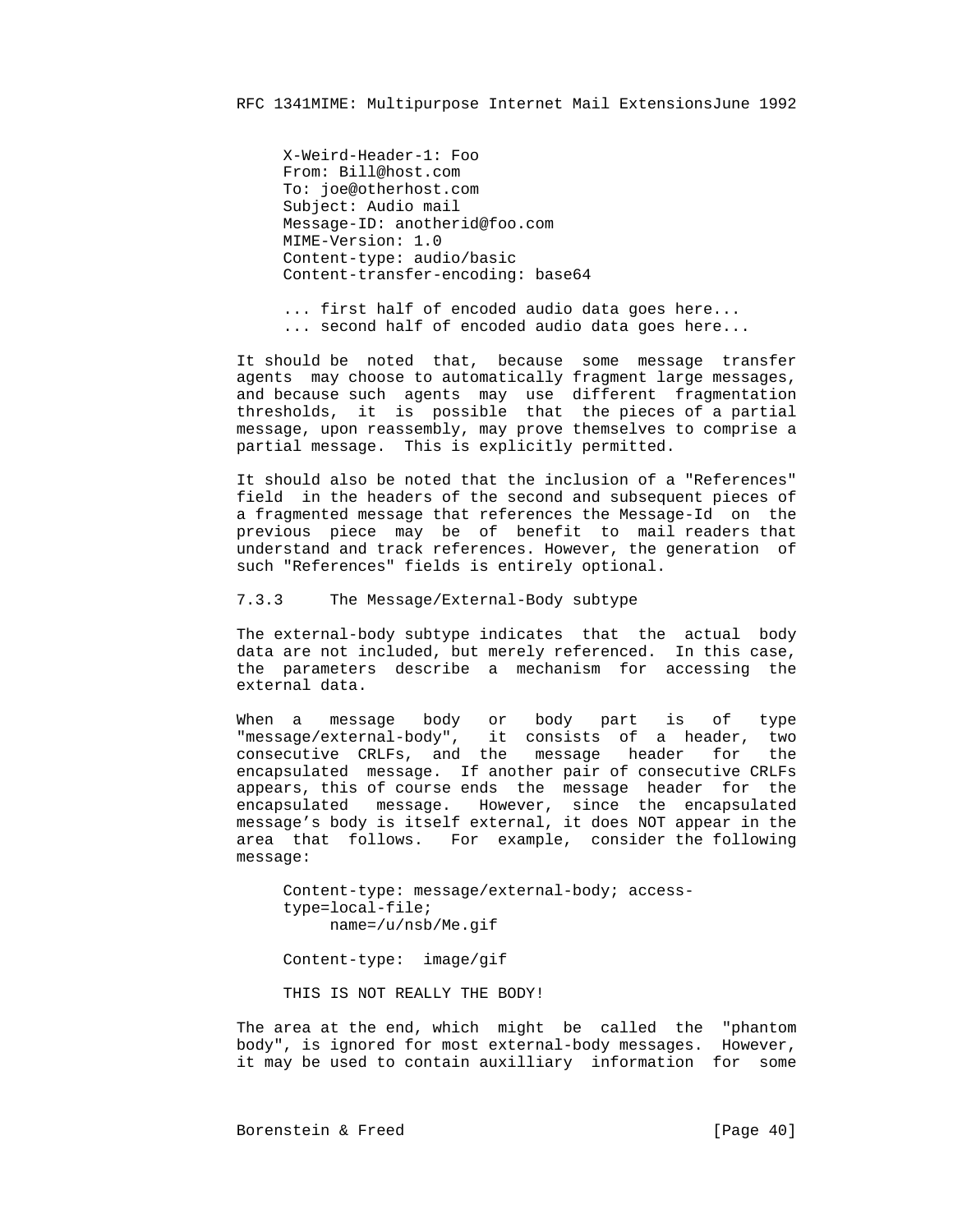such messages, as indeed it is when the access-type is "mail-server". Of the access-types defined by this document, the phantom body is used only when the access-type is "mail-server". In all other cases, the phantom body is ignored.

> The only always-mandatory parameter for message/external body is "access-type"; all of the other parameters may be mandatory or optional depending on the value of access-type.

 ACCESS-TYPE -- One or more case-insensitive words, comma-separated, indicating supported access mechanisms by which the file or data may be obtained. Values include, but are not limited to, "FTP", "ANON-FTP", "TFTP", "AFS", "LOCAL-FILE", and "MAIL-SERVER". Future values, except for experimental values beginning with "X-", must be registered with IANA, as described in Appendix F .

> In addition, the following two parameters are optional for ALL access-types:

 EXPIRATION -- The date (in the RFC 822 "date-time" syntax, as extended by RFC 1123 to permit 4 digits in the date field) after which the existence of the external data is not guaranteed.

 SIZE -- The size (in octets) of the data. The intent of this parameter is to help the recipient decide whether or not to expend the necessary resources to retrieve the external data.

 PERMISSION -- A field that indicates whether or not it is expected that clients might also attempt to overwrite the data. By default, or if permission is "read", the assumption is that they are not, and that if the data is retrieved once, it is never needed again. If PERMISSION is "read write", this assumption is invalid, and any local copy must be considered no more than a cache. "Read" and "Read-write" are the only defined values of permission.

 The precise semantics of the access-types defined here are described in the sections that follow.

7.3.3.1 The "ftp" and "tftp" access-types

 An access-type of FTP or TFTP indicates that the message body is accessible as a file using the FTP [RFC-959] or TFTP [RFC-783] protocols, respectively. For these access-types, the following additional parameters are mandatory: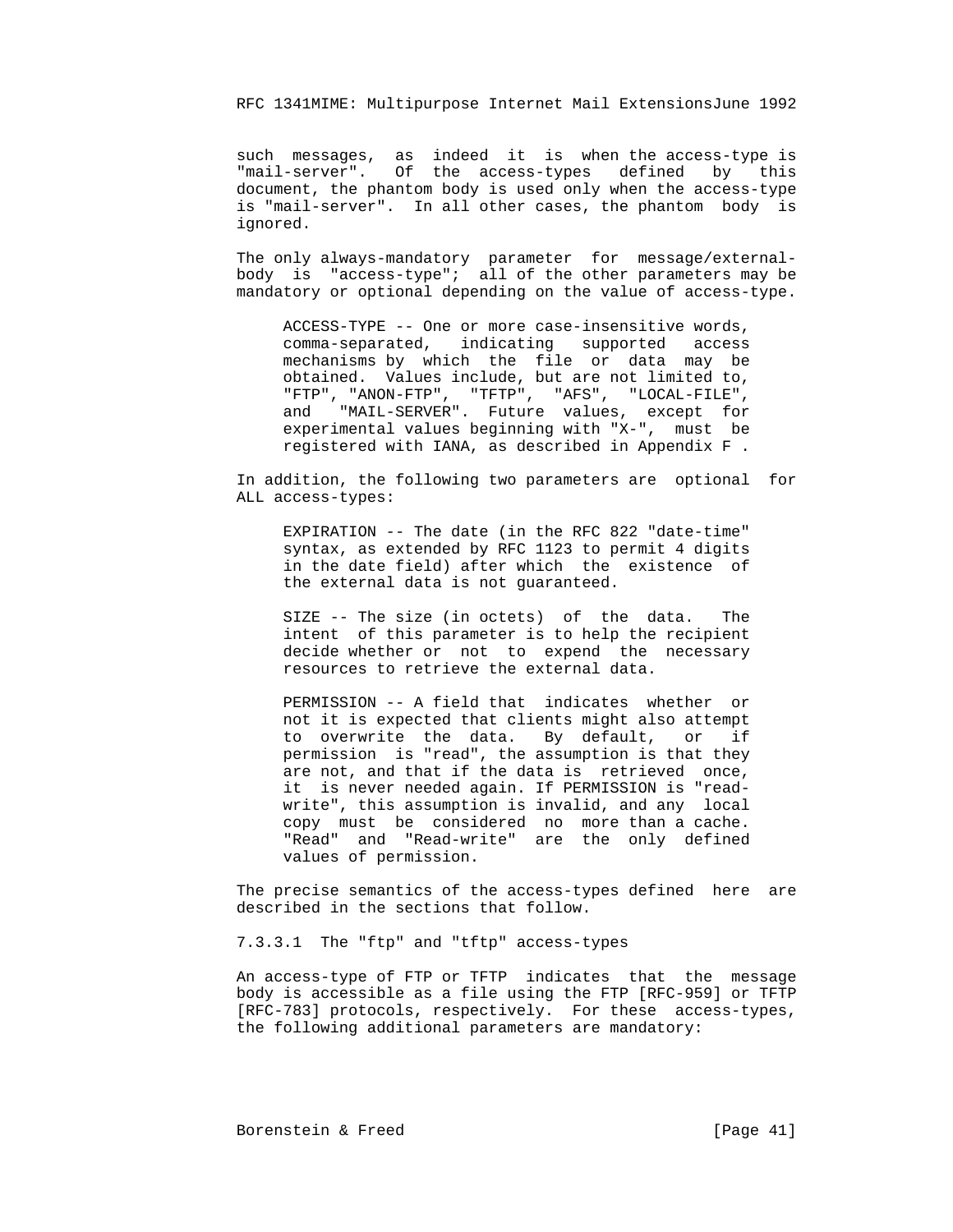NAME -- The name of the file that contains the actual body data.

 SITE -- A machine from which the file may be obtained, using the given protocol

 Before the data is retrieved, using these protocols, the user will generally need to be asked to provide a login id and a password for the machine named by the site parameter.

 In addition, the following optional parameters may also appear when the access-type is FTP or ANON-FTP:

 DIRECTORY -- A directory from which the data named by NAME should be retrieved.

 MODE -- A transfer mode for retrieving the information, e.g. "image".

7.3.3.2 The "anon-ftp" access-type

 The "anon-ftp" access-type is identical to the "ftp" access type, except that the user need not be asked to provide a name and password for the specified site. Instead, the ftp protocol will be used with login "anonymous" and a password that corresponds to the user's email address.

7.3.3.3 The "local-file" and "afs" access-types

 An access-type of "local-file" indicates that the actual body is accessible as a file on the local machine. An access-type of "afs" indicates that the file is accessible via the global AFS file system. In both cases, only a single parameter is required:

 NAME -- The name of the file that contains the actual body data.

 The following optional parameter may be used to describe the locality of reference for the data, that is, the site or sites at which the file is expected to be visible:

 SITE -- A domain specifier for a machine or set of machines that are known to have access to the data file. Asterisks may be used for wildcard matching to a part of a domain name, such as "\*.bellcore.com", to indicate a set of machines on which the data should be directly visible, while a single asterisk may be used to indicate a file that is expected to be universally available, e.g., via a global file system.

7.3.3.4 The "mail-server" access-type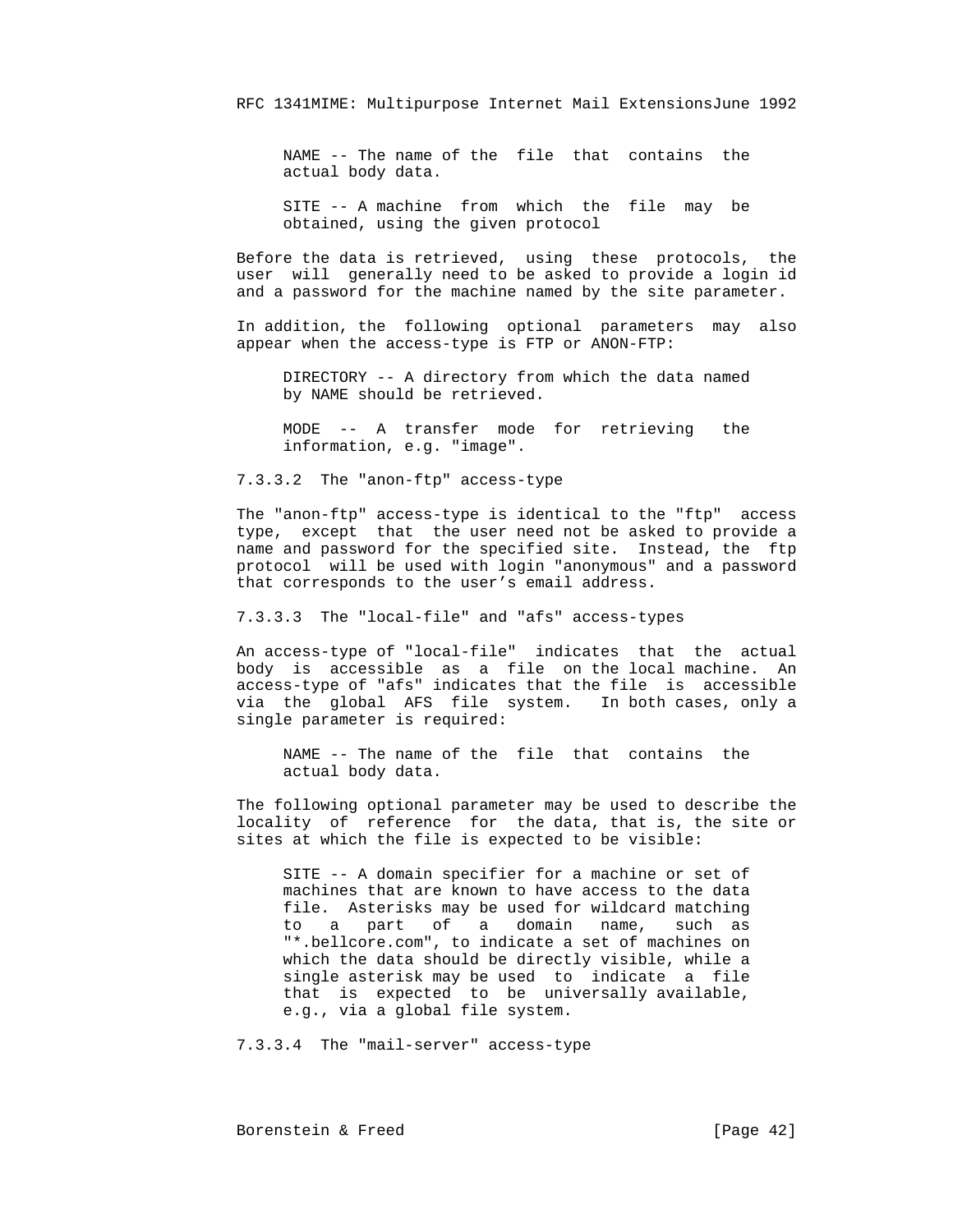The "mail-server" access-type indicates that the actual body is available from a mail server. The mandatory parameter for this access-type is:

 SERVER -- The email address of the mail server from which the actual body data can be obtained.

 Because mail servers accept a variety of syntax, some of which is multiline, the full command to be sent to a mail server is not included as a parameter on the content-type line. Instead, it may be provided as the "phantom body" when the content-type is message/external-body and the access-type is mail-server.

 Note that MIME does not define a mail server syntax. Rather, it allows the inclusion of arbitrary mail server commands in the phantom body. Implementations should include the phantom body in the body of the message it sends to the mail server address to retrieve the relevant data.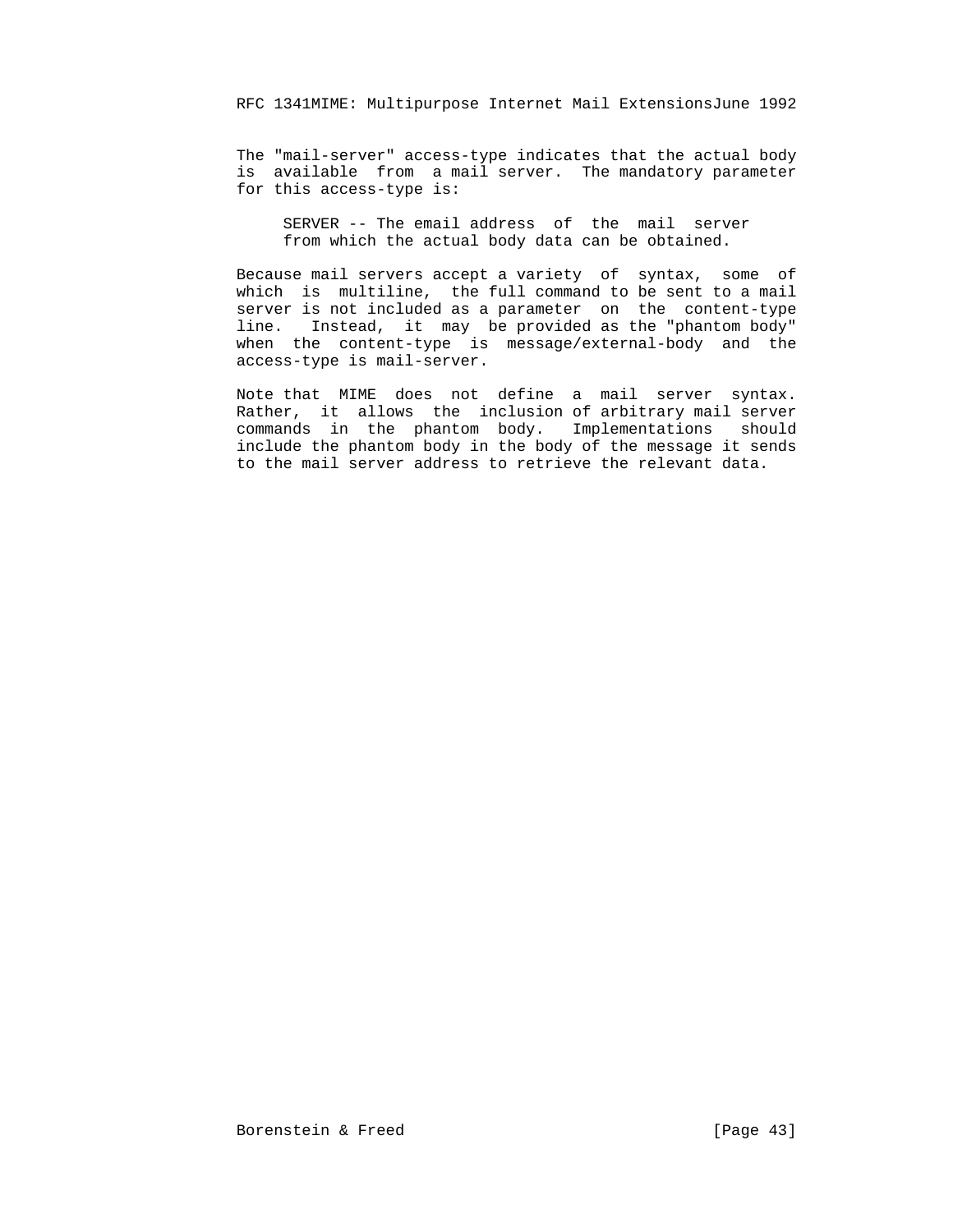#### 7.3.3.5 Examples and Further Explanations

 With the emerging possibility of very wide-area file systems, it becomes very hard to know in advance the set of machines where a file will and will not be accessible directly from the file system. Therefore it may make sense to provide both a file name, to be tried directly, and the name of one or more sites from which the file is known to be accessible. An implementation can try to retrieve remote files using FTP or any other protocol, using anonymous file retrieval or prompting the user for the necessary name and password. If an external body is accessible via multiple mechanisms, the sender may include multiple parts of type message/external-body within an entity of type multipart/alternative.

 However, the external-body mechanism is not intended to be limited to file retrieval, as shown by the mail-server access-type. Beyond this, one can imagine, for example, using a video server for external references to video clips.

 If an entity is of type "message/external-body", then the body of the entity will contain the header fields of the encapsulated message. The body itself is to be found in the external location. This means that if the body of the "message/external-body" message contains two consecutive CRLFs, everything after those pairs is NOT part of the message itself. For most message/external-body messages, this trailing area must simply be ignored. However, it is a convenient place for additional data that cannot be included in the content-type header field. In particular, if the "access-type" value is "mail-server", then the trailing area must contain commands to be sent to the mail server at the address given by NAME@SITE, where NAME and SITE are the values of the NAME and SITE parameters, respectively.

> The embedded message header fields which appear in the body of the message/external-body data can be used to declare the Content-type of the external body. Thus a complete message/external-body message, referring to a document in PostScript format, might look like this:

 From: Whomever Subject: whatever MIME-Version: 1.0 Message-ID: id1@host.com Content-Type: multipart/alternative; boundary=42

 $- - 42$  Content-Type: message/external-body; name="BodyFormats.ps";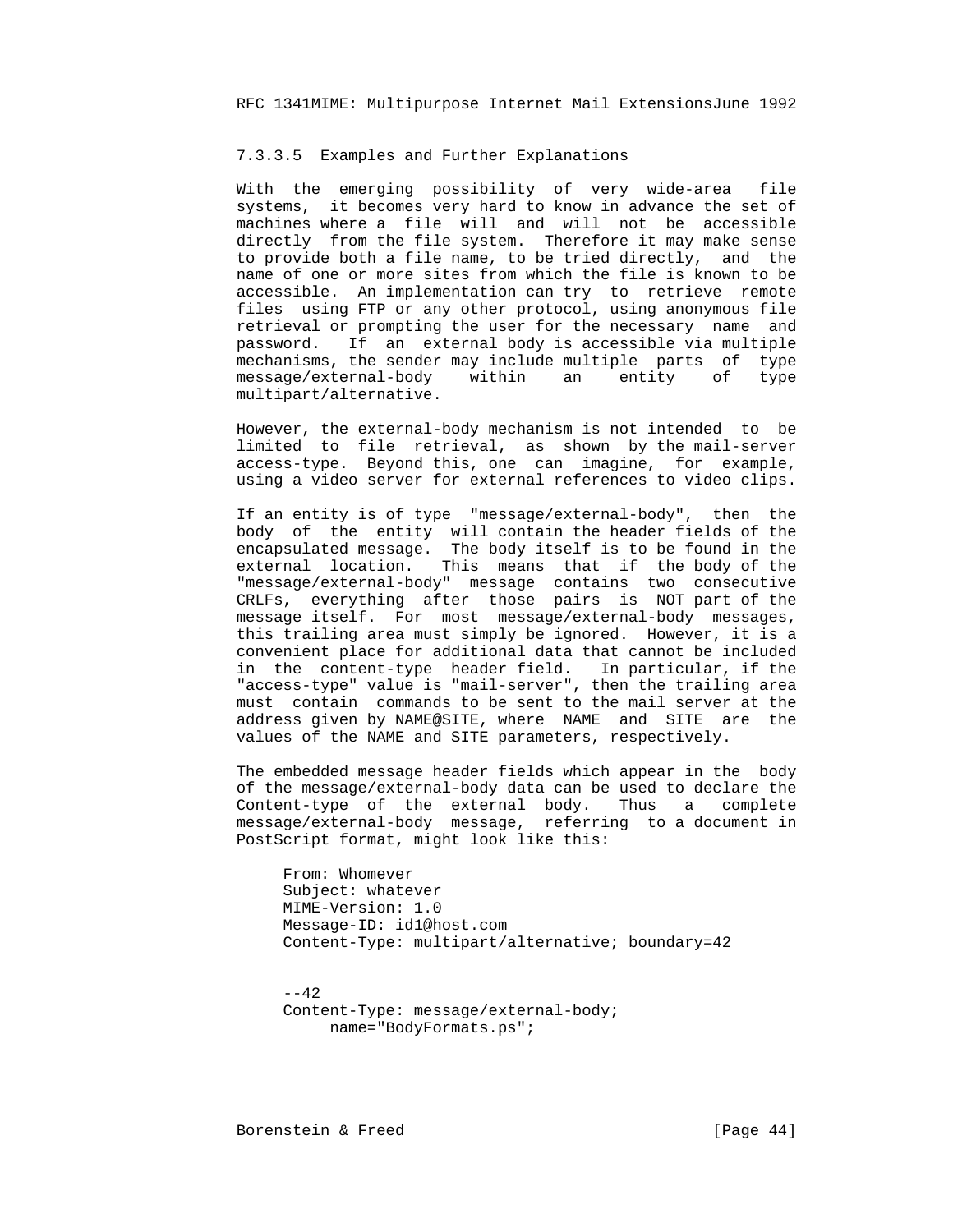```
 site="thumper.bellcore.com";
      access-type=ANON-FTP;
      directory="pub";
      mode="image";
      expiration="Fri, 14 Jun 1991 19:13:14 -0400 (EDT)"
 Content-type: application/postscript
- - 42 Content-Type: message/external-body;
      name="/u/nsb/writing/rfcs/RFC-XXXX.ps";
      site="thumper.bellcore.com";
      access-type=AFS
      expiration="Fri, 14 Jun 1991 19:13:14 -0400 (EDT)"
 Content-type: application/postscript
 --42
 Content-Type: message/external-body;
      access-type=mail-server
      server="listserv@bogus.bitnet";
      expiration="Fri, 14 Jun 1991 19:13:14 -0400 (EDT)"
 Content-type: application/postscript
 get rfc-xxxx doc
-42-
```
 Like the message/partial type, the message/external-body type is intended to be transparent, that is, to convey the data type in the external body rather than to convey a message with a body of that type. Thus the headers on the outer and inner parts must be merged using the same rules as for message/partial. In particular, this means that the Content-type header is overridden, but the From and Subject headers are preserved.

 Note that since the external bodies are not transported as mail, they need not conform to the 7-bit and line length requirements, but might in fact be binary files. Thus a Content-Transfer-Encoding is not generally necessary, though it is permitted.

 Note that the body of a message of type "message/external body" is governed by the basic syntax for an RFC 822 message. In particular, anything before the first consecutive pair of CRLFs is header information, while anything after it is body information, which is ignored for most access-types.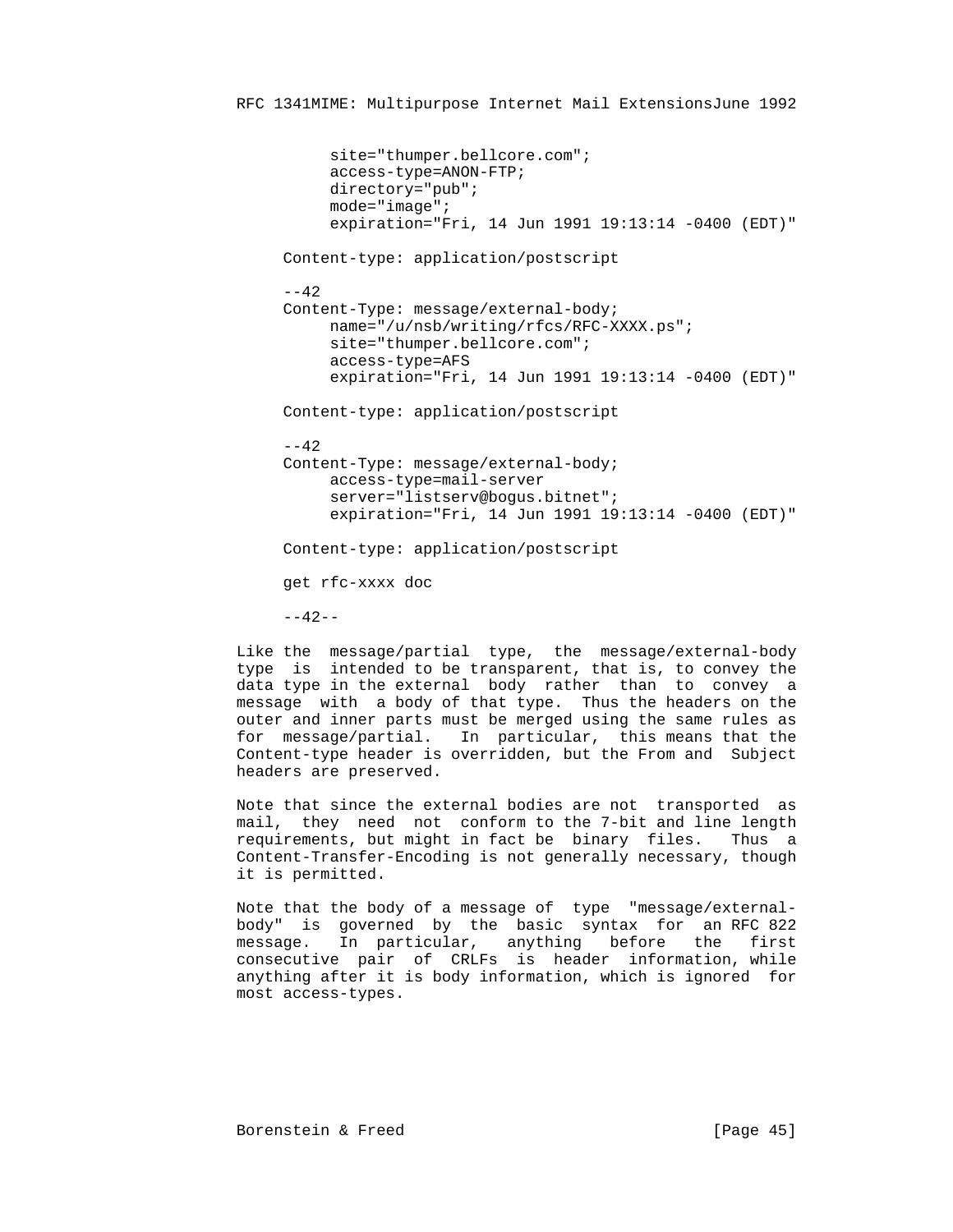## 7.4 The Application Content-Type

 The "application" Content-Type is to be used for data which do not fit in any of the other categories, and particularly for data to be processed by mail-based uses of application programs. This is information which must be processed by an application before it is viewable or usable to a user. Expected uses for Content-Type application include mail based file transfer, spreadsheets, data for mail-based scheduling systems, and languages for "active" (computational) email. (The latter, in particular, can pose security problems which should be understood by implementors, and are considered in detail in the discussion of the application/PostScript content-type.)

> For example, a meeting scheduler might define a standard representation for information about proposed meeting dates. An intelligent user agent would use this information to conduct a dialog with the user, and might then send further mail based on that dialog. More generally, there have been several "active" messaging languages developed in which programs in a suitably specialized language are sent through the mail and automatically run in the recipient's environment.

> Such applications may be defined as subtypes of the "application" Content-Type. This document defines three subtypes: octet-stream, ODA, and PostScript.

> In general, the subtype of application will often be the name of the application for which the data are intended. This does not mean, however, that any application program name may be used freely as a subtype of application. Such usages must be registered with IANA, as described in Appendix F.

7.4.1 The Application/Octet-Stream (primary) subtype

 The primary subtype of application, "octet-stream", may be used to indicate that a body contains binary data. The set of possible parameters includes, but is not limited to:

 NAME -- a suggested name for the binary data if stored as a file.

 TYPE -- the general type or category of binary data. This is intended as information for the human recipient rather than for any automatic processing.

 CONVERSIONS -- the set of operations that have been performed on the data before putting it in the mail (and before any Content-Transfer-Encoding that might have been applied). If multiple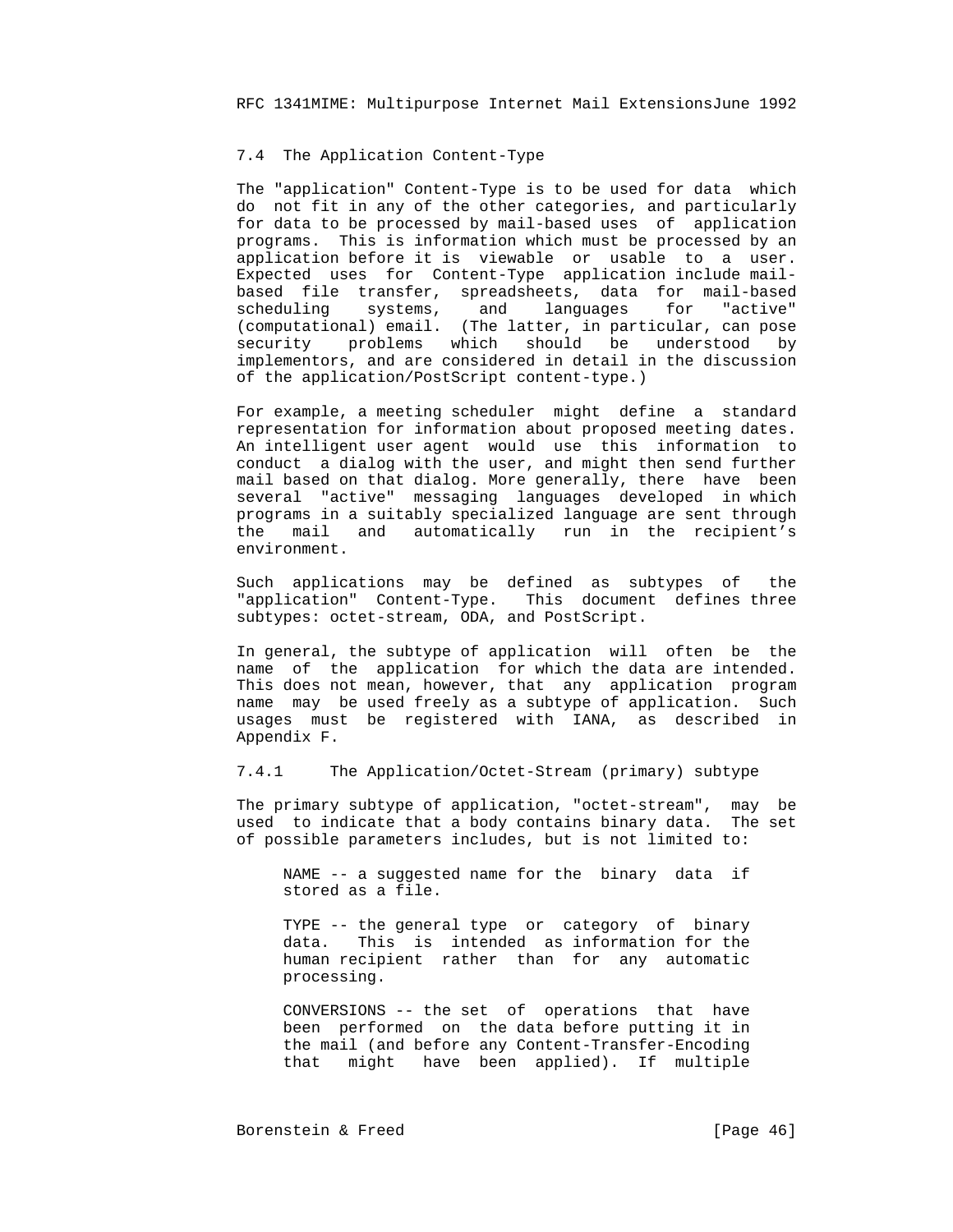conversions have occurred, they must be separated by commas and specified in the order they were applied -- that is, the leftmost conversion must have occurred first, and conversions are undone from right to left. Note that NO conversion values are defined by this document. Any conversion values that that do not begin with "X-" must be preceded by a published specification and by registration with IANA, as described in Appendix F.

 PADDING -- the number of bits of padding that were appended to the bitstream comprising the actual contents to produce the enclosed byte-oriented data. This is useful for enclosing a bitstream in a body when the total number of bits is not a multiple of the byte size.

 The values for these attributes are left undefined at present, but may require specification in the future. An example of a common (though UNIX-specific) usage might be:

 Content-Type: application/octet-stream; name=foo.tar.Z; type=tar; conversions="x-encrypt,x-compress"

 However, it should be noted that the use of such conversions is explicitly discouraged due to a lack of portability and standardization. The use of uuencode is particularly discouraged, in favor of the Content-Transfer-Encoding mechanism, which is both more standardized and more portable across mail boundaries.

 The recommended action for an implementation that receives application/octet-stream mail is to simply offer to put the data in a file, with any Content-Transfer-Encoding undone, or perhaps to use it as input to a user-specified process.

 To reduce the danger of transmitting rogue programs through the mail, it is strongly recommended that implementations NOT implement a path-search mechanism whereby an arbitrary program named in the Content-Type parameter (e.g., an "interpreter=" parameter) is found and executed using the mail body as input.

# 7.4.2 The Application/PostScript subtype

 A Content-Type of "application/postscript" indicates a PostScript program. The language is defined in [POSTSCRIPT]. It is recommended that Postscript as sent through email should use Postscript document structuring conventions if at all possible, and correctly.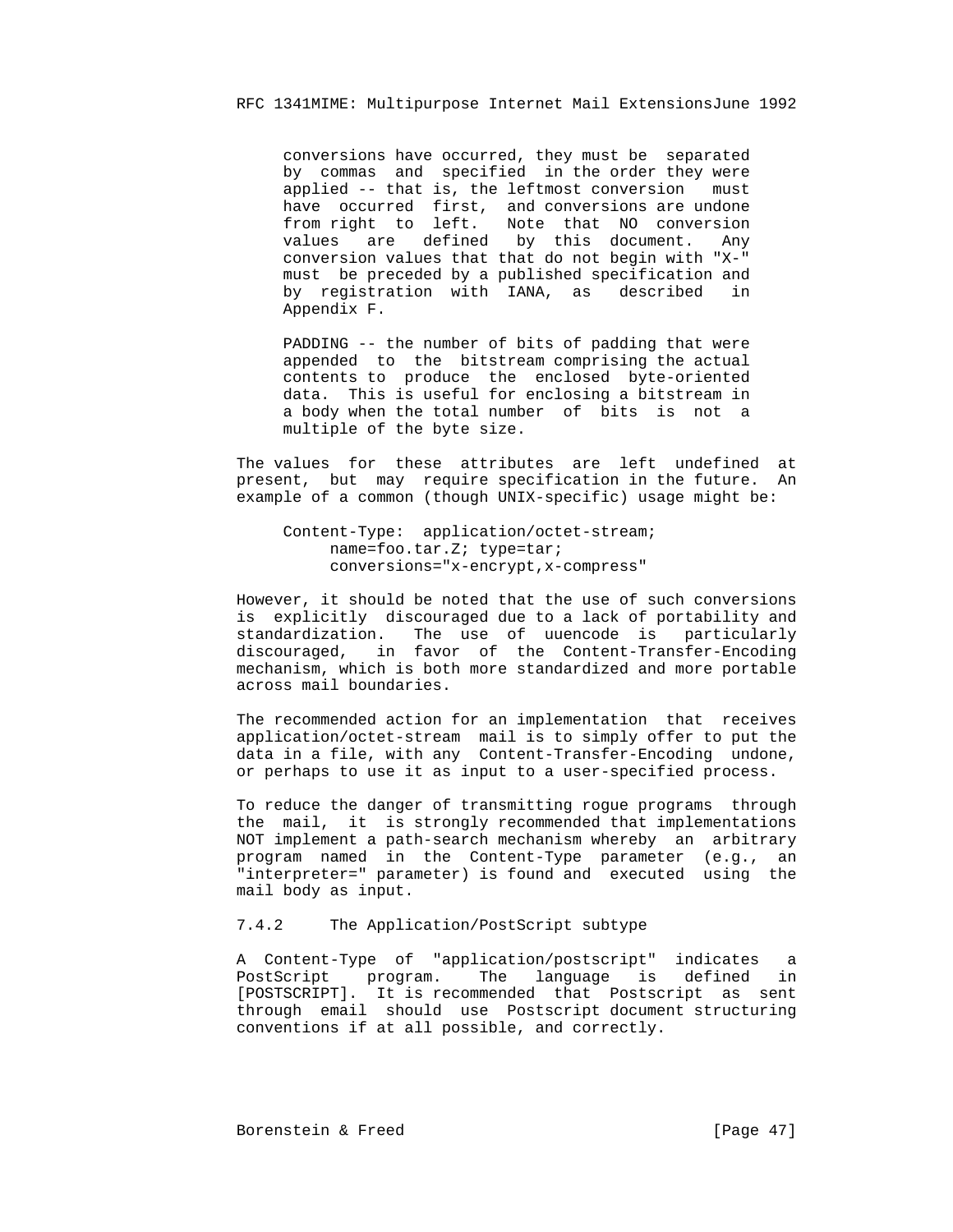The execution of general-purpose PostScript interpreters entails serious security risks, and implementors are discouraged from simply sending PostScript email bodies to "off-the-shelf" interpreters. While it is usually safe to send PostScript to a printer, where the potential for harm is greatly constrained, implementors should consider all of the following before they add interactive display of PostScript bodies to their mail readers.

 The remainder of this section outlines some, though probably not all, of the possible problems with sending PostScript through the mail.

 Dangerous operations in the PostScript language include, but may not be limited to, the PostScript operators deletefile, renamefile, filenameforall, and file. File is only dangerous when applied to something other than standard input or output. Implementations may also define additional nonstandard file operators; these may also pose a threat to security. Filenameforall, the wildcard file search operator, may appear at first glance to be harmless. Note, however, that this operator has the potential to reveal information about what files the recipient has access to, and this information may itself be sensitive. Message senders should avoid the use of potentially dangerous file operators, since these operators are quite likely to be unavailable in secure PostScript implementations. Message receiving and -displaying software should either completely disable all potentially dangerous file operators or take special care not to delegate any special authority to their operation. These operators should be viewed as being done by an outside agency when interpreting PostScript documents. Such disabling and/or checking should be done completely outside of the reach of the PostScript language itself; care should be taken to insure that no method exists for reenabling full-function versions of these operators.

 The PostScript language provides facilities for exiting the normal interpreter, or server, loop. Changes made in this "outer" environment are customarily retained across documents, and may in some cases be retained semipermanently in nonvolatile memory. The operators associated with exiting the interpreter loop have the potential to interfere with subsequent document processing. As such, their unrestrained use constitutes a threat of service denial. PostScript operators that exit the interpreter loop include, but may not be limited to, the exitserver and startjob operators. Message-sending software should not generate PostScript that depends on exiting the interpreter loop to operate. The ability to exit will probably be unavailable in secure PostScript implementations. Message-receiving and -displaying software should, if possible, disable the ability to make retained changes to the PostScript environment. Eliminate the startjob and exitserver commands.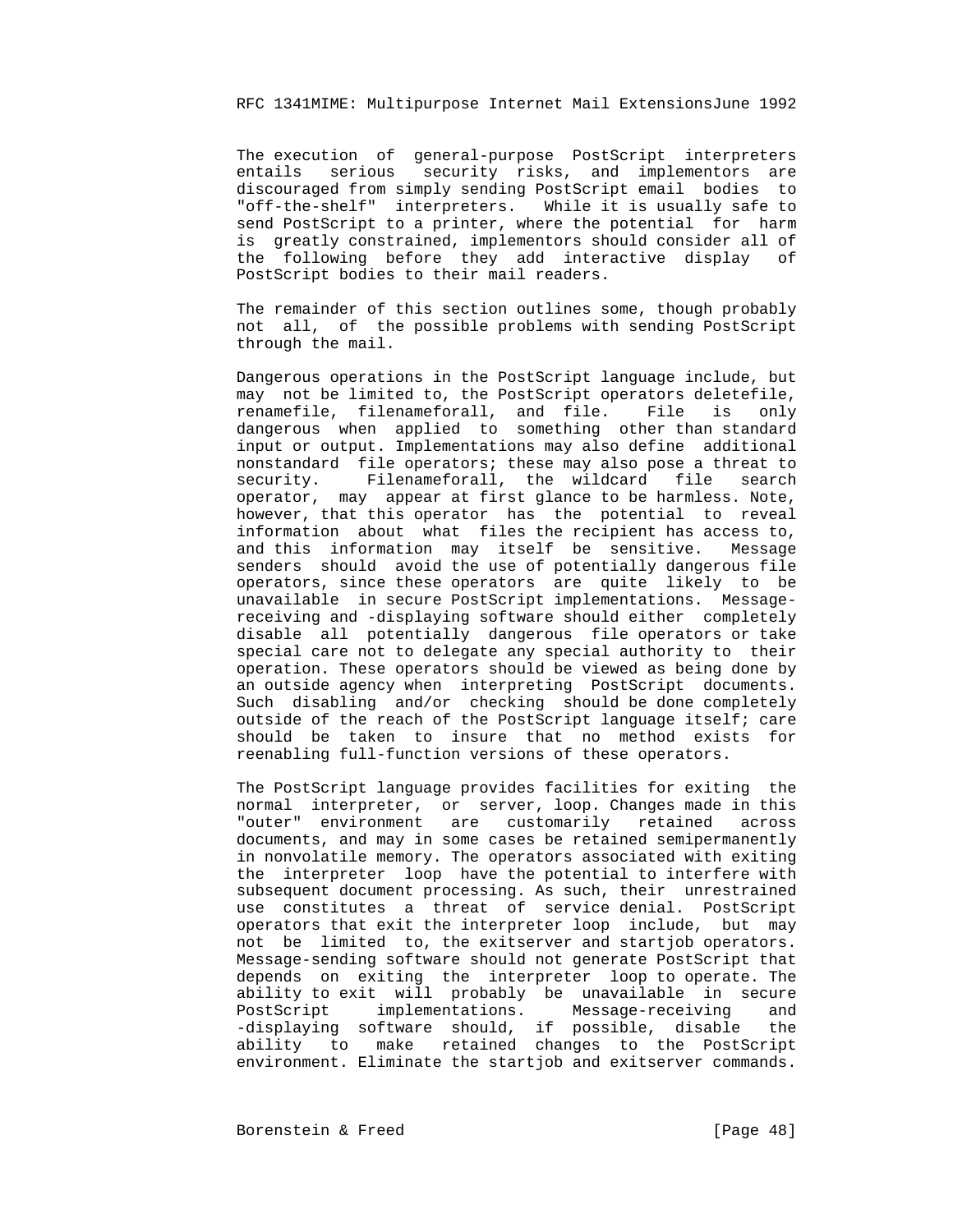If these commands cannot be eliminated, at least set the password associated with them to a hard-to-guess value.

 PostScript provides operators for setting system-wide and device-specific parameters. These parameter settings may be retained across jobs and may potentially pose a threat to the correct operation of the interpreter. The PostScript operators that set system and device parameters include, but may not be limited to, the setsystemparams and setdevparams operators. Message-sending software should not generate PostScript that depends on the setting of system or device parameters to operate correctly. The ability to set these parameters will probably be unavailable in secure PostScript implementations. Message-receiving and -displaying software should, if possible, disable the ability to change system and device parameters. If these operators cannot be disabled, at least set the password associated with them to a hard-to-guess value.

 Some PostScript implementations provide nonstandard facilities for the direct loading and execution of machine code. Such facilities are quite obviously open to substantial abuse. Message-sending software should not make use of such features. Besides being totally hardware specific, they are also likely to be unavailable in secure implementations of PostScript. Message-receiving and -displaying software should not allow such operators to be used if they exist.

> PostScript is an extensible language, and many, if not most, implementations of it provide a number of their own extensions. This document does not deal with such extensions explicitly since they constitute an unknown factor. Message-sending software should not make use of nonstandard extensions; they are likely to be missing from some implementations. Message-receiving and -displaying software should make sure that any nonstandard PostScript operators are secure and don't present any kind of threat.

> It is possible to write PostScript that consumes huge amounts of various system resources. It is also possible to write PostScript programs that loop infinitely. Both types of programs have the potential to cause damage if sent to unsuspecting recipients. Message-sending software should avoid the construction and dissemination of such programs, which is antisocial. Message-receiving and -displaying software should provide appropriate mechanisms to abort processing of a document after a reasonable amount of time has elapsed. In addition, PostScript interpreters should be limited to the consumption of only a reasonable amount of any given system resource.

> Finally, bugs may exist in some PostScript interpreters which could possibly be exploited to gain unauthorized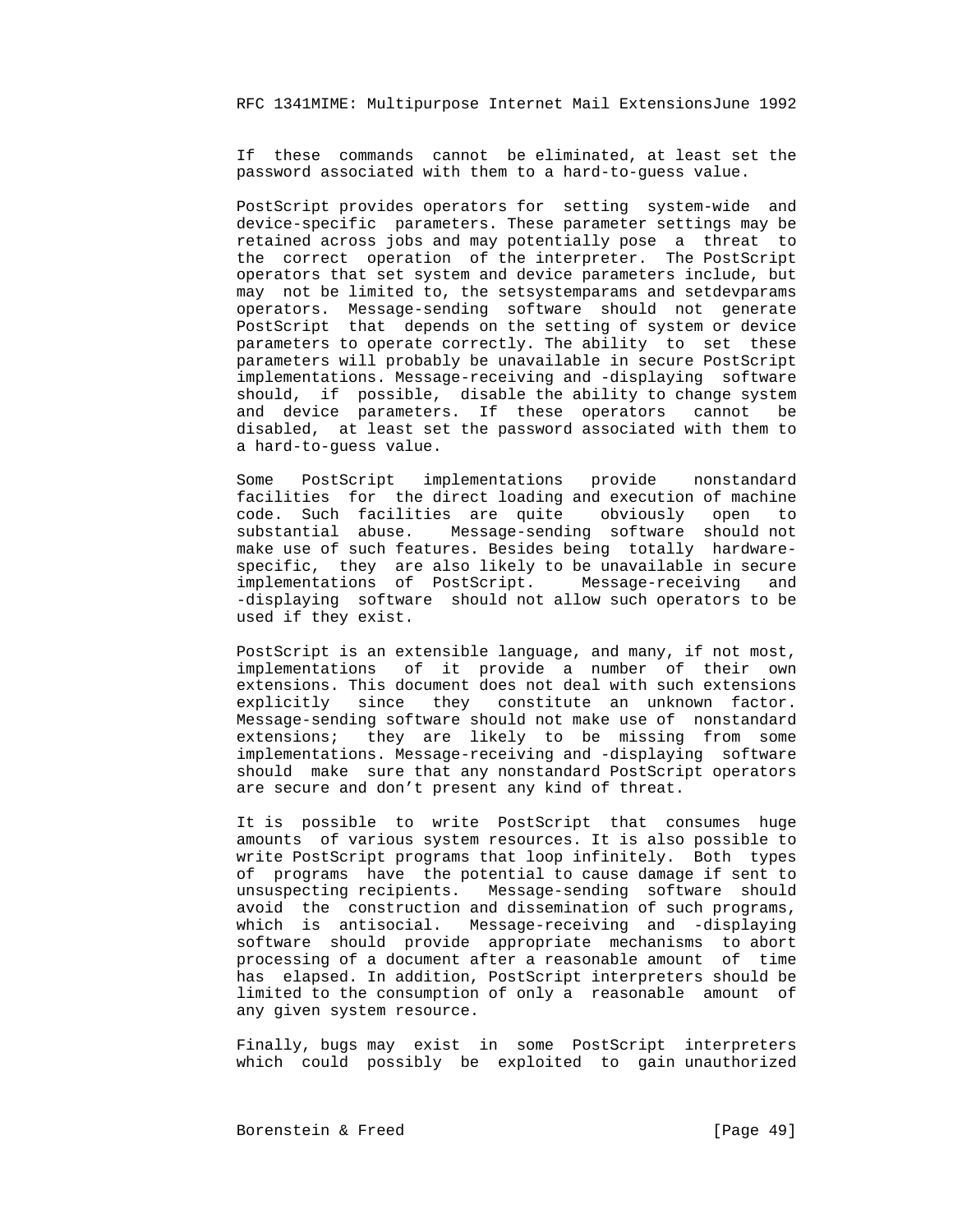access to a recipient's system. Apart from noting this possibility, there is no specific action to take to prevent this, apart from the timely correction of such bugs if any are found.

# 7.4.3 The Application/ODA subtype

 The "ODA" subtype of application is used to indicate that a body contains information encoded according to the Office Document Architecture [ODA] standards, using the ODIF representation format. For application/oda, the Content- Type line should also specify an attribute/value pair that indicates the document application profile (DAP), using the key word "profile". Thus an appropriate header field might look like this:

Content-Type: application/oda; profile=Q112

Consult the ODA standard [ODA] for further information.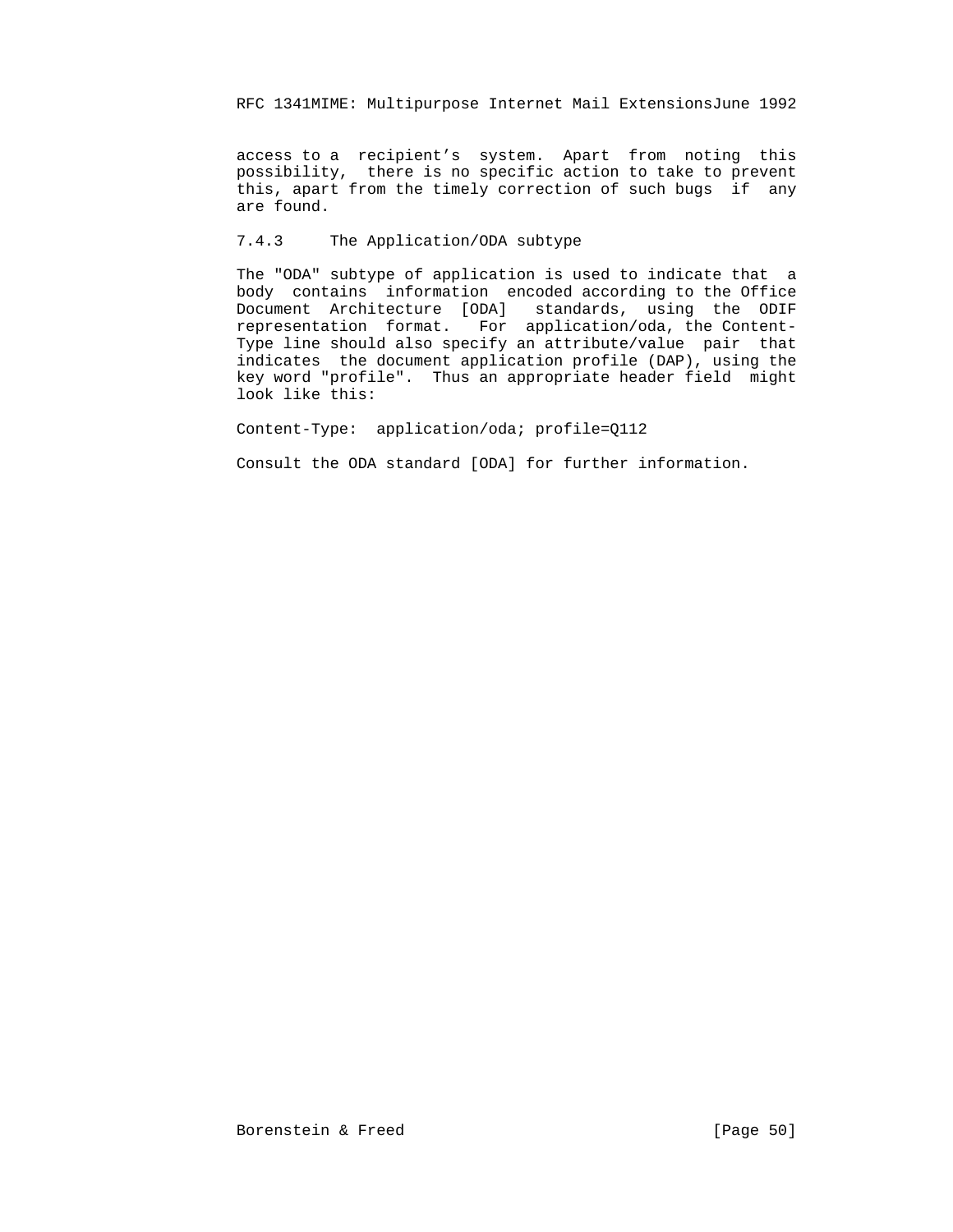## 7.5 The Image Content-Type

 A Content-Type of "image" indicates that the bodycontains an image. The subtype names the specific image format. These names are case insensitive. Two initial subtypes are "jpeg" for the JPEG format, JFIF encoding, and "gif" for GIF format [GIF].

 The list of image subtypes given here is neither exclusive nor exhaustive, and is expected to grow as more types are registered with IANA, as described in Appendix F.

#### 7.6 The Audio Content-Type

 A Content-Type of "audio" indicates that the body contains audio data. Although there is not yet a consensus on an "ideal" audio format for use with computers, there is a pressing need for a format capable of providing interoperable behavior.

 The initial subtype of "basic" is specified to meet this requirement by providing an absolutely minimal lowest common denominator audio format. It is expected that richer formats for higher quality and/or lower bandwidth audio will be defined by a later document.

 The content of the "audio/basic" subtype is audio encoded using 8-bit ISDN u-law [PCM]. When this subtype is present, a sample rate of 8000 Hz and a single channel is assumed.

#### 7.7 The Video Content-Type

 A Content-Type of "video" indicates that the body contains a time-varying-picture image, possibly with color and coordinated sound. The term "video" is used extremely generically, rather than with reference to any particular technology or format, and is not meant to preclude subtypes such as animated drawings encoded compactly. The subtype "mpeg" refers to video coded according to the MPEG standard [MPEG].

> Note that although in general this document strongly discourages the mixing of multiple media in a single body, it is recognized that many so-called "video" formats include a representation for synchronized audio, and this is explicitly permitted for subtypes of "video".

#### 7.8 Experimental Content-Type Values

 A Content-Type value beginning with the characters "X-" is a private value, to be used by consenting mail systems by mutual agreement. Any format without a rigorous and public definition must be named with an "X-" prefix, and publicly specified values shall never begin with "X-". (Older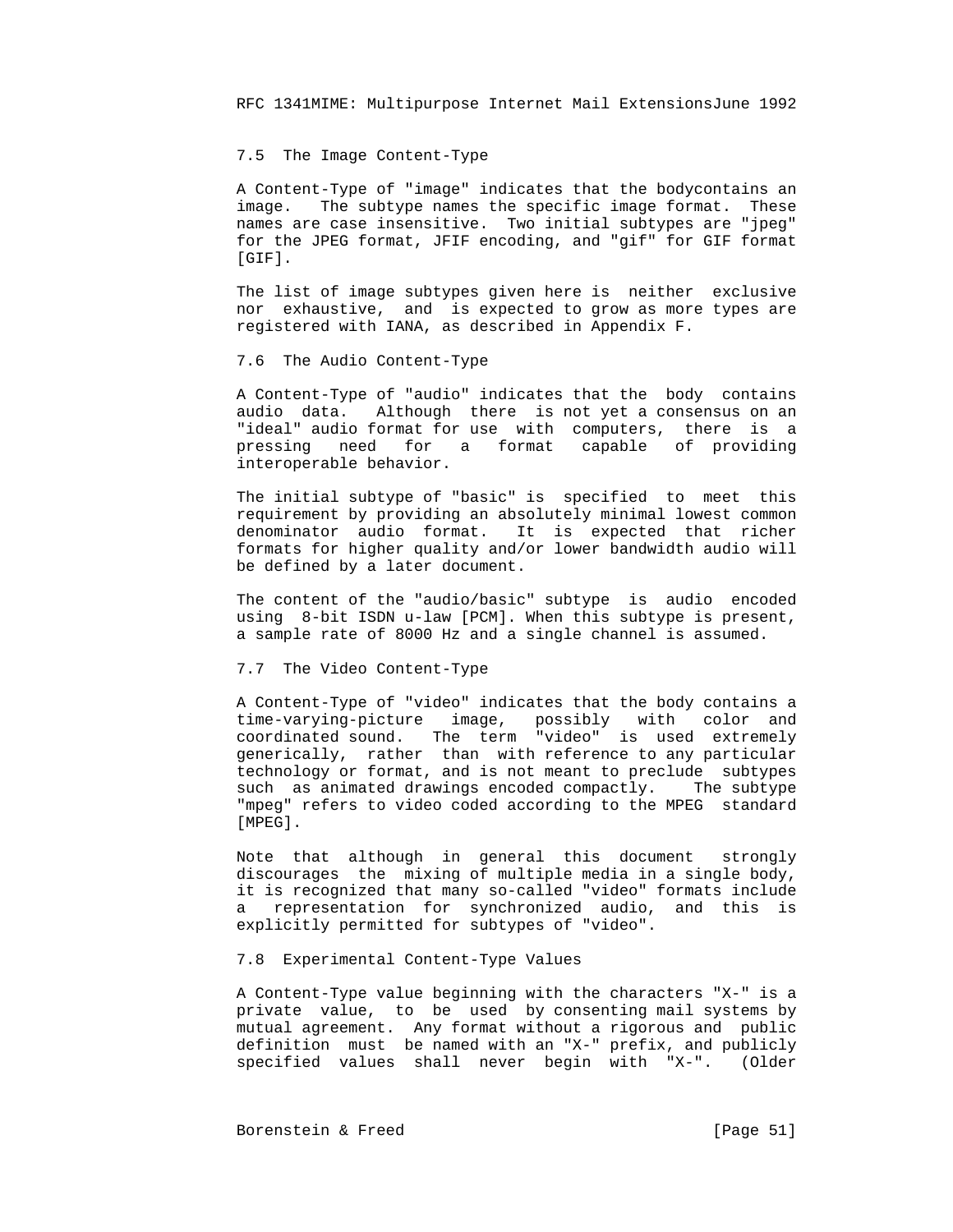versions of the widely-used Andrew system use the "X-BE2" name, so new systems should probably choose a different name.)

 In general, the use of "X-" top-level types is strongly discouraged. Implementors should invent subtypes of the existing types whenever possible. The invention of new types is intended to be restricted primarily to the development of new media types for email, such as digital odors or holography, and not for new data formats in general. In many cases, a subtype of application will be more appropriate than a new top-level type.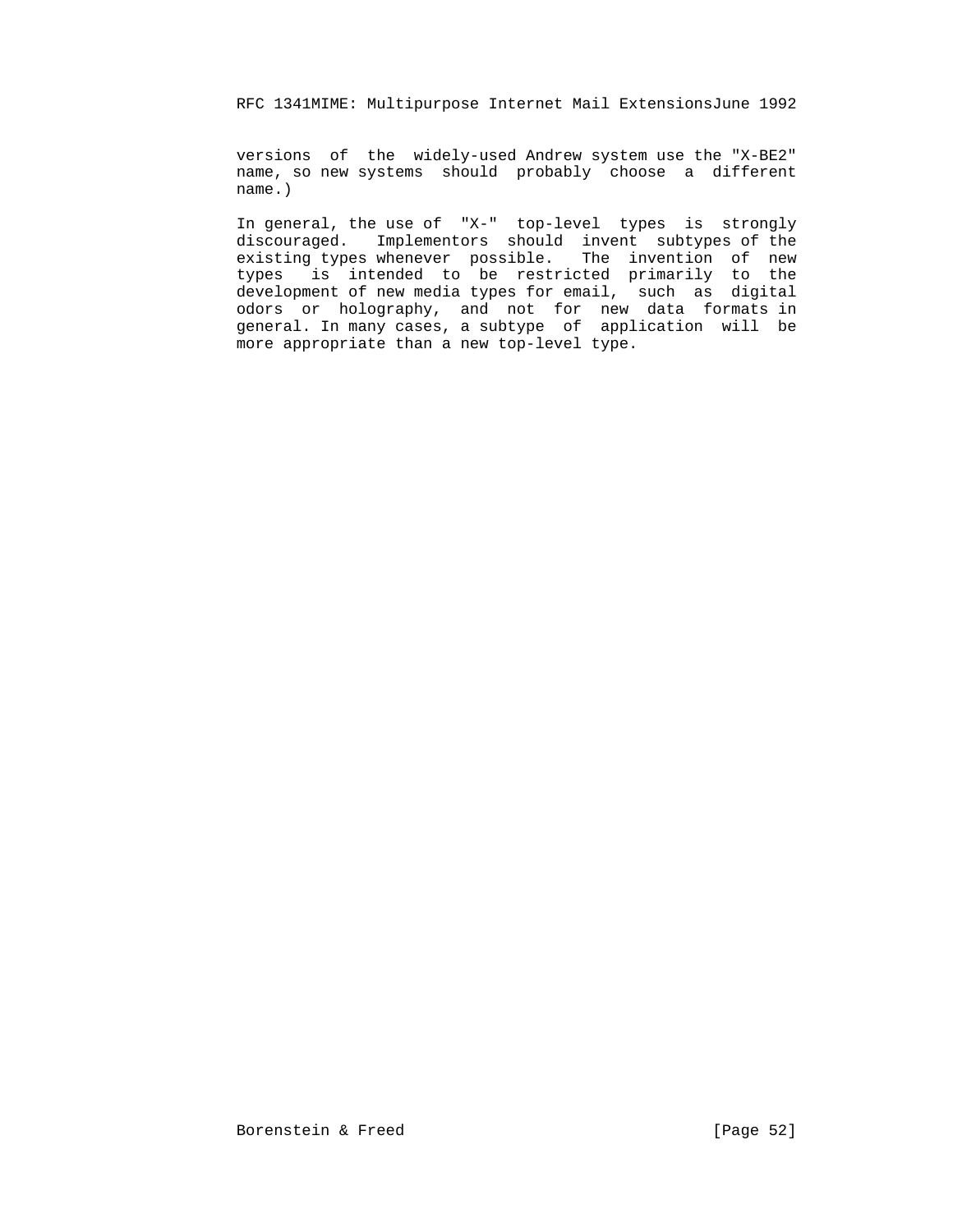#### Summary

 Using the MIME-Version, Content-Type, and Content-Transfer- Encoding header fields, it is possible to include, in a standardized way, arbitrary types of data objects with RFC 822 conformant mail messages. No restrictions imposed by either RFC 821 or RFC 822 are violated, and care has been taken to avoid problems caused by additional restrictions imposed by the characteristics of some Internet mail transport mechanisms (see Appendix B). The "multipart" and "message" Content-Types allow mixing and hierarchical structuring of objects of different types in a single message. Further Content-Types provide a standardized mechanism for tagging messages or body parts as audio, image, or several other kinds of data. A distinguished parameter syntax allows further specification of data format details, particularly the specification of alternate character sets. Additional optional header fields provide mechanisms for certain extensions deemed desirable by many implementors. Finally, a number of useful Content-Types are defined for general use by consenting user agents, notably text/richtext, message/partial, and message/external-body.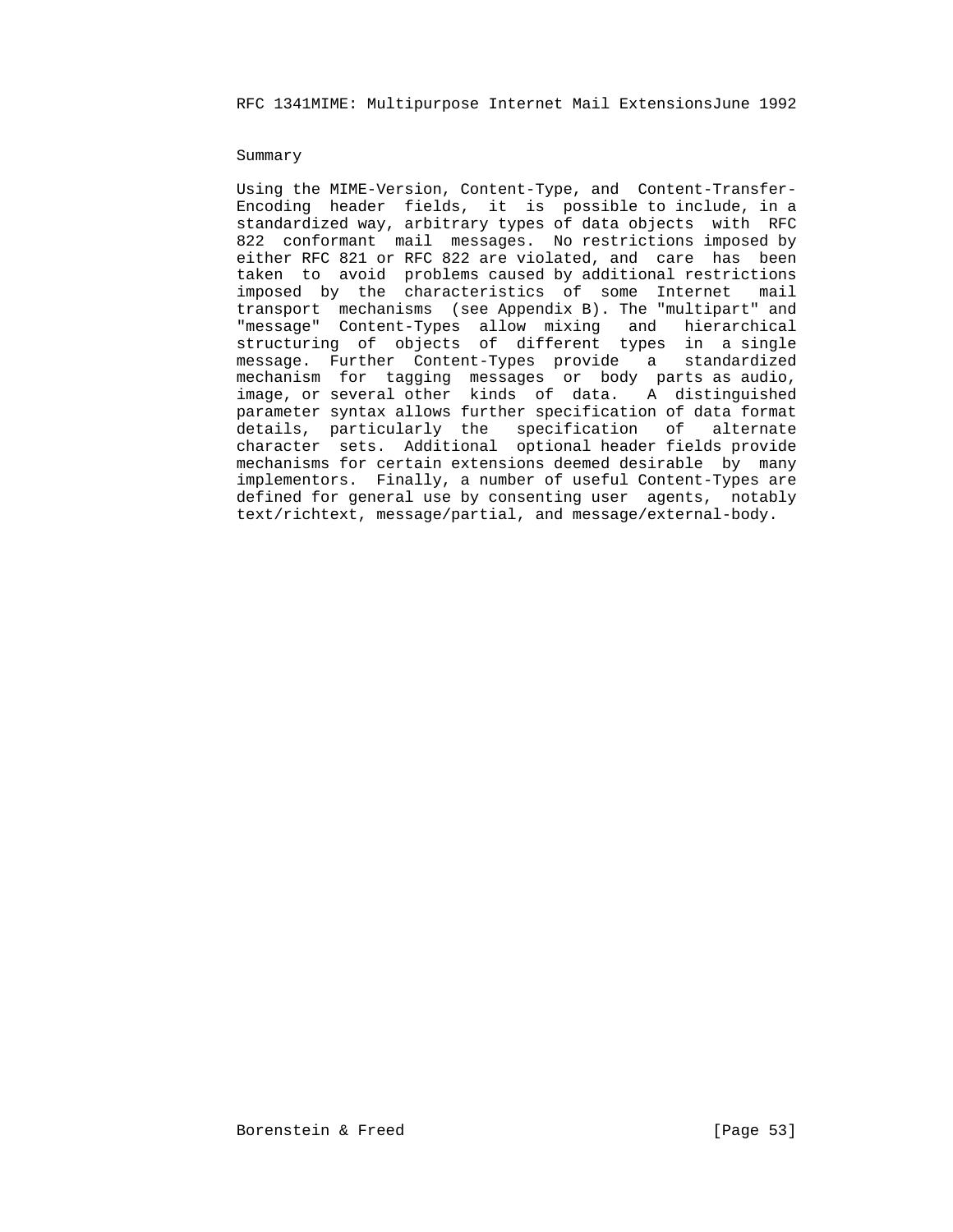## Acknowledgements

 This document is the result of the collective effort of a large number of people, at several IETF meetings, on the IETF-SMTP and IETF-822 mailing lists, and elsewhere. Although any enumeration seems doomed to suffer from egregious omissions, the following are among the many contributors to this effort:

Harald Tveit Alvestrand Timo Lehtinen Randall Atkinson John R. MacMillan Philippe Brandon Manuel Rick McGowan Kevin Carosso Leo Mclaughlin Uhhyung Choi Goli Montaser-Kohsari Cristian Constantinof Keith Moore Mark Crispin **Tom Moore** Dave Crocker and The Brik Naggum Terry Crowley **Mark Needleman**  Walt Daniels John Noerenberg Frank Dawson Mats Ohrman Hitoshi Doi Julian Onions Kevin Donnelly Michael Patton Keith Edwards **David J. Pepper** Chris Eich Blake C. Ramsdell Johnny Eriksson Luc Rooijakkers Craig Everhart Marshall T. Rose Patrik Faeltstroem Jonathan Rosenberg Erik E. Fair **Jan Rynning** Roger Fajman Marri Salminen Alain Fontaine Michael Sanderson James M. Galvin Masahiro Sekiguchi Philip Gladstone Mark Sherman Thomas Gordon and Keld Simonsen Phill Gross and Bob Smart James Hamilton **Peter** Speck Steve Hardcastle-Kille Henry Spencer David Herron **Einar Stefferud** Bruce Howard Michael Stein Bill Janssen Klaus Steinberger Bill Janssen<br>
Olle Jaernefors<br>
Risto Kankkunen<br>
Peter Svanberg<br>
Peter Svanberg<br>
Peter Svanberg<br>
Phil Karn<br>
Steve Uhler Risto Kankkunen Phil Karn Steve Uhler Alan Katz Stuart Vance Tim Kehres and Erik van der Poel Neil Katin and Guido van Rossum Kyuho Kim and Peter Vanderbilt Anders Klemets Greg Vaudreuil John Klensin Ed Vielmetti Valdis Kletniek Man Ryan Waldron Jim Knowles **Wally Wedel** Stev Knowles Sven-Ove Westberg Bob Kummerfeld Brian Wideen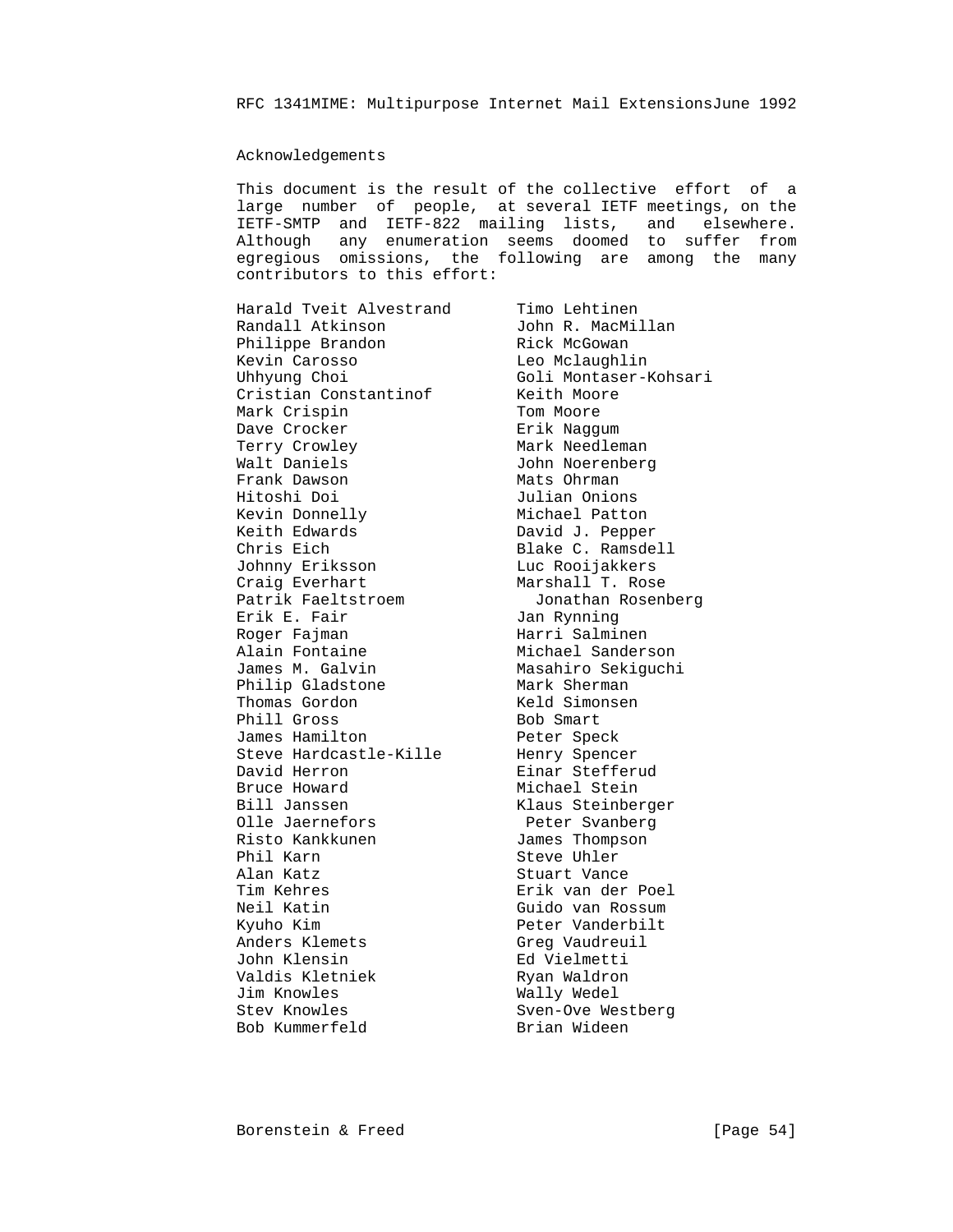Pekka Kytolaakso John Wobus Stellan Lagerstr.m Glenn Wright Vincent Lau Rayan Zachariassen Donald Lindsay David Zimmerman The authors apologize for any omissions from this list, which are certainly unintentional.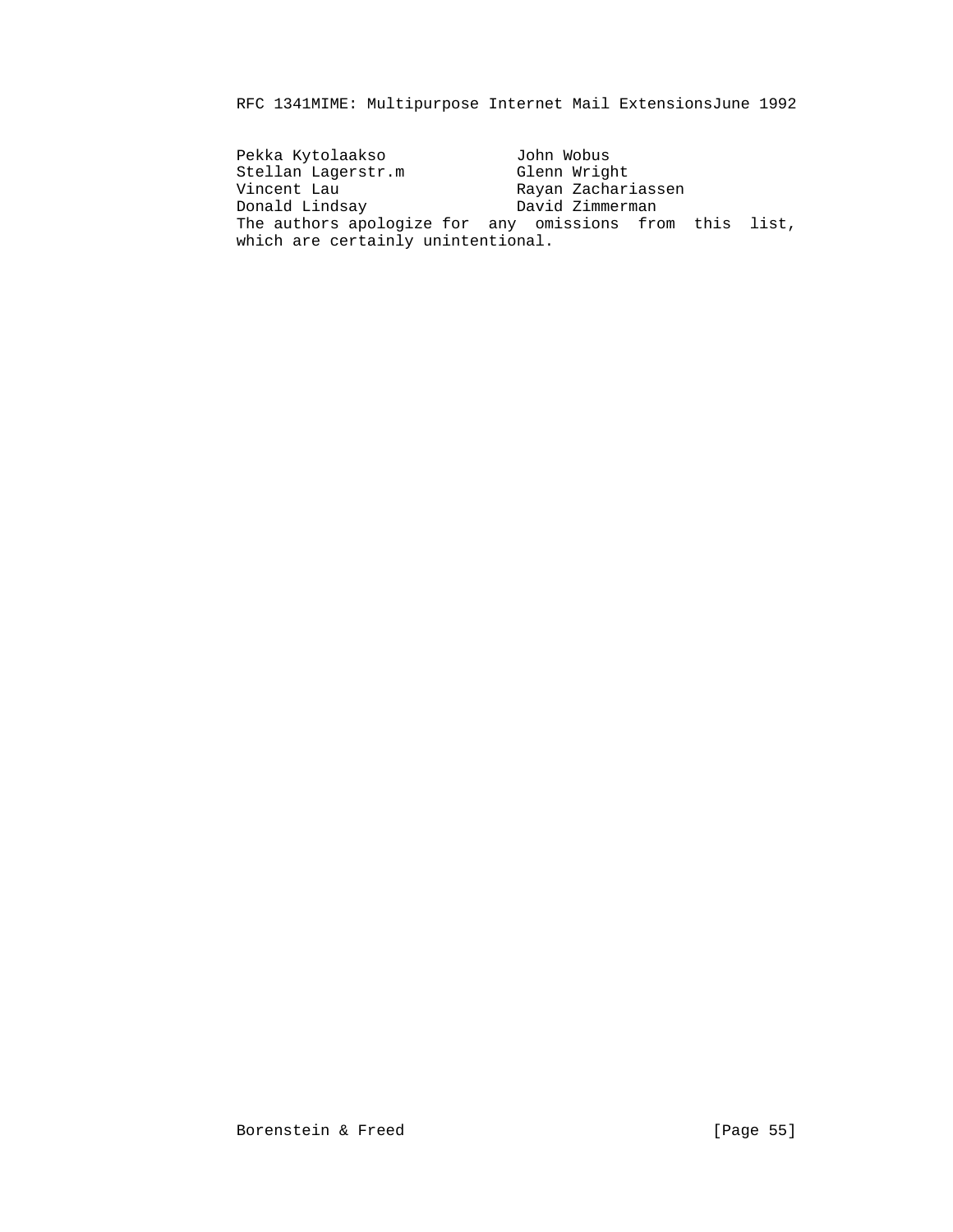Appendix A -- Minimal MIME-Conformance

 The mechanisms described in this document are open-ended. It is definitely not expected that all implementations will support all of the Content-Types described, nor that they will all share the same extensions. In order to promote interoperability, however, it is useful to define the concept of "MIME-conformance" to define a certain level of implementation that allows the useful interworking of messages with content that differs from US ASCII text. In this section, we specify the requirements for such conformance.

A mail user agent that is MIME-conformant MUST:

 1. Always generate a "MIME-Version: 1.0" header field.

 2. Recognize the Content-Transfer-Encoding header field, and decode all received data encoded with either the quoted-printable or base64 implementations. Encode any data sent that is not in seven-bit mail-ready representation using one of these transformations and include the appropriate Content-Transfer-Encoding header field, unless the underlying transport mechanism supports non-seven-bit data, as SMTP does not.

 3. Recognize and interpret the Content-Type header field, and avoid showing users raw data with a Content-Type field other than text. Be able to send at least text/plain messages, with the character set specified as a parameter if it is not US-ASCII.

 4. Explicitly handle the following Content-Type values, to at least the following extents:

Text:

- -- Recognize and display "text" mail with the character set "US-ASCII." -- Recognize other character sets at least to the extent of being able
- to inform the user about what character set the message uses. -- Recognize the "ISO-8859-\*" character
	- sets to the extent of being able to display those characters that are common to ISO-8859-\* and US-ASCII, namely all characters represented by octet values 0-127.
- -- For unrecognized subtypes, show or offer to show the user the "raw" version of the data. An ability at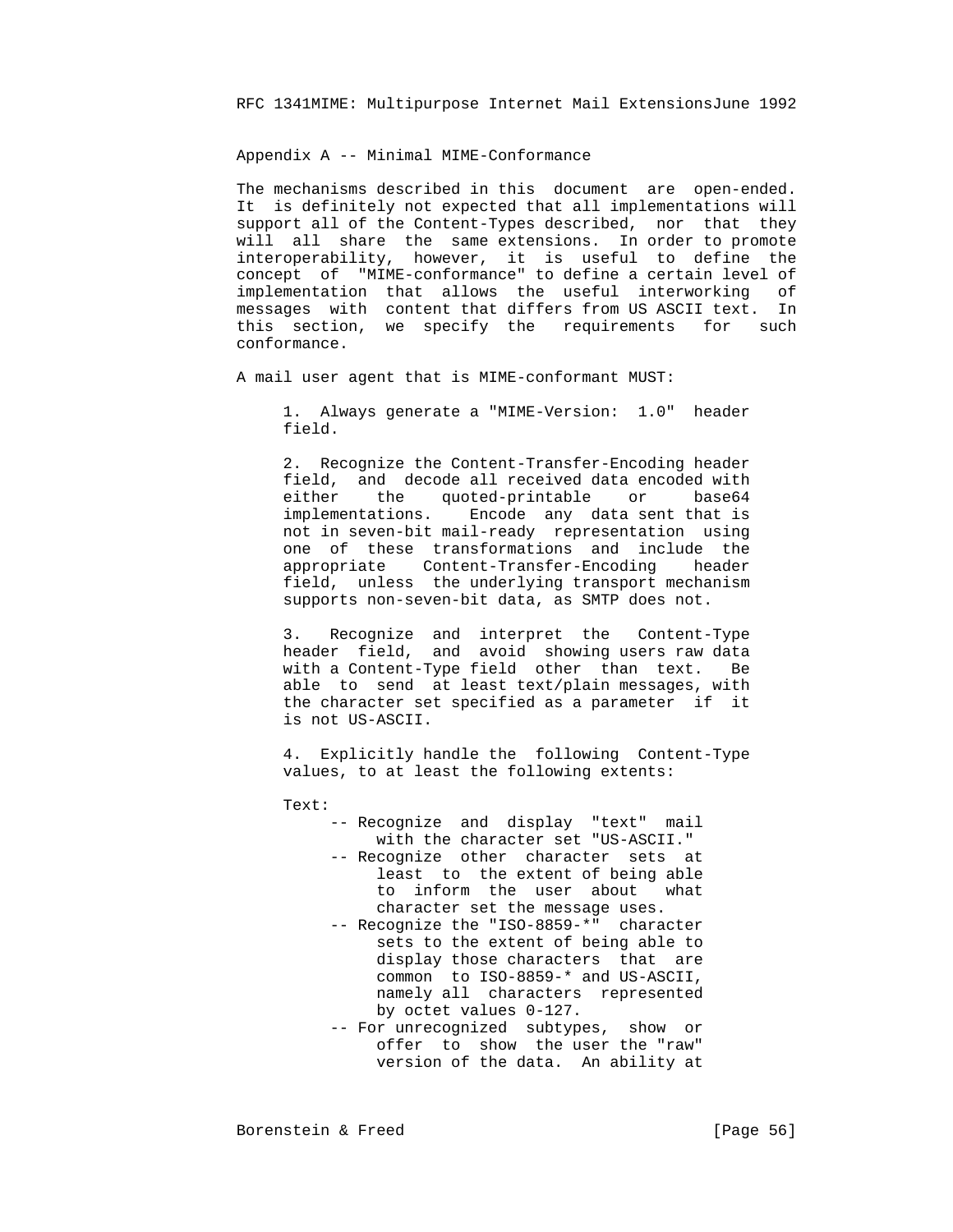least to convert "text/richtext" to plain text, as shown in Appendix D, is encouraged, but not required for conformance.

Message:

 --Recognize and display at least the primary (822) encapsulation.

Multipart:

 -- Recognize the primary (mixed) subtype. Display all relevant information on the message level and the body part header level and then display or offer to display each of the body parts individually.

- -- Recognize the "alternative" subtype, and avoid showing the user redundant parts of multipart/alternative mail.
- -- Treat any unrecognized subtypes as if they were "mixed".

Application:

 -- Offer the ability to remove either of the two types of Content-Transfer- Encoding defined in this document and put the resulting information in a user file.

 5. Upon encountering any unrecognized Content- Type, an implementation must treat it as if it had a Content-Type of "application/octet-stream" with no parameter sub-arguments. How such data are handled is up to an implementation, but likely options for handling such unrecognized data include offering the user to write it into a file (decoded from its mail transport format) or offering the user to name a program to which the decoded data should be passed as input. Unrecognized predefined types, which in a MIME conformant mailer might still include audio, image, or video, should also be treated in this way.

 A user agent that meets the above conditions is said to be MIME-conformant. The meaning of this phrase is that it is assumed to be "safe" to send virtually any kind of properly-marked data to users of such mail systems, because such systems will at least be able to treat the data as undifferentiated binary, and will not simply splash it onto the screen of unsuspecting users. There is another sense in which it is always "safe" to send data in a format that is MIME-conformant, which is that such data will not break or be broken by any known systems that are conformant with RFC 821 and RFC 822. User agents that are MIME-conformant

Borenstein & Freed [Page 57]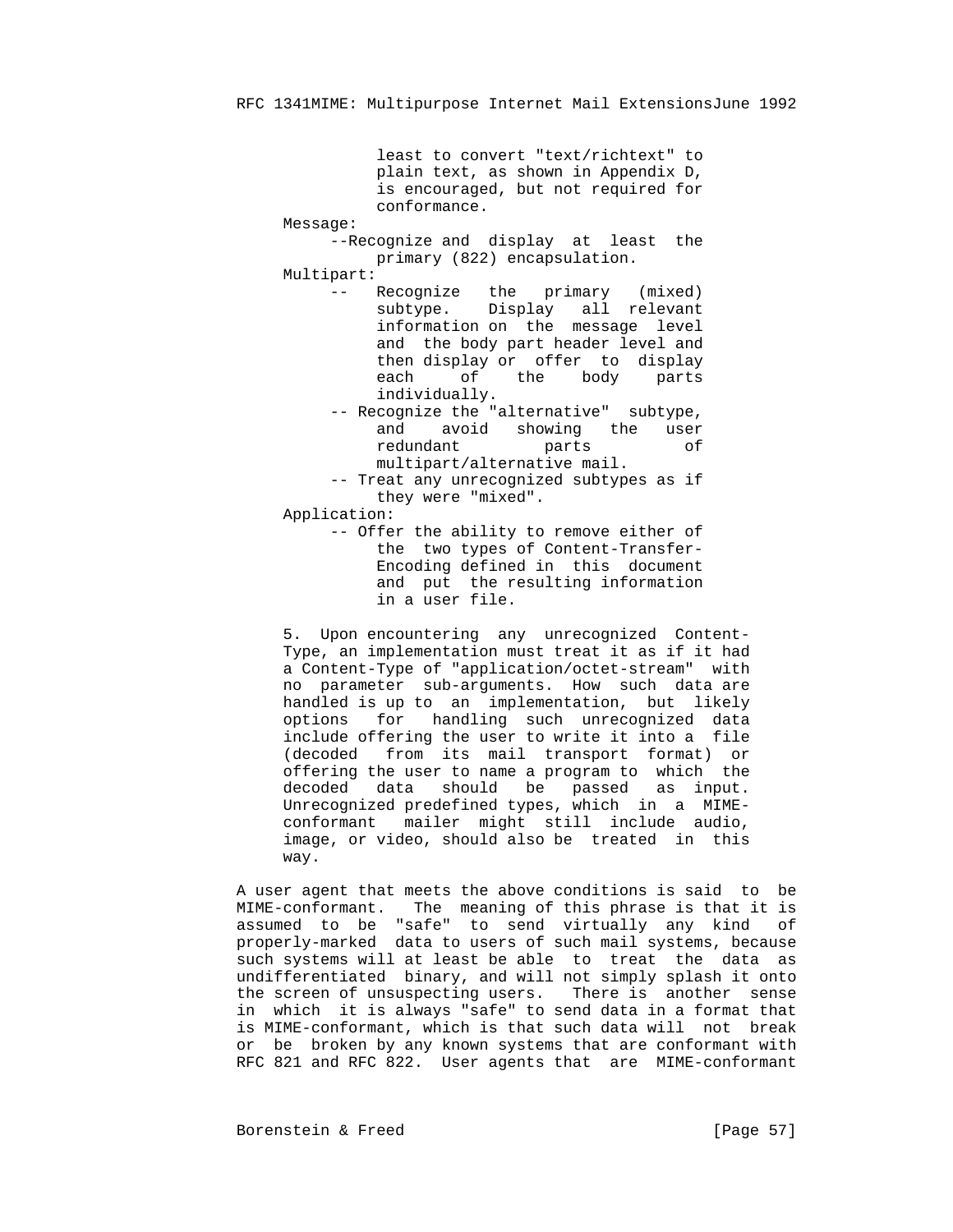have the additional guarantee that the user will not be shown data that were never intended to be viewed as text.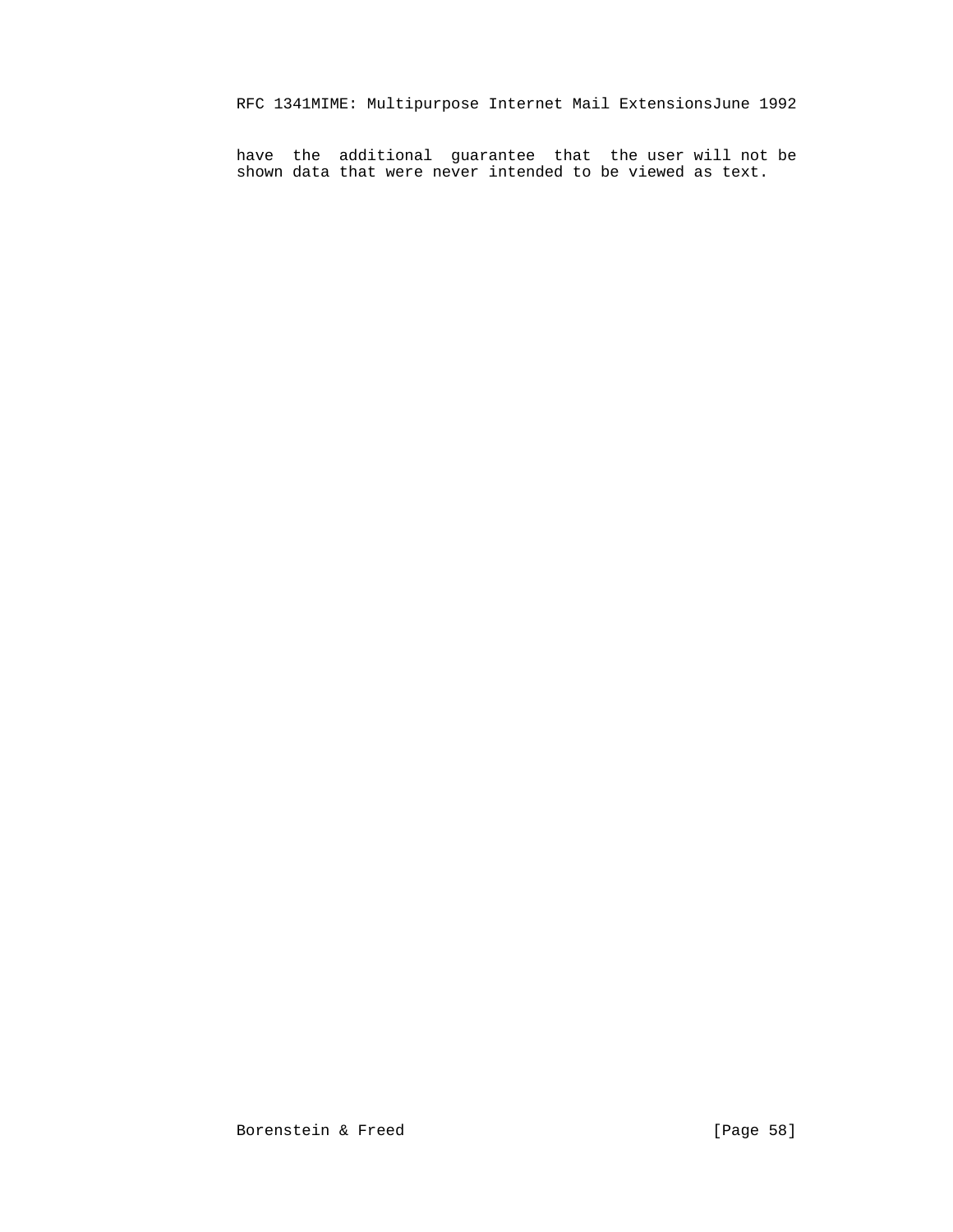Appendix B -- General Guidelines For Sending Email Data

 Internet email is not a perfect, homogeneous system. Mail may become corrupted at several stages in its travel to a final destination. Specifically, email sent throughout the Internet may travel across many networking technologies. Many networking and mail technologies do not support the full functionality possible in the SMTP transport environment. Mail traversing these systems is likely to be modified in such a way that it can be transported.

 There exist many widely-deployed non-conformant MTAs in the Internet. These MTAs, speaking the SMTP protocol, alter messages on the fly to take advantage of the internal data structure of the hosts they are implemented on, or are just plain broken.

 The following guidelines may be useful to anyone devising a data format (Content-Type) that will survive the widest range of networking technologies and known broken MTAs unscathed. Note that anything encoded in the base64 encoding will satisfy these rules, but that some well-known mechanisms, notably the UNIX uuencode facility, will not. Note also that anything encoded in the Quoted-Printable encoding will survive most gateways intact, but possibly not some gateways to systems that use the EBCDIC character set.

> (1) Under some circumstances the encoding used for data may change as part of normal gateway or user agent operation. In particular, conversion from base64 to quoted-printable and vice versa may be necessary. This may result in the confusion of CRLF sequences with line breaks in text body parts. As such, the persistence of CRLF as something other than a line break should not be relied on.

> (2) Many systems may elect to represent and store text data using local newline conventions. Local newline conventions may not match the RFC822 CRLF convention -- systems are known that use plain CR, plain LF, CRLF, or counted records. The result is that isolated CR and LF characters are not well tolerated in general; they may be lost or converted to delimiters on some systems, and hence should not be relied on.

> (3) TAB (HT) characters may be misinterpreted or may be automatically converted to variable numbers of spaces. This is unavoidable in some environments, notably those not based on the ASCII character set. Such conversion is STRONGLY DISCOURAGED, but it may occur, and mail formats should not rely on the persistence of TAB (HT)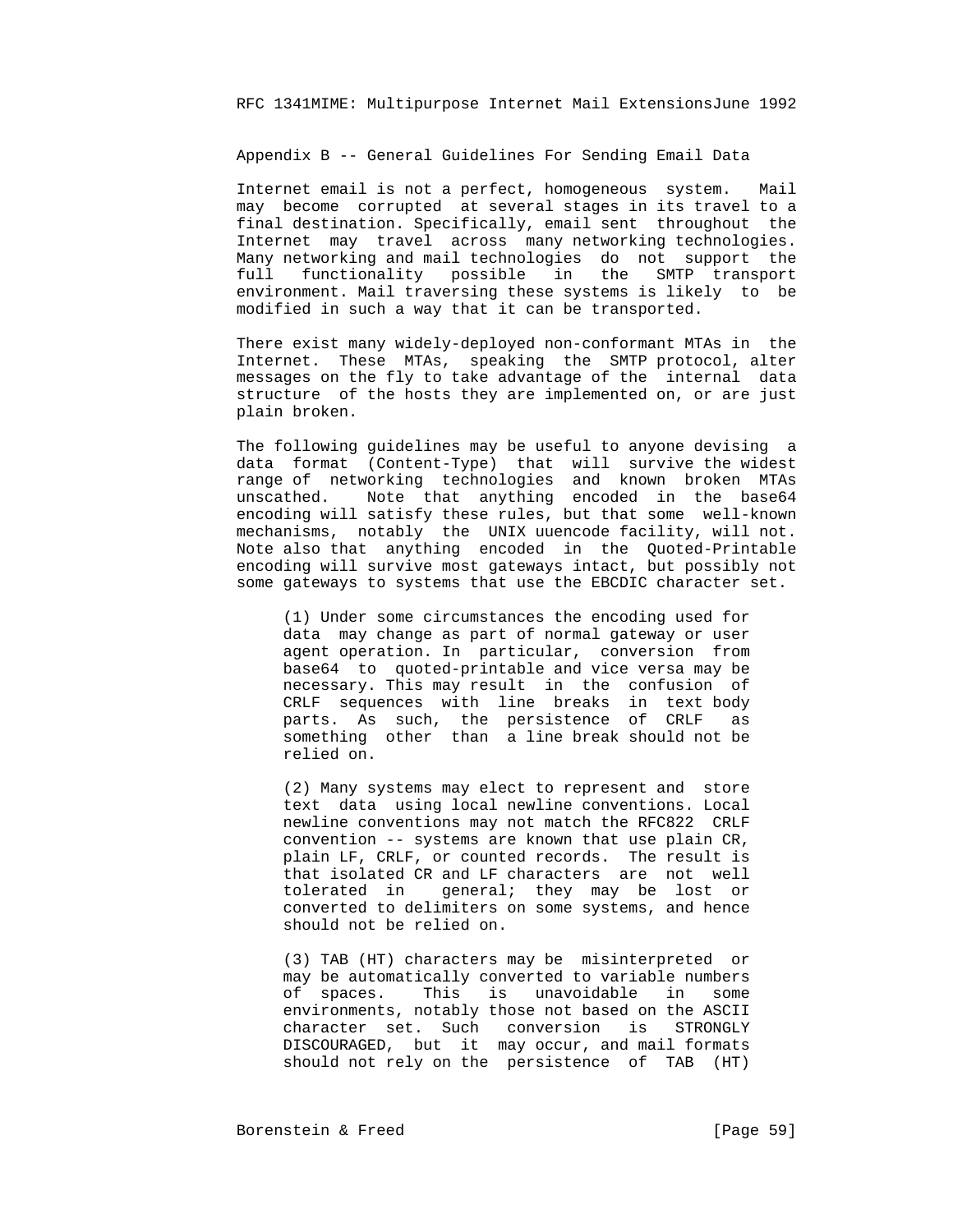characters.

 (4) Lines longer than 76 characters may be wrapped or truncated in some environments. Line wrapping and line truncation are STRONGLY DISCOURAGED, but unavoidable in some cases. Applications which require long lines should somehow differentiate between soft and hard line breaks. (A simple way to do this is to use the quoted-printable encoding.)

 (5) Trailing "white space" characters (SPACE, TAB (HT)) on a line may be discarded by some transport agents, while other transport agents may pad lines with these characters so that all lines in a mail file are of equal length. The persistence of trailing white space, therefore, should not be relied on.

 (6) Many mail domains use variations on the ASCII character set, or use character sets such as EBCDIC which contain most but not all of the US- ASCII characters. The correct translation of characters not in the "invariant" set cannot be depended on across character converting gateways. For example, this situation is a problem when sending uuencoded information across BITNET, an EBCDIC system. Similar problems can occur without crossing a gateway, since many Internet hosts use character sets other than ASCII internally. The definition of Printable Strings in X.400 adds further restrictions in certain special cases. In particular, the only characters that are known to be consistent across all gateways are the 73 characters that correspond to the upper and lower case letters A-Z and a-z, the 10 digits 0-9, and the following eleven special characters:

```
 "'" (ASCII code 39)
 "(" (ASCII code 40)
                          ")" (ASCII code 41)
                          "+" (ASCII code 43)
                          "," (ASCII code 44)
                          "-" (ASCII code 45)
                          "." (ASCII code 46)
                          "/" (ASCII code 47)
                          ":" (ASCII code 58)
                          "=" (ASCII code 61)
                          "?" (ASCII code 63)
```
 A maximally portable mail representation, such as the base64 encoding, will confine itself to relatively short lines of text in which the only meaningful characters are taken from this set of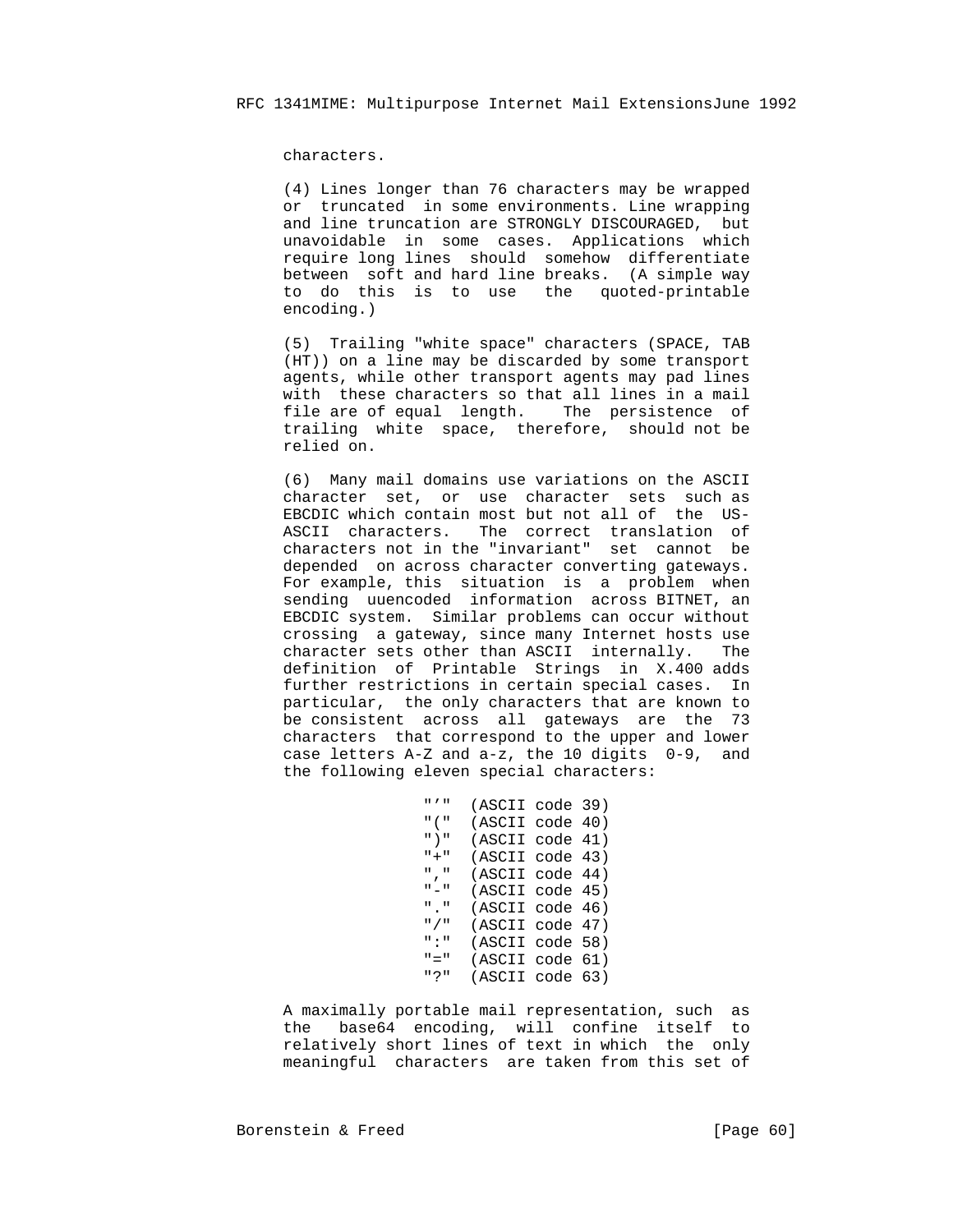# 73 characters.

 Please note that the above list is NOT a list of recommended practices for MTAs. RFC 821 MTAs are prohibited from altering the character of white space or wrapping long lines. These BAD and illegal practices are known to occur on established networks, and implementions should be robust in dealing with the bad effects they can cause.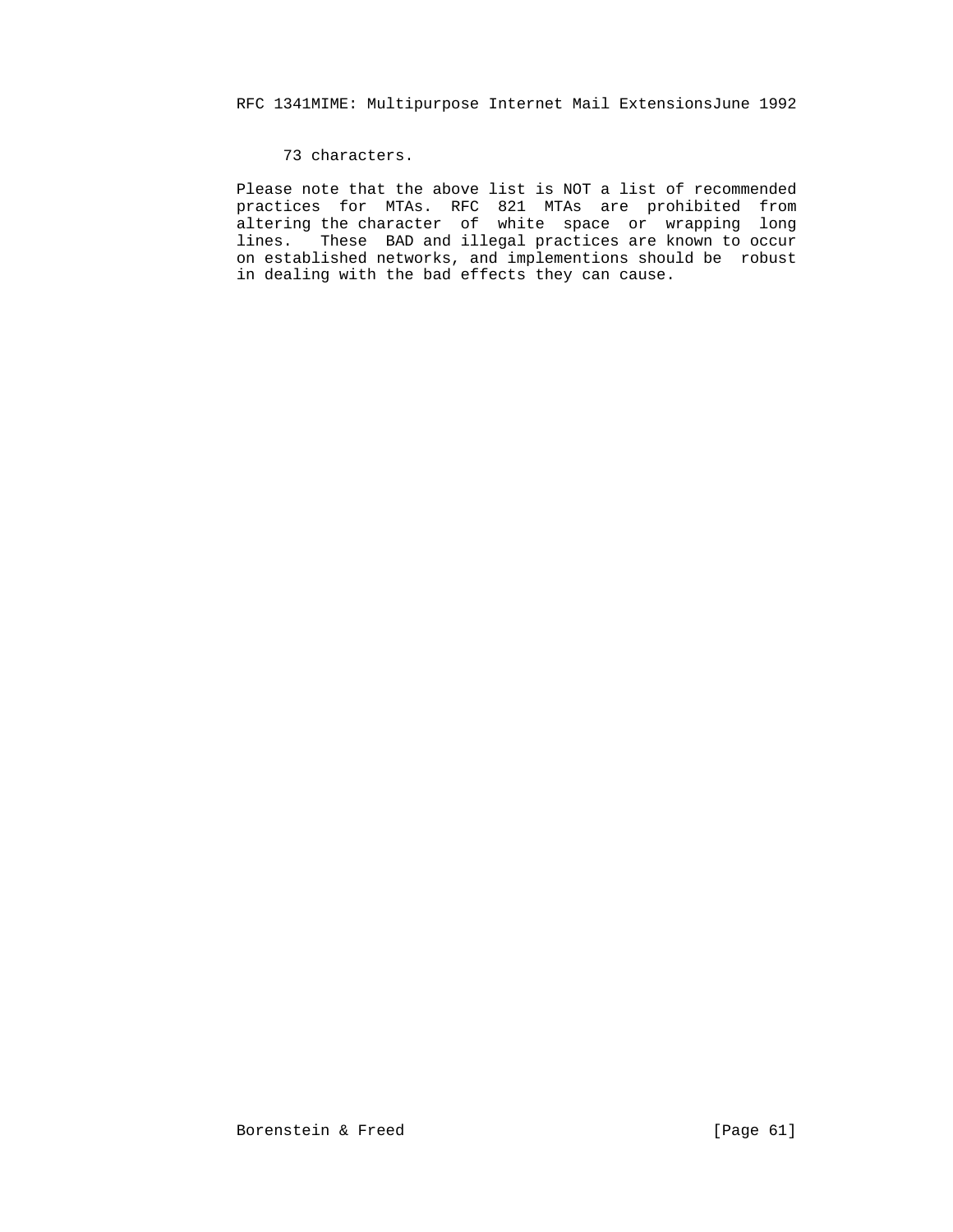Appendix C -- A Complex Multipart Example

 What follows is the outline of a complex multipart message. This message has five parts to be displayed serially: two introductory plain text parts, an embedded multipart message, a richtext part, and a closing encapsulated text message in a non-ASCII character set. The embedded multipart message has two parts to be displayed in parallel, a picture and an audio fragment.

 MIME-Version: 1.0 From: Nathaniel Borenstein <nsb@bellcore.com> Subject: A multipart example Content-Type: multipart/mixed; boundary=unique-boundary-1

 This is the preamble area of a multipart message. Mail readers that understand multipart format should ignore this preamble. If you are reading this text, you might want to consider changing to a mail reader that understands how to properly display multipart messages. --unique-boundary-1

 ...Some text appears here... [Note that the preceding blank line means no header fields were given and this is text, with charset US ASCII. It could have been done with explicit typing as in the next part.]

 --unique-boundary-1 Content-type: text/plain; charset=US-ASCII

 This could have been part of the previous part, but illustrates explicit versus implicit typing of body parts.

 --unique-boundary-1 Content-Type: multipart/parallel; boundary=unique-boundary-2

 --unique-boundary-2 Content-Type: audio/basic Content-Transfer-Encoding: base64

 ... base64-encoded 8000 Hz single-channel u-law-format audio data goes here....

 --unique-boundary-2 Content-Type: image/gif Content-Transfer-Encoding: Base64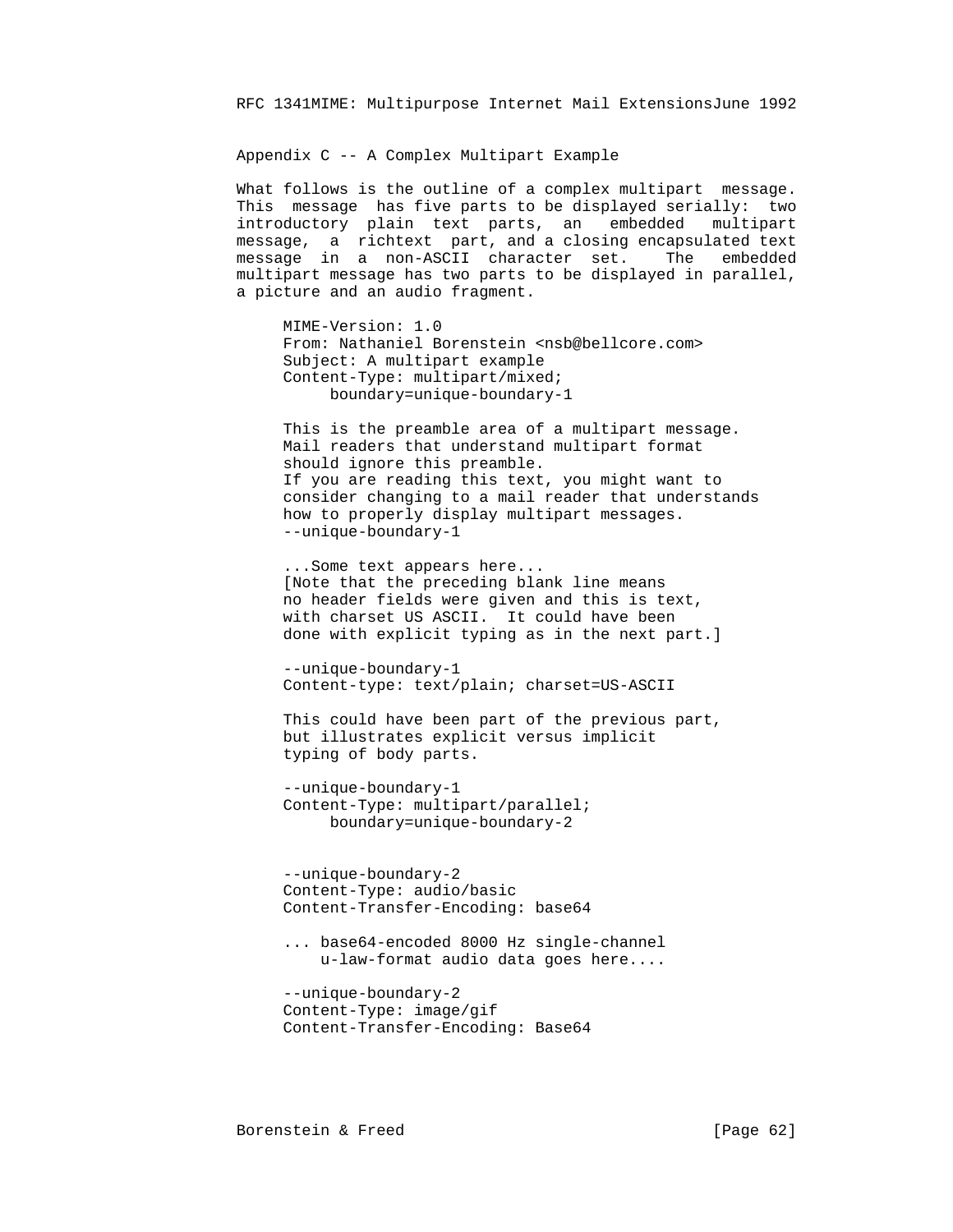... base64-encoded image data goes here.... --unique-boundary-2-- --unique-boundary-1 Content-type: text/richtext This is <br/> <br/>bold><italic>richtext.</italic></bold> <nl><nl>Isn't it <bigger><bigger>cool?</bigger></bigger> --unique-boundary-1 Content-Type: message/rfc822 From: (name in US-ASCII) Subject: (subject in US-ASCII) Content-Type: Text/plain; charset=ISO-8859-1 Content-Transfer-Encoding: Quoted-printable ... Additional text in ISO-8859-1 goes here ... --unique-boundary-1--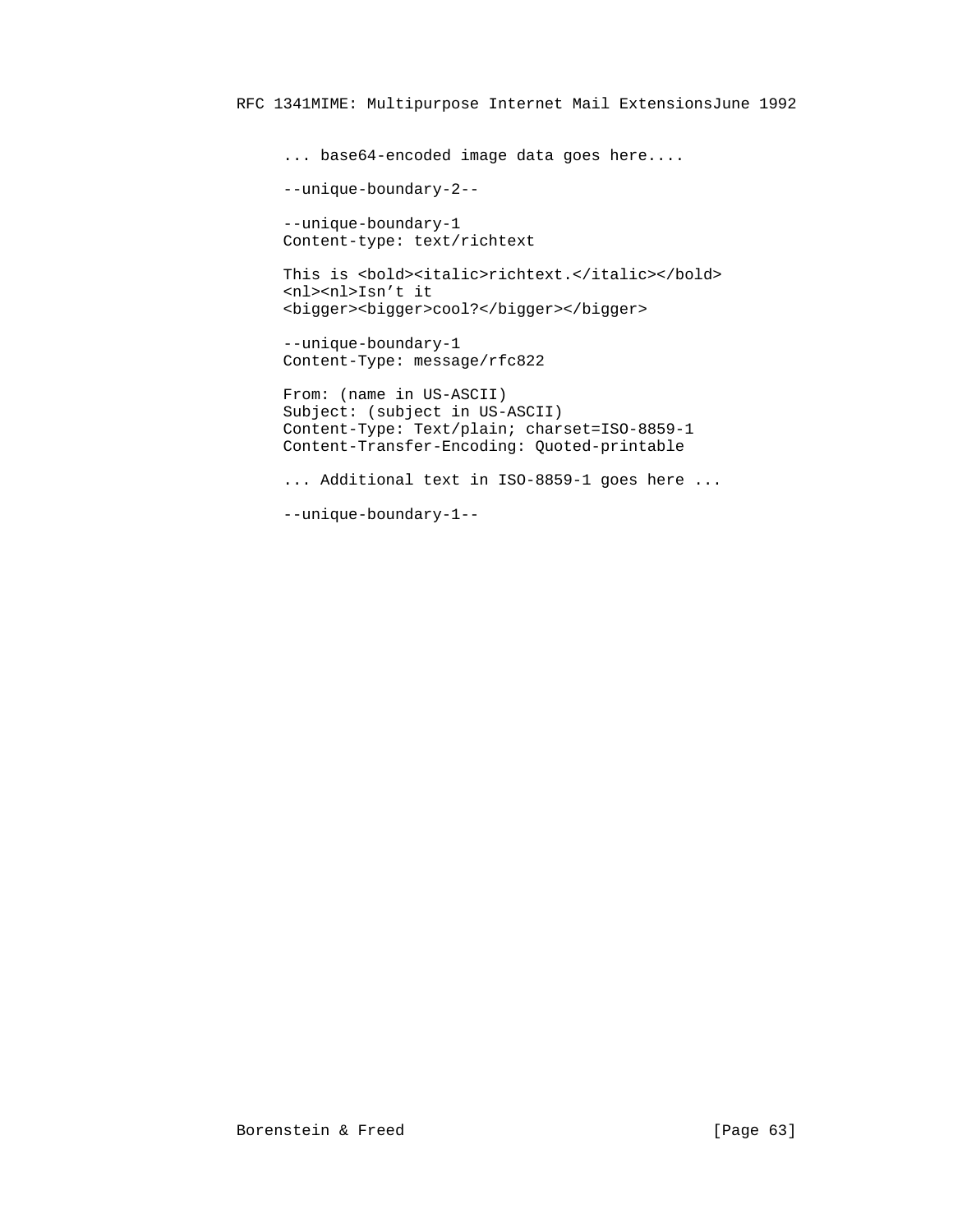Appendix D -- A Simple Richtext-to-Text Translator in C

 One of the major goals in the design of the richtext subtype of the text Content-Type is to make formatted text so simple that even text-only mailers will implement richtext-to plain-text translators, thus increasing the likelihood that multifont text will become "safe" to use very widely. To demonstrate this simplicity, what follows is an extremely simple 44-line C program that converts richtext input into plain text output:

```
 #include <stdio.h>
                 #include <ctype.h>
                 main() {
                     int c, i;
                     char token[50];
                    while((c = getc(stdin)) != EOF) {
                        if (c == '<') {
                            for (i=0; (i<49 \&c (c = getc(stat)) ) != '>}&c := EOF; ++i) {
                            token[i] = isupper(c) ? tolower(c) : c;<br>}
 }
                            if (c == EOF) break;if (c := '>') while ((c = getc(stdin)) :=' > '& c != EOF} \{i\}if (c == EOF) break;token[i] = \sqrt{0'i} if (!strcmp(token, "lt")) {
                                putc('<', stdout);
                             } else if (!strcmp(token, "nl")) {
                                putc('\n', stdout);
                             } else if (!strcmp(token, "/paragraph")) {
                                fputs("\n\n", stdout);
                             } else if (!strcmp(token, "comment")) {
                                 int commct=1;
                                while (commct > 0) {
                                   while ((c = getc(stdin)) != '<<')&c := EOF) ;
                                    if (c == EOF) break;for (i=0; (c = getc(stdin)) != '>''& c := EOF; ++i) {
                                       token[i] = isupper(c) ?
                                    tolower(c) : c;<br>}
 }
                                     if (c== EOF) break;
                                     token[i] = NULL;
                                     if (!strcmp(token, "/comment")) --
                 commct;
                                    if (!strcmp(token, "comment"))
                 ++commct;
```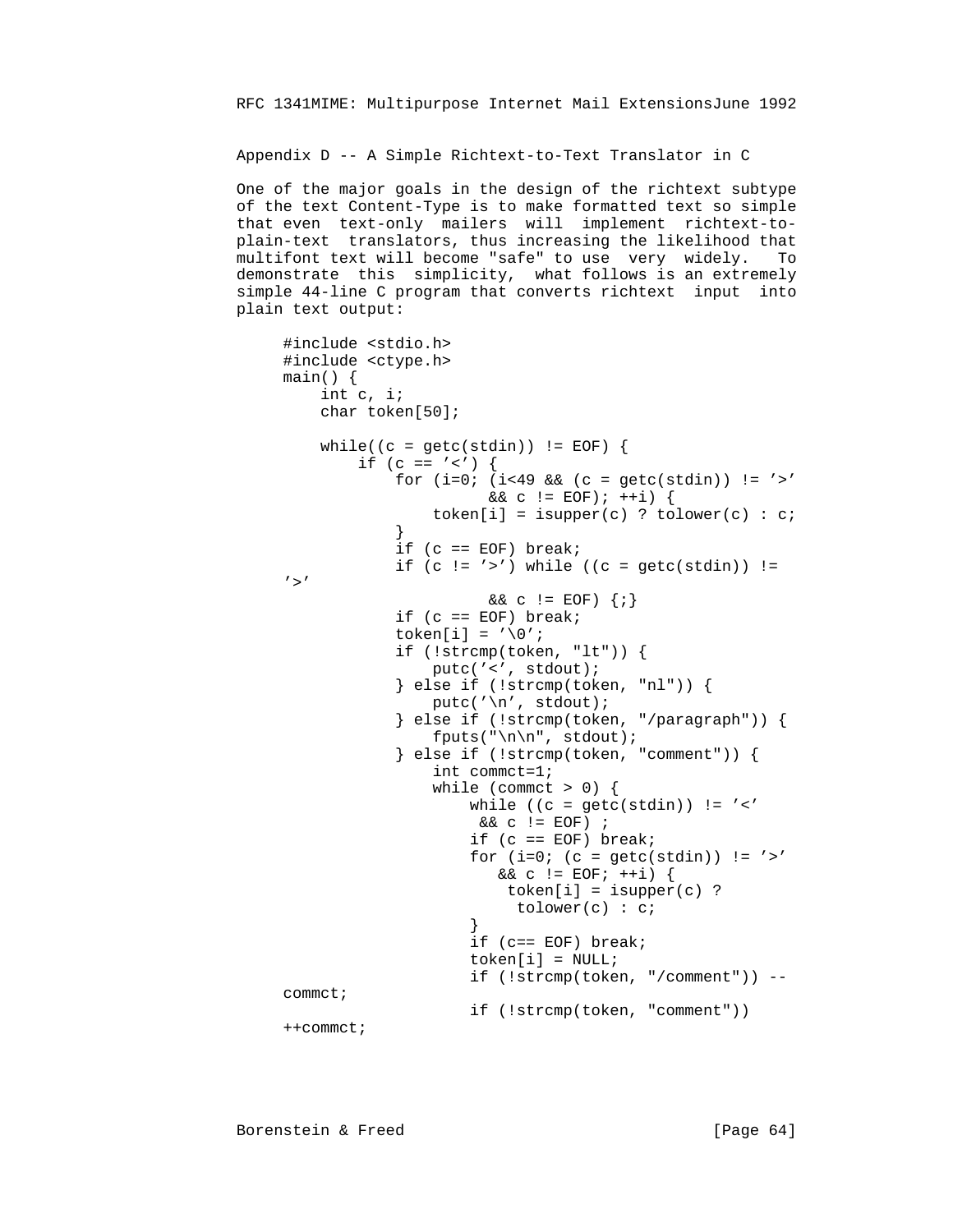```
 }
 } /* Ignore all other tokens */
            } else if (c != ' \n') putc(c, stdout); }
          putc('\n', stdout); /* for good measure */<br>}
```
 } It should be noted that one can do considerably better than this in displaying richtext data on a dumb terminal. In particular, one can replace font information such as "bold" with textual emphasis (like \*this\* or \_T\_H\_I\_S\_). One can also properly handle the richtext formatting commands regarding indentation, justification, and others. However, the above program is all that is necessary in order to present richtext on a dumb terminal.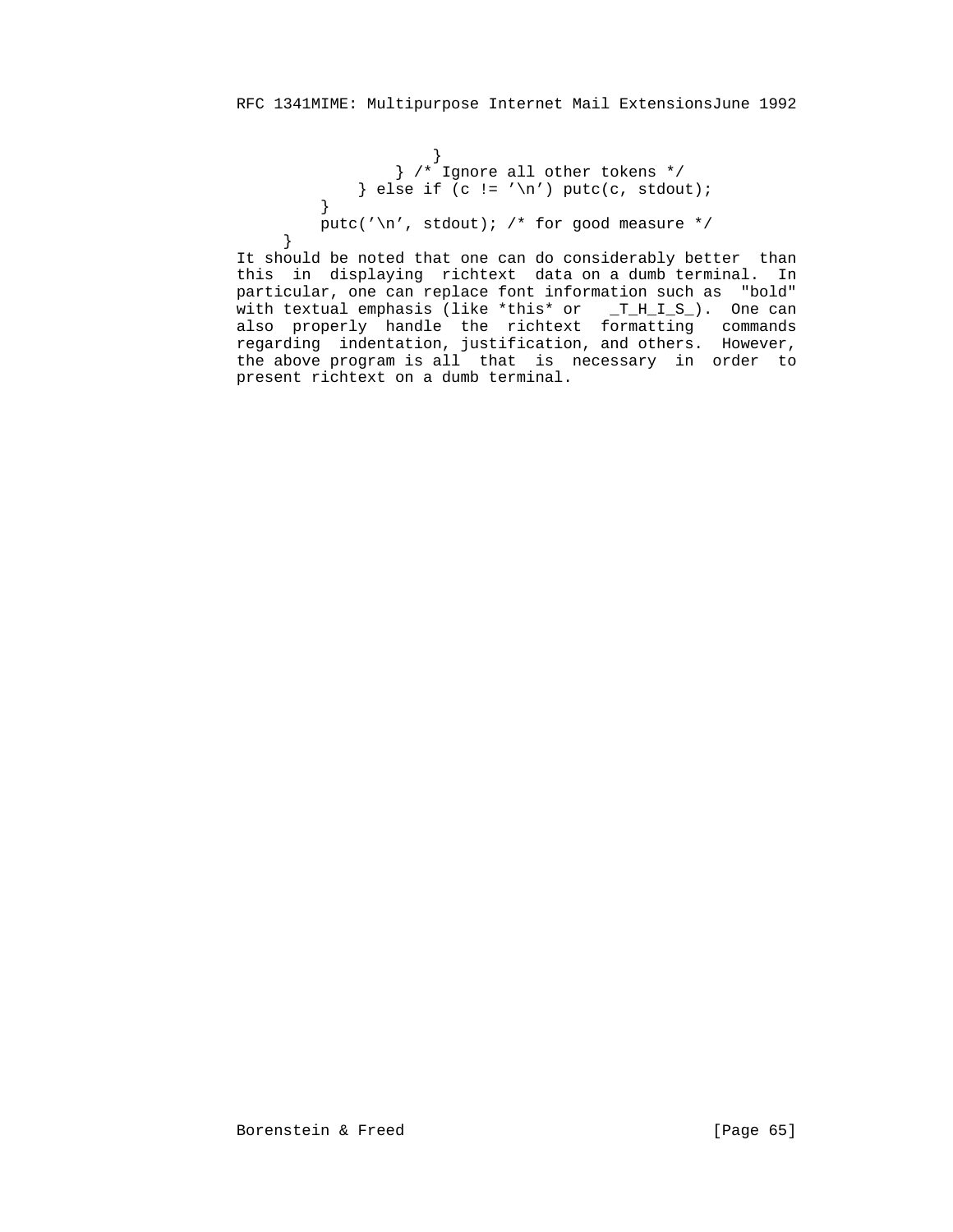Appendix E -- Collected Grammar

 This appendix contains the complete BNF grammar for all the syntax specified by this document.

 By itself, however, this grammar is incomplete. It refers to several entities that are defined by RFC 822. Rather than reproduce those definitions here, and risk unintentional differences between the two, this document simply refers the reader to RFC 822 for the remaining definitions. Wherever a term is undefined, it refers to the RFC 822 definition.

attribute := token

 body-part = <"message" as defined in RFC 822, with all header fields optional, and with the specified delimiter not occurring anywhere in the message body, either on a line by itself or as a substring anywhere.>

```
boundary := 0*69 <br/>bchars> bcharsnospace
```
bchars := bcharsnospace / " "

bcharsnospace := DIGIT / ALPHA / "'" / "(" / ")" / "+" / "\_"

```
 / "," / "-" / "." / "/" / ":" / "=" / "?"
```
close-delimiter := delimiter "--"

Content-Description := \*text

 $Content-ID := msg-id$ 

 Content-Transfer-Encoding := "BASE64" / "QUOTED- PRINTABLE" / "8BIT" / "7BIT" /

```
 "BINARY" / x-token
```
 Content-Type := type "/" subtype \*[";" parameter] delimiter := CRLF "--" boundary ; taken from Content-Type

; when content-type is

multipart

field.

 ; There should be no space ; between "--" and boundary.

encapsulation := delimiter CRLF body-part

epilogue := \*text  $\qquad \qquad ;$  to be ignored upon receipt.

Borenstein & Freed [Page 66]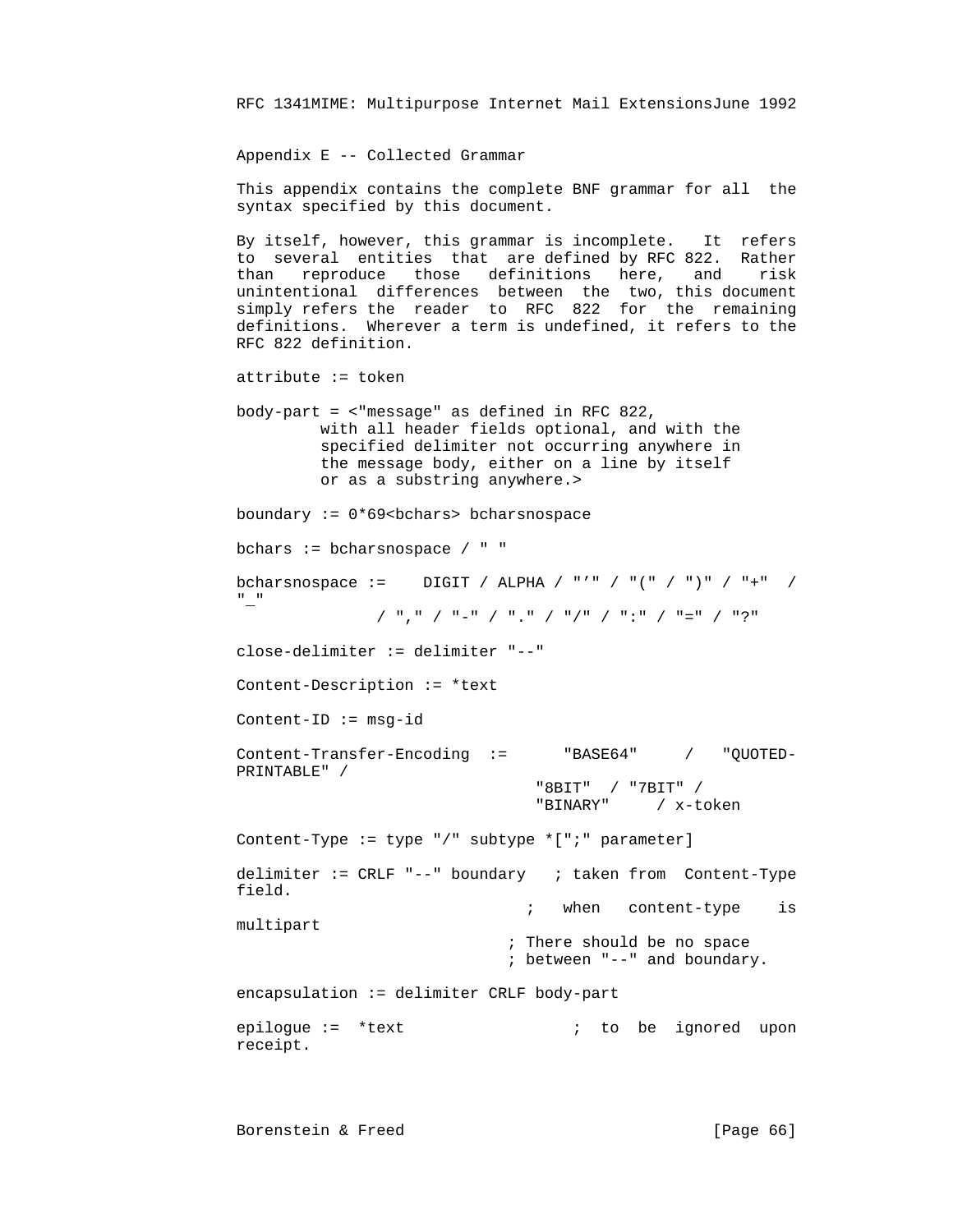```
 RFC 1341MIME: Multipurpose Internet Mail ExtensionsJune 1992
           MIME-Version := 1*text
           multipart-body := preamble 1*encapsulation close-delimiter
           epilogue
           parameter := attribute "=" value
          preamble := *text ; to be ignored upon
           receipt.
           subtype := token
           token := 1*<any CHAR except SPACE, CTLs, or tspecials>
 tspecials := "(" / ")" / "<" / ">" / "@" ; Must be in
\gamma "," \gamma ";" \gamma ":" \gamma "\" \gamma <"> ; quoted-string,
 / "/" / "[" / "]" / "?" / "." ; to use within
                    / "=" \blacksquare ; parameter values
          type := "application" / "audio" ; case-
          insensitive<br>/ "image" /
                                  / "image" / "message"
                    / "multipart" / "text"
                               / x-token
           value := token / quoted-string
           x-token := <The two characters "X-" followed, with no
                     intervening white space, by any token>
```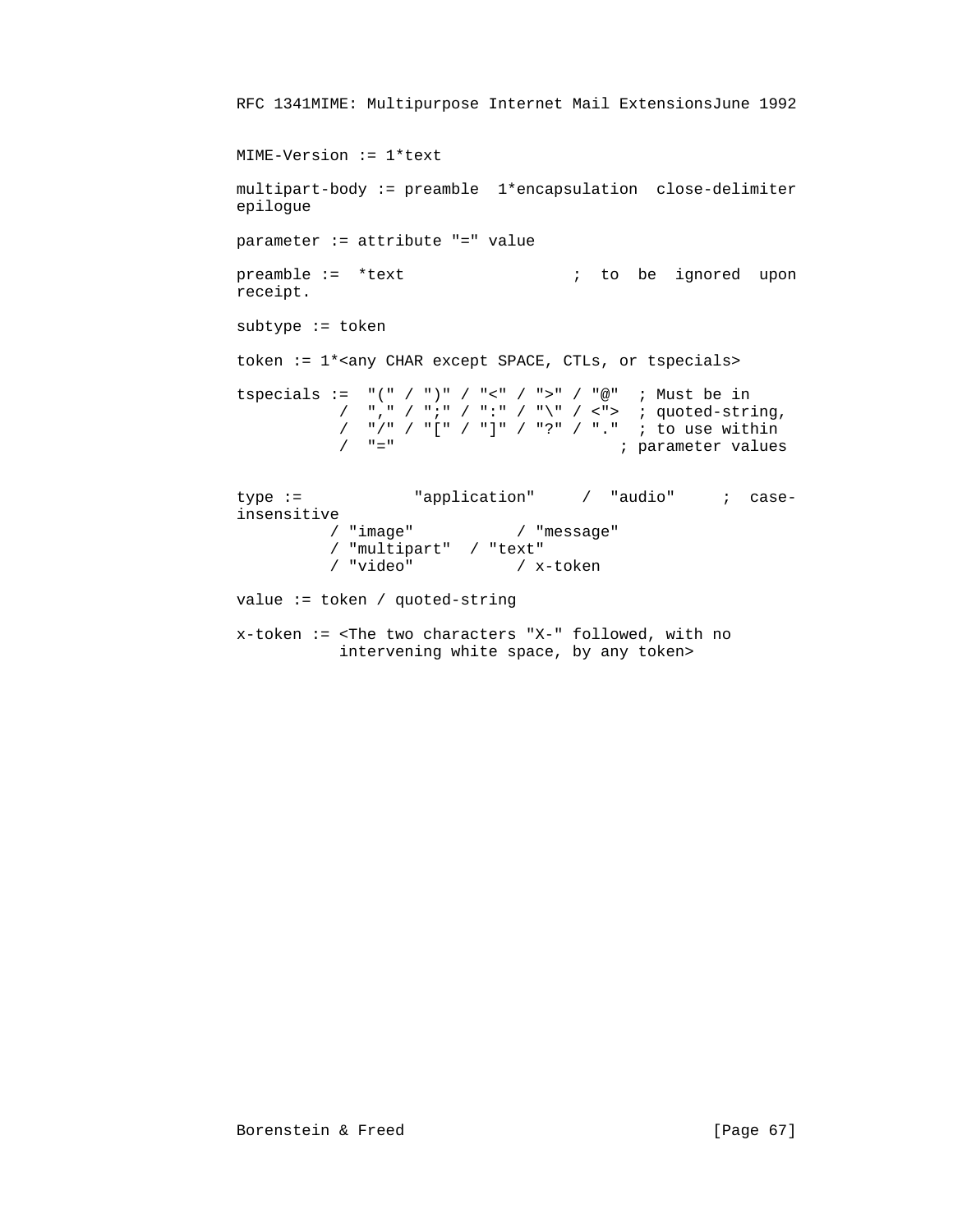Appendix F -- IANA Registration Procedures

 MIME has been carefully designed to have extensible mechanisms, and it is expected that the set of content type/subtype pairs and their associated parameters will grow significantly with time. Several other MIME fields, notably character set names, access-type parameters for the message/external-body type, conversions parameters for the application type, and possibly even Content-Transfer- Encoding values, are likely to have new values defined over time. In order to ensure that the set of such values is developed in an orderly, well-specified, and public manner, MIME defines a registration process which uses the Internet Assigned Numbers Authority (IANA) as a central registry for such values.

 In general, parameters in the content-type header field are used to convey supplemental information for various content types, and their use is defined when the content-type and subtype are defined. New parameters should not be defined as a way to introduce new functionality.

 In order to simplify and standardize the registration process, this appendix gives templates for the registration of new values with IANA. Each of these is given in the form of an email message template, to be filled in by the registering party.

# F.1 Registration of New Content-type/subtype Values

 Note that MIME is generally expected to be extended by subtypes. If a new fundamental top-level type is needed, its specification should be published as an RFC or submitted in a form suitable to become an RFC, and be subject to the Internet standards process.

 To: IANA@isi.edu Subject: Registration of new MIME content-type/subtype

MIME type name:

 (If the above is not an existing top-level MIME type, please explain why an existing type cannot be used.)

MIME subtype name:

Required parameters:

Optional parameters:

Encoding considerations:

Security considerations: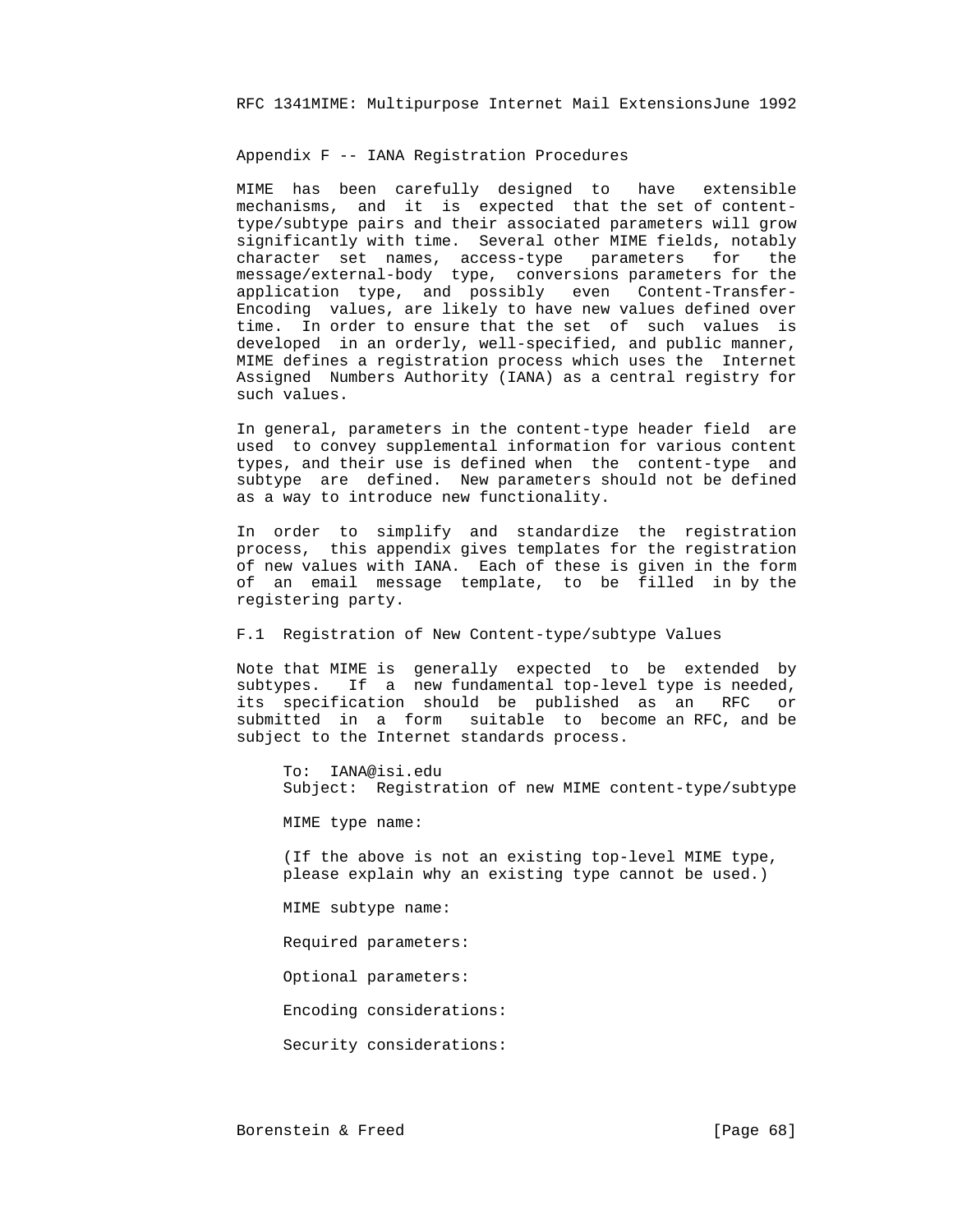Published specification:

 (The published specification must be an Internet RFC or RFC-to-be if a new top-level type is being defined, and must be a publicly available specification in any case.)

 Person & email address to contact for further information:

F.2 Registration of New Character Set Values

 To: IANA@isi.edu Subject: Registration of new MIME character set value

MIME character set name:

Published specification:

 (The published specification must be an Internet RFC or RFC-to-be or an international standard.)

 Person & email address to contact for further information:

 F.3 Registration of New Access-type Values for Message/external-body

> To: IANA@isi.edu Subject: Registration of new MIME Access-type for Message/external-body content-type

MIME access-type name:

Required parameters:

Optional parameters:

Published specification:

 (The published specification must be an Internet RFC or RFC-to-be.)

 Person & email address to contact for further information:

F.4 Registration of New Conversions Values for Application

 To: IANA@isi.edu Subject: Registration of new MIME Conversions value for Application content-type

MIME Conversions name: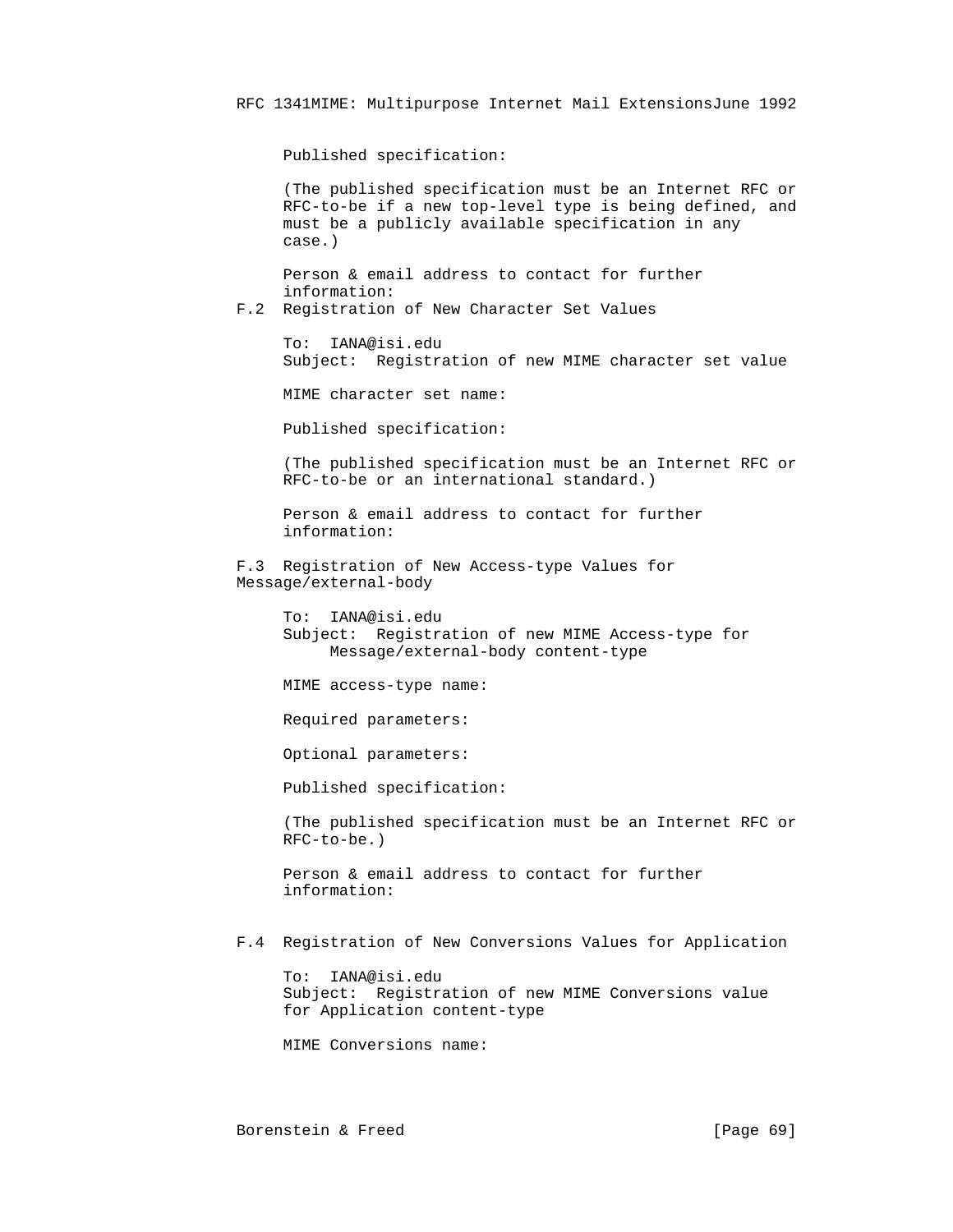Published specification:

 (The published specification must be an Internet RFC or RFC-to-be.)

 Person & email address to contact for further information: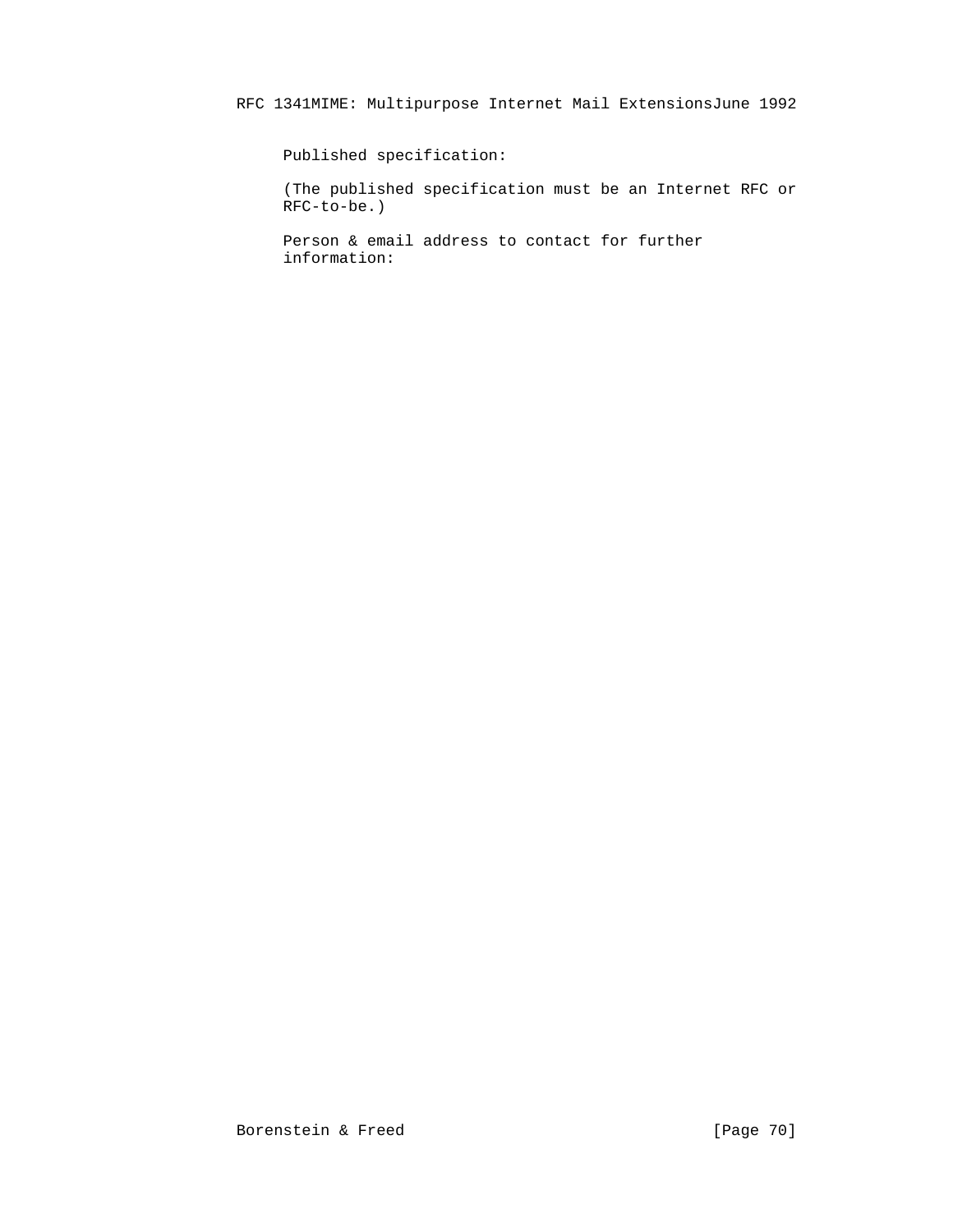Appendix G -- Summary of the Seven Content-types

Content-type: text

Subtypes defined by this document: plain, richtext

Important Parameters: charset

- Encoding notes: quoted-printable generally preferred if an encoding is needed and the character set is mostly an ASCII superset.
- Security considerations: Rich text formats such as TeX and Troff often contain mechanisms for executing arbitrary commands or file system operations, and should not be used automatically unless these security problems have been addressed. Even plain text may contain control characters that can be used to exploit the capabilities of "intelligent" terminals and cause security violations. User interfaces designed to run on such terminals should be aware of and try to prevent such problems.

Content-type: multipart

 Subtypes defined by this document: mixed, alternative, digest, parallel.

 $\mathcal{L}_\mathcal{L}$  , and the contribution of the contribution of the contribution of the contribution of the contribution of the contribution of the contribution of the contribution of the contribution of the contribution of

Important Parameters: boundary

Encoding notes: No content-transfer-encoding is permitted.

 $\mathcal{L}_\text{max} = \frac{1}{2} \sum_{i=1}^{n} \frac{1}{2} \sum_{i=1}^{n} \frac{1}{2} \sum_{i=1}^{n} \frac{1}{2} \sum_{i=1}^{n} \frac{1}{2} \sum_{i=1}^{n} \frac{1}{2} \sum_{i=1}^{n} \frac{1}{2} \sum_{i=1}^{n} \frac{1}{2} \sum_{i=1}^{n} \frac{1}{2} \sum_{i=1}^{n} \frac{1}{2} \sum_{i=1}^{n} \frac{1}{2} \sum_{i=1}^{n} \frac{1}{2} \sum_{i=1}^{n} \frac{1$ 

Content-type: message

 Subtypes defined by this document: rfc822, partial, external-body

Important Parameters: id, number, total

Encoding notes: No content-transfer-encoding is permitted.

 $\mathcal{L}_\mathcal{L}$  , and the contribution of the contribution of the contribution of the contribution of the contribution of the contribution of the contribution of the contribution of the contribution of the contribution of

Content-type: application

 Subtypes defined by this document: octet-stream, postscript, oda

Important Parameters: profile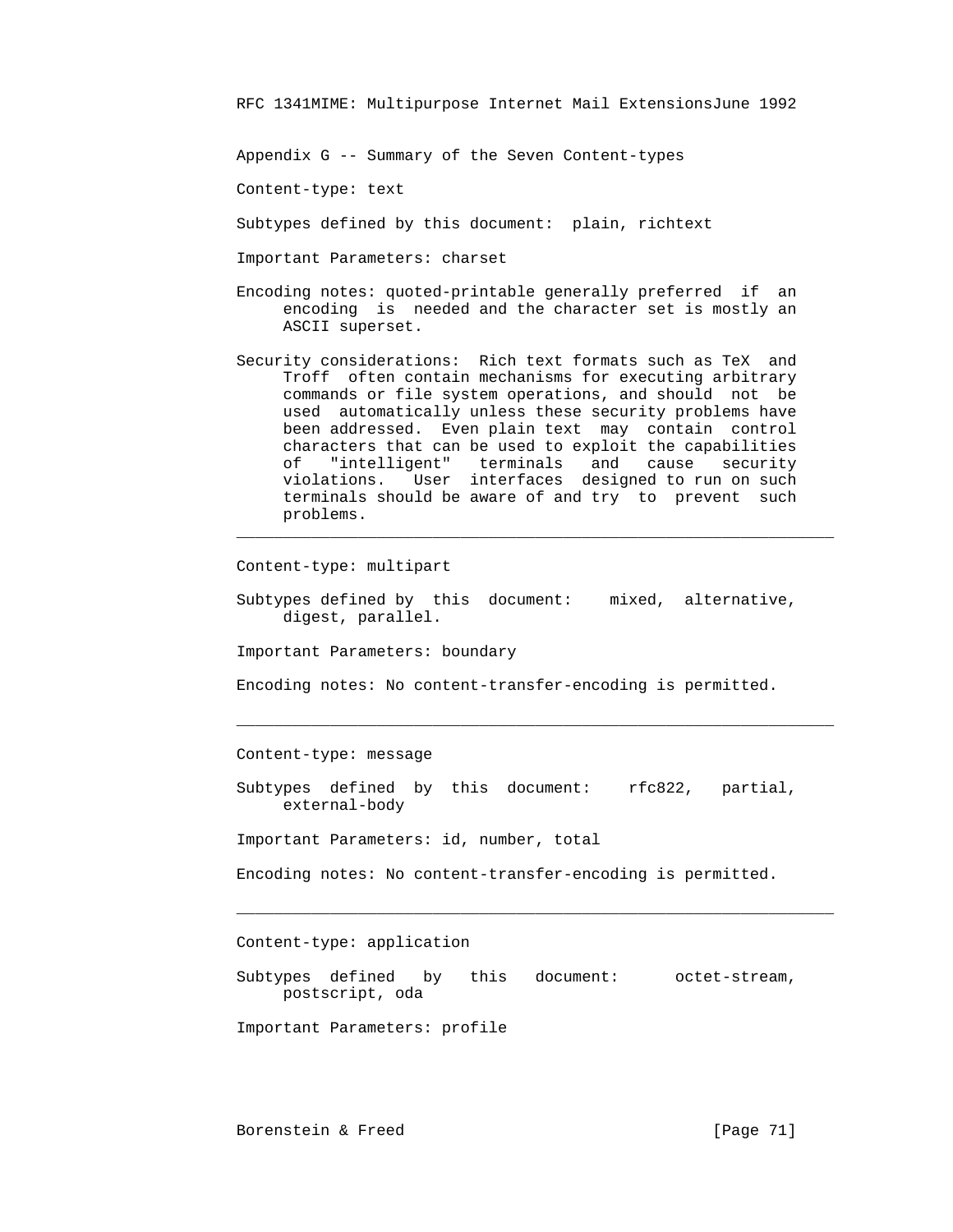Encoding notes: base64 generally preferred for octet-stream or other unreadable subtypes.

 Security considerations: This type is intended for the transmission of data to be interpreted by locally-installed programs. If used, for example, to transmit executable binary programs or programs in general-purpose interpreted languages, such as LISP programs or shell scripts, severe security problems could result. In general, authors of mail-reading agents are cautioned against giving their systems the power to execute mail-based application data without carefully considering the security implications. While it is certainly possible to define safe application formats and even safe interpreters for unsafe formats, each interpreter should be evaluated separately for possible security problems.

Content-type: image

Subtypes defined by this document: jpeg, gif

 $\mathcal{L}_\mathcal{L}$  , and the contribution of the contribution of the contribution of the contribution of the contribution of the contribution of the contribution of the contribution of the contribution of the contribution of

 $\mathcal{L}_\mathcal{L}$  , and the contribution of the contribution of the contribution of the contribution of the contribution of the contribution of the contribution of the contribution of the contribution of the contribution of

 $\mathcal{L}_\text{max} = \frac{1}{2} \sum_{i=1}^{n} \frac{1}{2} \sum_{i=1}^{n} \frac{1}{2} \sum_{i=1}^{n} \frac{1}{2} \sum_{i=1}^{n} \frac{1}{2} \sum_{i=1}^{n} \frac{1}{2} \sum_{i=1}^{n} \frac{1}{2} \sum_{i=1}^{n} \frac{1}{2} \sum_{i=1}^{n} \frac{1}{2} \sum_{i=1}^{n} \frac{1}{2} \sum_{i=1}^{n} \frac{1}{2} \sum_{i=1}^{n} \frac{1}{2} \sum_{i=1}^{n} \frac{1$ 

Important Parameters: none

Encoding notes: base64 generally preferred

Content-type: audio

Subtypes defined by this document: basic

Important Parameters: none

Encoding notes: base64 generally preferred

Content-type: video

Subtypes defined by this document: mpeg

Important Parameters: none

Encoding notes: base64 generally preferred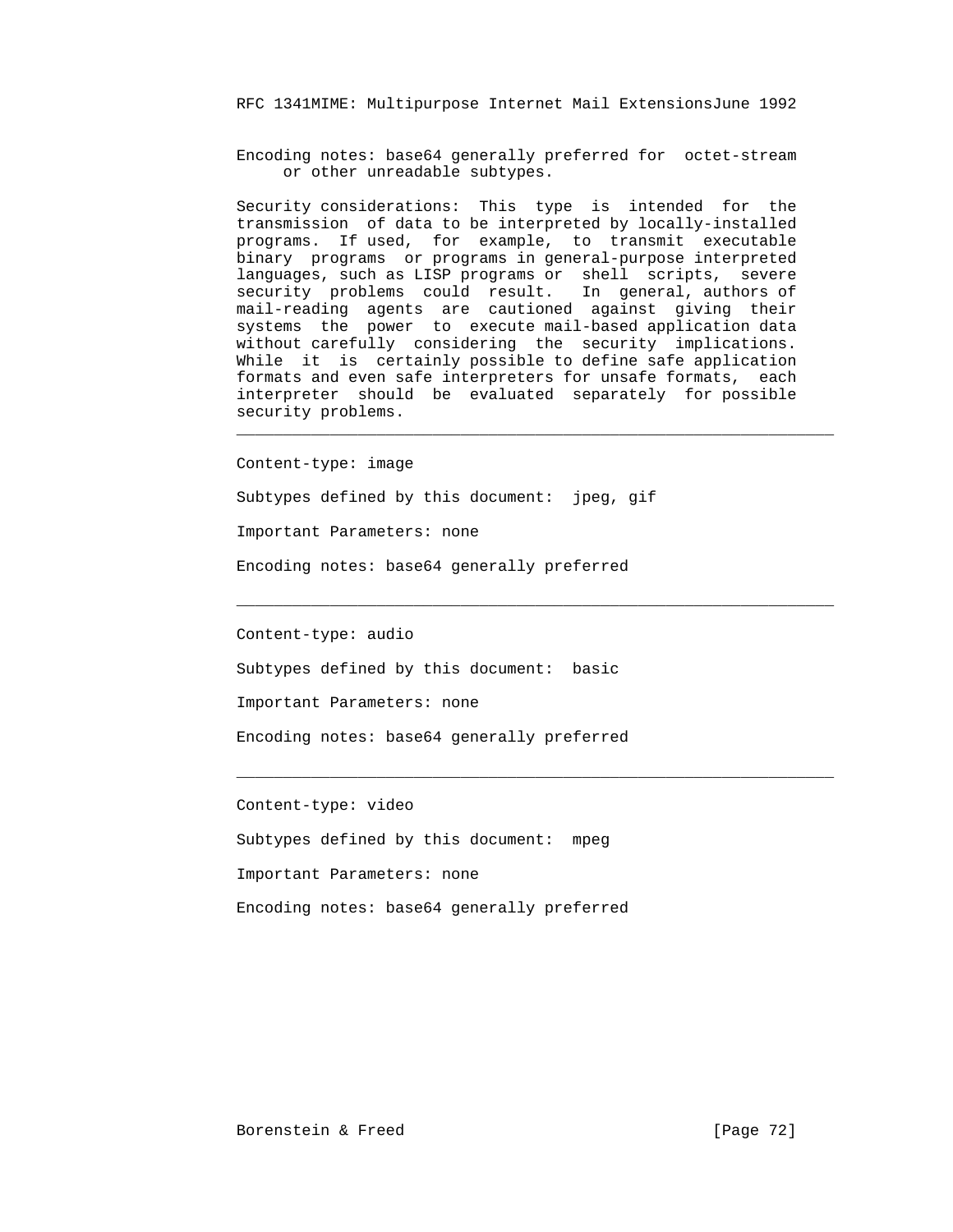Appendix H -- Canonical Encoding Model

 There was some confusion, in earlier drafts of this memo, regarding the model for when email data was to be converted to canonical form and encoded, and in particular how this process would affect the treatment of CRLFs, given that the representation of newlines varies greatly from system to system. For this reason, a canonical model for encoding is presented below.

 The process of composing a MIME message part can be modelled as being done in a number of steps. Note that these steps are roughly similar to those steps used in RFC1113:

Step 1. Creation of local form.

 The body part to be transmitted is created in the system's native format. The native character set is used, and where appropriate local end of line conventions are used as well. The may be a UNIX-style text file, or a Sun raster image, or a VMS indexed file, or audio data in a system-dependent format stored only in memory, or anything else that corresponds to the local model for the representation of some form of information.

Step 2. Conversion to canonical form.

 The entire body part, including "out-of-band" information such as record lengths and possibly file attribute information, is converted to a universal canonical form. The specific content type of the body part as well as its associated attributes dictate the nature of the canonical form that is used. Conversion to the proper canonical form may involve character set conversion, transformation of audio data, compression, or various other operations specific to the various content types.

 For example, in the case of text/plain data, the text must be converted to a supported character set and lines must be delimited with CRLF delimiters in accordance with RFC822. Note that the restriction on line lengths implied by RFC822 is eliminated if the next step employs either quoted printable or base64 encoding.

Step 3. Apply transfer encoding.

 A Content-Transfer-Encoding appropriate for this body part is applied. Note that there is no fixed relationship between the content type and the transfer encoding. In particular, it may be appropriate to base the choice of base64 or quoted-printable on character frequency counts which are specific to a given instance of body part.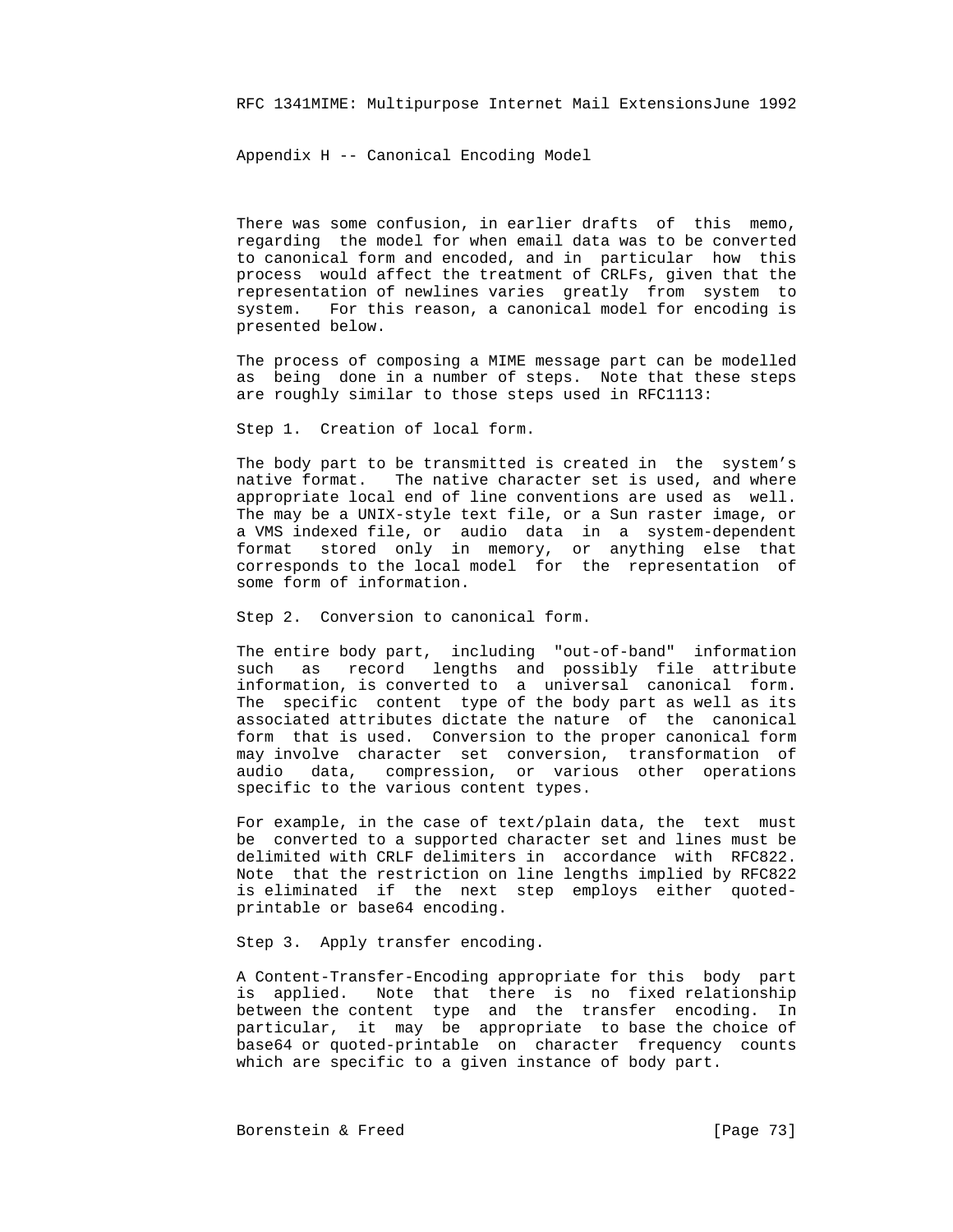Step 4. Insertion into message.

 The encoded object is inserted into a MIME message with appropriate body part headers and boundary markers.

It is vital to note that these steps are only a model; they are specifically NOT a blueprint for how an actual system would be built. In particular, the model fails to account for two common designs:

 1. In many cases the conversion to a canonical form prior to encoding will be subsumed into the encoder itself, which understands local formats directly. For example, the local newline convention for text bodyparts might be carried through to the encoder itself along with knowledge of what that format is.

> 2. The output of the encoders may have to pass through one or more additional steps prior to being transmitted as a message. As such, the output of the encoder may not be compliant with the formats specified by RFC822. In particular, once again it may be appropriate for the converter's output to be expressed using local newline conventions rather than using the standard RFC822 CRLF delimiters.

 Other implementation variations are conceivable as well. The only important aspect of this discussion is that the resulting messages are consistent with those produced by the model described here.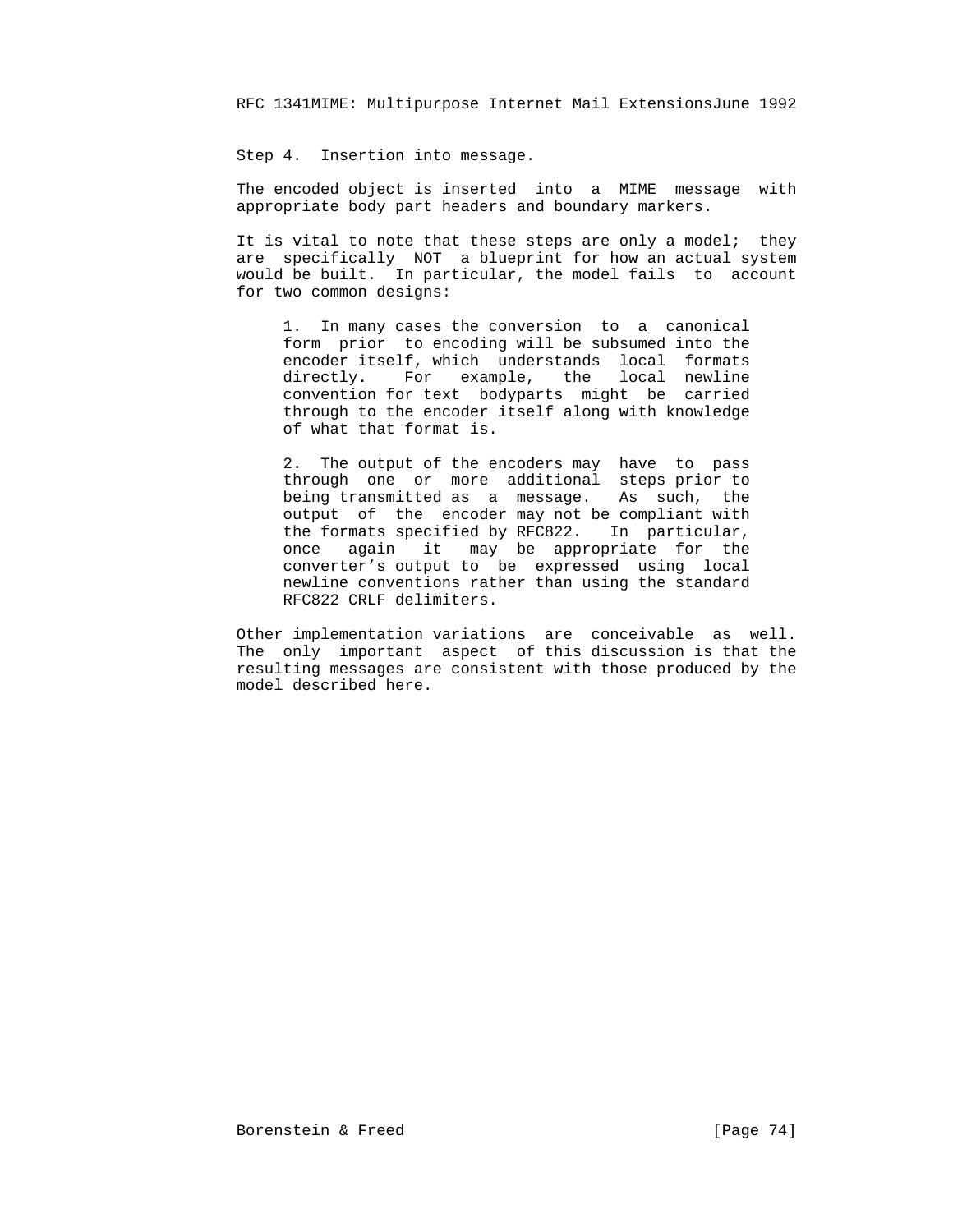## References

 [US-ASCII] Coded Character Set--7-Bit American Standard Code for Information Interchange, ANSI X3.4-1986.

 [ATK] Borenstein, Nathaniel S., Multimedia Applications Development with the Andrew Toolkit, Prentice-Hall, 1990.

 [GIF] Graphics Interchange Format (Version 89a), Compuserve, Inc., Columbus, Ohio, 1990.

 [ISO-2022] International Standard--Information Processing-- ISO 7-bit and 8-bit coded character sets--Code extension techniques, ISO 2022:1986.

 [ISO-8859] Information Processing -- 8-bit Single-Byte Coded Graphic Character Sets -- Part 1: Latin Alphabet No. 1, ISO 8859-1:1987. Part 2: Latin alphabet No. 2, ISO 8859-2, 1987. Part 3: Latin alphabet No. 3, ISO 8859-3, 1988. Part 4: Latin alphabet No. 4, ISO 8859-4, 1988. Part 5: Latin/Cyrillic alphabet, ISO 8859-5, 1988. Part 6: Latin/Arabic alphabet, ISO 8859-6, 1987. Part 7: Latin/Greek alphabet, ISO 8859-7, 1987. Part 8: Latin/Hebrew alphabet, ISO 8859-8, 1988. Part 9: Latin alphabet No. 5, ISO 8859-9, 1990.

 [ISO-646] International Standard--Information Processing-- ISO 7-bit coded character set for information interchange, ISO 646:1983.

 [MPEG] Video Coding Draft Standard ISO 11172 CD, ISO IEC/TJC1/SC2/WG11 (Motion Picture Experts Group), May, 1991.

 [ODA] ISO 8613; Information Processing: Text and Office System; Office Document Architecture (ODA) and Interchange Format (ODIF), Part 1-8, 1989.

 [PCM] CCITT, Fascicle III.4 - Recommendation G.711, Geneva, 1972, "Pulse Code Modulation (PCM) of Voice Frequencies".

 [POSTSCRIPT] Adobe Systems, Inc., PostScript Language Reference Manual, Addison-Wesley, 1985.

 [X400] Schicker, Pietro, "Message Handling Systems, X.400", Message Handling Systems and Distributed Applications, E. Stefferud, O-j. Jacobsen, and P. Schicker, eds., North- Holland, 1989, pp. 3-41.

 [RFC-783] Sollins, K.R. TFTP Protocol (revision 2). June, 1981, MIT, RFC-783.

 [RFC-821] Postel, J.B. Simple Mail Transfer Protocol. August, 1982, USC/Information Sciences Institute, RFC-821.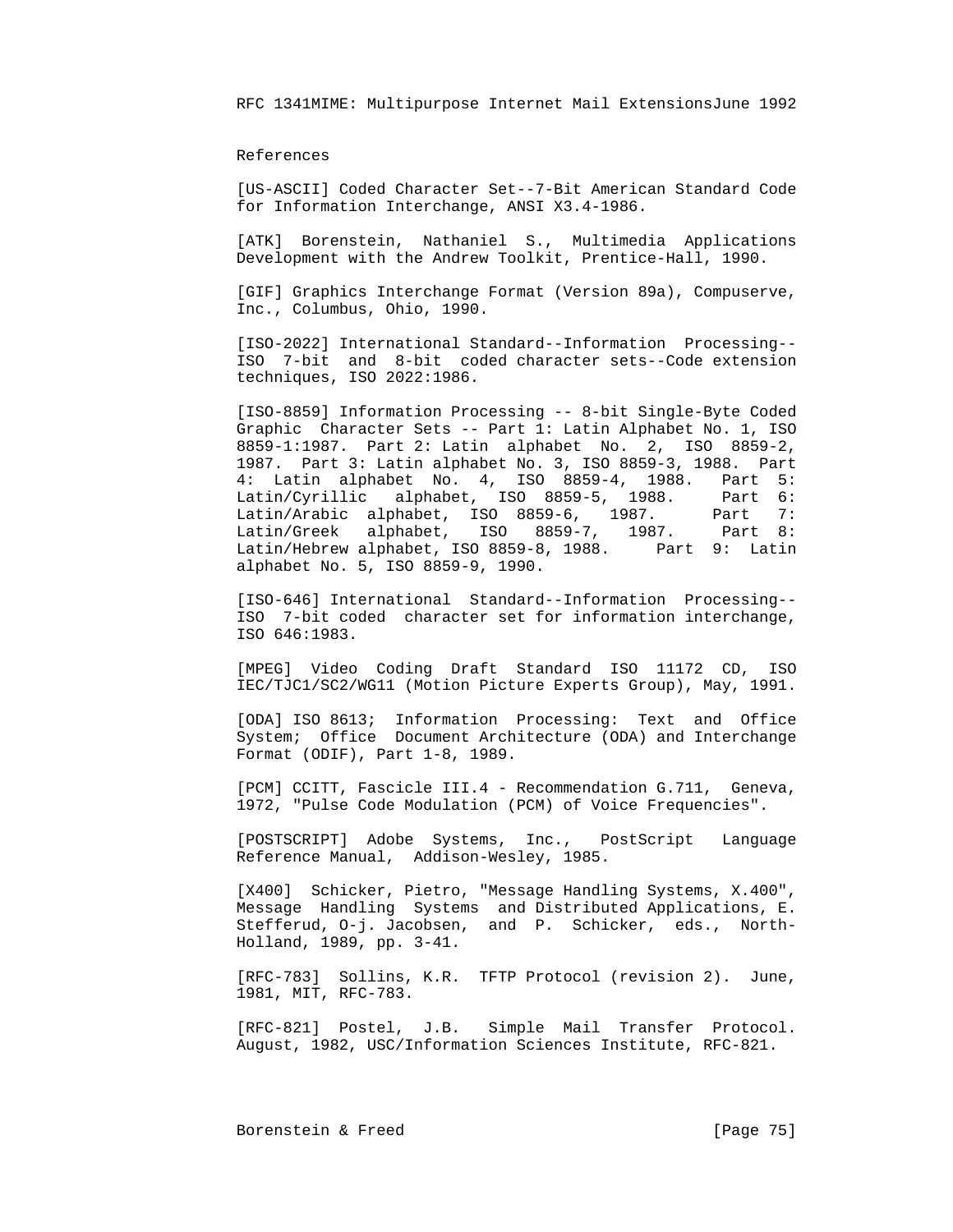[RFC-822] Crocker, D. Standard for the format of ARPA Internet text messages. August, 1982, UDEL, RFC-822.

 [RFC-934] Rose, M.T.; Stefferud, E.A. Proposed standard for message encapsulation. January, 1985, Delaware and NMA, RFC-934.

 [RFC-959] Postel, J.B.; Reynolds, J.K. File Transfer Protocol. October, 1985, USC/Information Sciences Institute, RFC-959.

 [RFC-1049] Sirbu, M.A. Content-Type header field for Internet messages. March, 1988, CMU, RFC-1049.

 [RFC-1113] Linn, J. Privacy enhancement for Internet electronic mail: Part I - message encipherment and authentication procedures. August, 1989, IAB Privacy Task Force, RFC-1113.

 [RFC-1154] Robinson, D.; Ullmann, R. Encoding header field for Internet messages. April, 1990, Prime Computer, Inc., RFC-1154.

 [RFC-1342] Moore, Keith, Representation of Non-Ascii Text in Internet Message Headers. June, 1992, University of Tennessee, RFC-1342.

Security Considerations

 Security issues are discussed in Section 7.4.2 and in Appendix G. Implementors should pay special attention to the security implications of any mail content-types that can cause the remote execution of any actions in the recipient's environment. In such cases, the discussion of the applicaton/postscript content-type in Section 7.4.2 may serve as a model for considering other content-types with remote execution capabilities.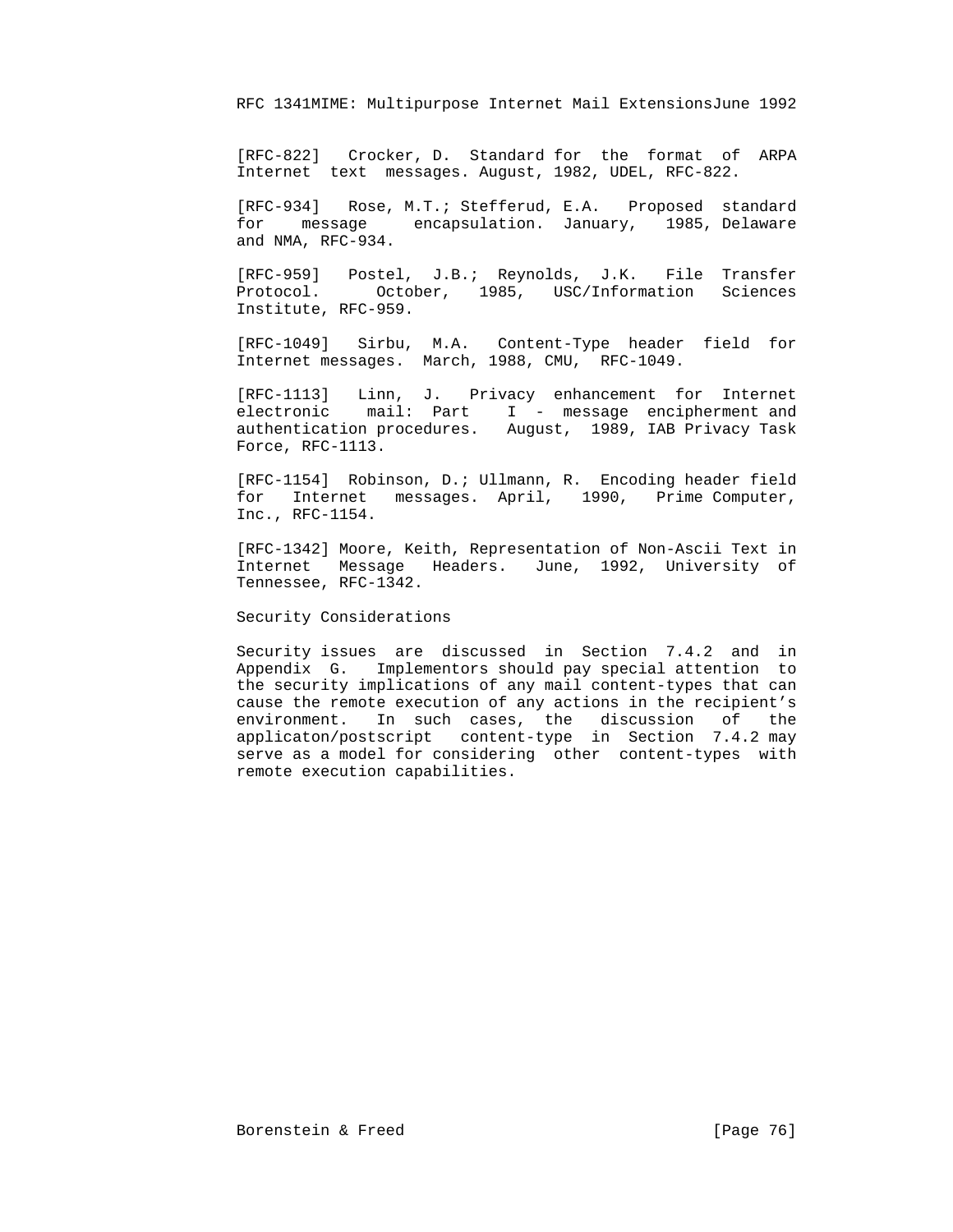Authors' Addresses

 For more information, the authors of this document may be contacted via Internet mail:

> Nathaniel S. Borenstein MRE 2D-296, Bellcore 445 South St. Morristown, NJ 07962-1910

 Phone: +1 201 829 4270 Fax: +1 201 829 7019 Email: nsb@bellcore.com

> Ned Freed Innosoft International, Inc. 250 West First Street Suite 240 Claremont, CA 91711

> > Phone: +1 714 624 7907 Fax: +1 714 621 5319 Email: ned@innosoft.com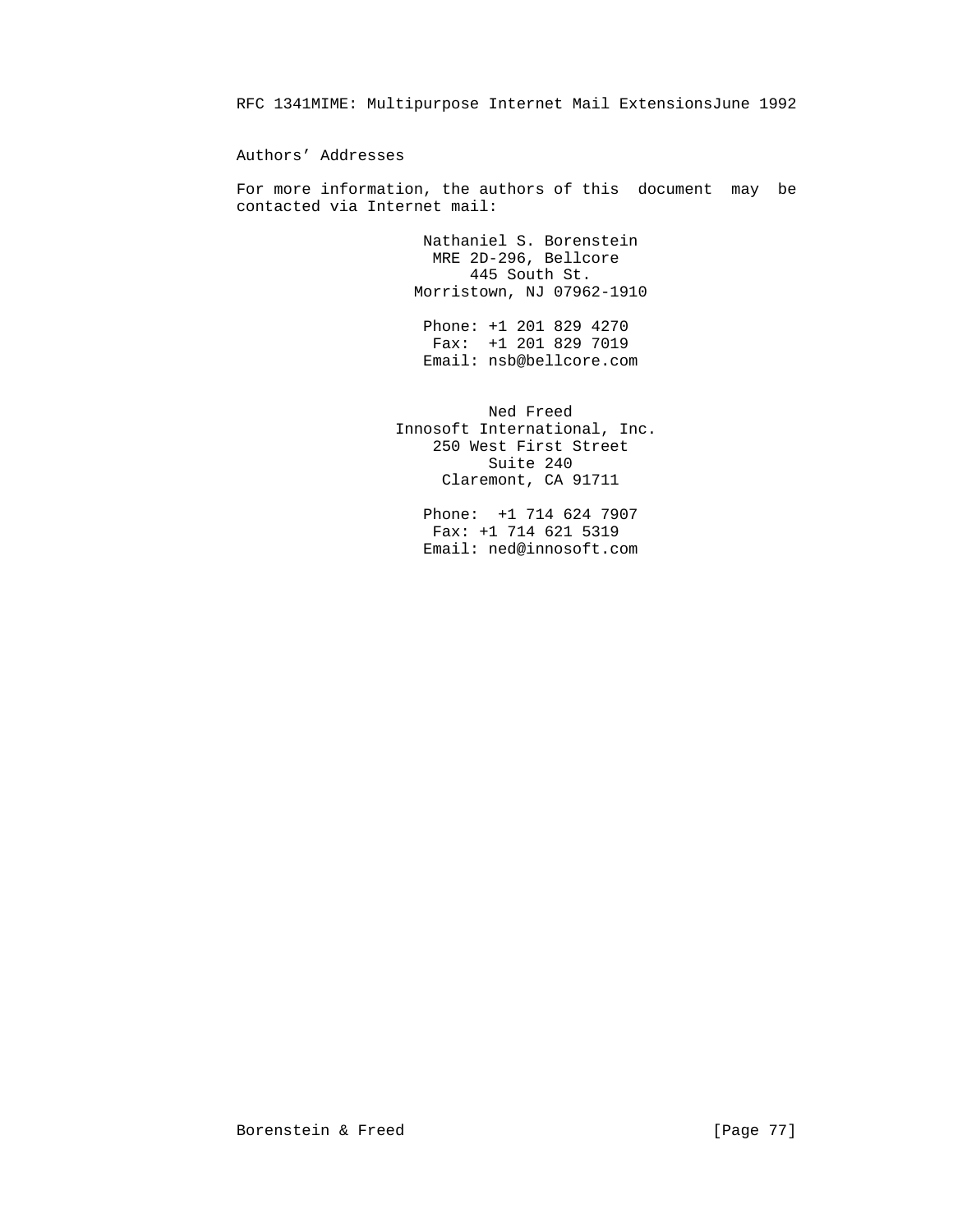THIS PAGE INTENTIONALLY LEFT BLANK.

 Please discard this page and place the following table of contents after the title page.